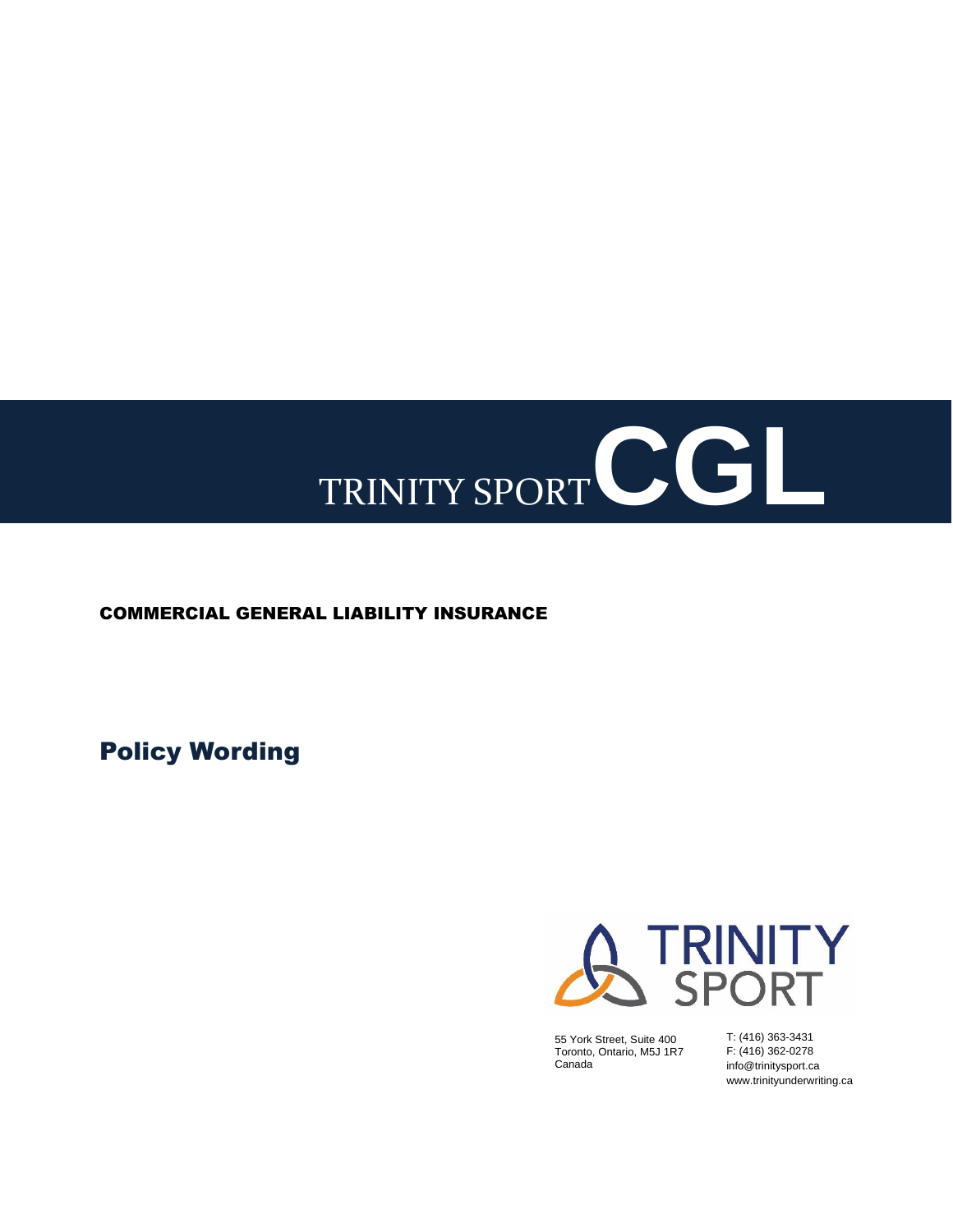# **CONTENTS**

| <b>SUBSCRIPTION FORM</b>                                  | 3              |
|-----------------------------------------------------------|----------------|
| <b>IDENTIFICATION OF INSURER / ACTION AGAINST INSURER</b> | 4              |
| PRIVACY NOTICE                                            | 5              |
| <b>NOTICE TO INSUREDS</b>                                 | 5              |
| CODE OF CONSUMER RIGHTS AND RESPONSIBILITES               | 5              |
| TOTAL MOULD, MILDEW OR OTHER FUNGI                        | 6              |
| SANCTION LIMITATION AND EXCLUSION CLAUSE                  | $\overline{7}$ |
| BIOLOGICAL OR CHEMICAL MATERIALS EXCLUSION                | $\overline{7}$ |
| WAR AND TERRORISM EXCLUSION ENDORSEMENT                   | $\overline{7}$ |
| RADIOACTIVE CONTAMINATION EXCLUSION CLAUSE                | 8              |
| POLLUTION EXCLUSION                                       | 8              |
| NUCLEAR INCIDENT EXCLUSION CLAUSE                         | 8              |
| <b>COVERAGES</b>                                          | 10             |
| SUPPLEMENTARY PAYMENTS                                    | 16             |
| WHO IS AN INSURED                                         | 17             |
| <b>LIMITS OF INSURANCE</b>                                | 17             |
| <b>CONDITIONS</b>                                         | 18             |
| <b>DEFINITIONS</b>                                        | 21             |
| <b>DESCRIPTION OF TERMS</b>                               | 24             |
| <b>ENDORSEMENTS</b>                                       | 25             |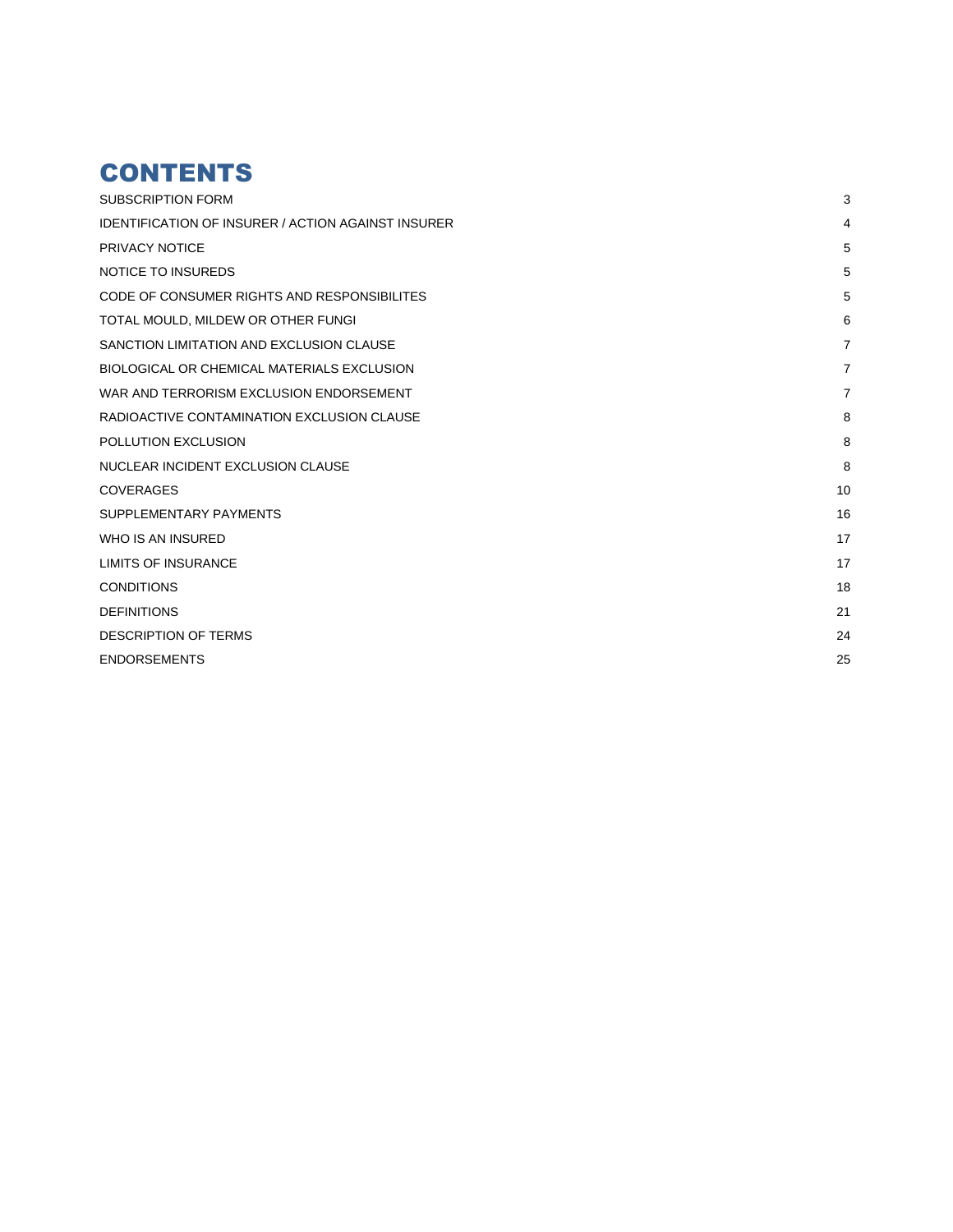# <span id="page-2-0"></span>SUBSCRIPTION FORM

IN CONSIDERATION OF THE INSURED having paid or agreed to pay each of the INSURERS named in the List of Subscribing Companies forming part hereof, or to INSURERS whose names are substituted therefor or added thereto by endorsement, hereinafter called "THE INSURERS".

THE INSURERS SEVERALLY AND NOT JOINTLY agree, each for the Sum(s) Insured or Percentage(s) and for the Coverage(s) Insured set against its name in the List of Subscribing Companies, and subject always to the terms and conditions of this Policy, that if a loss occurs for which insurance is provided by this Policy at any time while it is in force, they will indemnify the INSURED against the loss so caused; the liability of each insurer individually for such loss being limited to that proportion of the loss payable according to the terms and conditions of this Policy which the Sum Insured or the amount corresponding to the Percentage set against its name in the List of Subscribing Companies, or such other sum or percentage as may be substituted therefor by endorsement, bears to the total of the sums insured or of the amounts corresponding to the percentages of the sums insured respectively set out against the coverage concerned on the Declarations page(s).

Wherever in this Policy, or in any endorsement attached hereto, reference is made to "The Company", "The Insurer", "This Company", "we", "us", or "our", reference shall be deemed to be made to each of the Insurers severally.

THAT as regards each item of The Schedule the liability of THE INSURERS individually shall be limited to whichever is the least of:

- (a) That proportion of the actual cash value of the property at the time of loss, destruction or damage which the sum corresponding to the percentage of the sum insured by this policy set against the same of the individual Insurer in the List of Subscribing Companies, or such other sum as may be substituted therefor by endorsement, bears to the total of the sums respectively set against each item of the Schedule attached hereto, or
- (b) That proportion of the interest of THE INSURED in the property which the sum corresponding to the percentage insured by this policy set against the name of the individual Insurer in the List of Subscribing Companies, or such other sum as may be substituted therefor by endorsement, bears to the total of the sums respectively set against each item of The Schedule attached hereto, or
- (c) that proportion of the limit of insurance provided by The Schedule in respect of the property lost, destroyed or damaged which the sum insured by this policy set against the name of the individual Insurer in the List of Subscribing Companies, or such other sun as may be substituted therefor by endorsement, bears to the total of the sums respectively set against each item of The Schedule attached hereto,

Provided however, that where the insurance applies to the property of more than one person or interest "THE INSURERS" total liability for loss sustained by all such persons and interests shall be limited in the aggregate to the specified limitor limits of liability.

If this Policy contains a Co-Insurance Clause or a Guaranteed Amount (Stated Amount) Clause, and subject always to the limit of liability of each Insurer corresponding to the percentage of the sum insured by this Policy as set forth in the List of Subscribing Companies, no Insurer shall be liable for a greater proportion of any loss or damage to the property described in The Schedule attached hereto, than the sum insured by such Insurer bears to:

- (a) That percentage, stated in the Co-Insurance Clause, of the actual cash value of the said property at the time of loss, or
- (b) The Guaranteed Amount (Stated Amount) of total insurance stated in the Guaranteed Amount (Stated Amount) Clause, as the case may be.

If the insurance under this Policy is divided into two or more items, the foregoing shall apply to each item separately.

This Policy is subject to the terms and conditions set forth herein together with such terms and conditions as may be endorsed hereon or added hereto. No term or condition of this Policy shall be deemed to be waived in whole or in part by THE INSURERS unless the waiver is clearly expressed in writing, signed by the person authorized for that purpose by THE INSURERS.

**IN WITNESS WHEREOF** THE INSURERS through their representative(s) duly authorized by them for this purpose have executed and signed this Policy.

### **LIST OF SUBSCRIBING COMPANIES**

| COMPANIES:<br>IS.<br><b>NIBSC</b><br>:RIBING<br>J⊦<br>$\cdot$ | 'NO.<br>$\cdots$<br>≘MEN<br>_____ | <b>CTION</b><br>ົ<br>SЕ  | NSURED<br>DЕ<br>INS.<br>- NI |
|---------------------------------------------------------------|-----------------------------------|--------------------------|------------------------------|
| SE<br>חו<br>Specialty<br>۔ilobal<br>טו                        | 10.10016<br>UM2019                | ~~<br>- ه<br>ור '<br>EQU | 100%                         |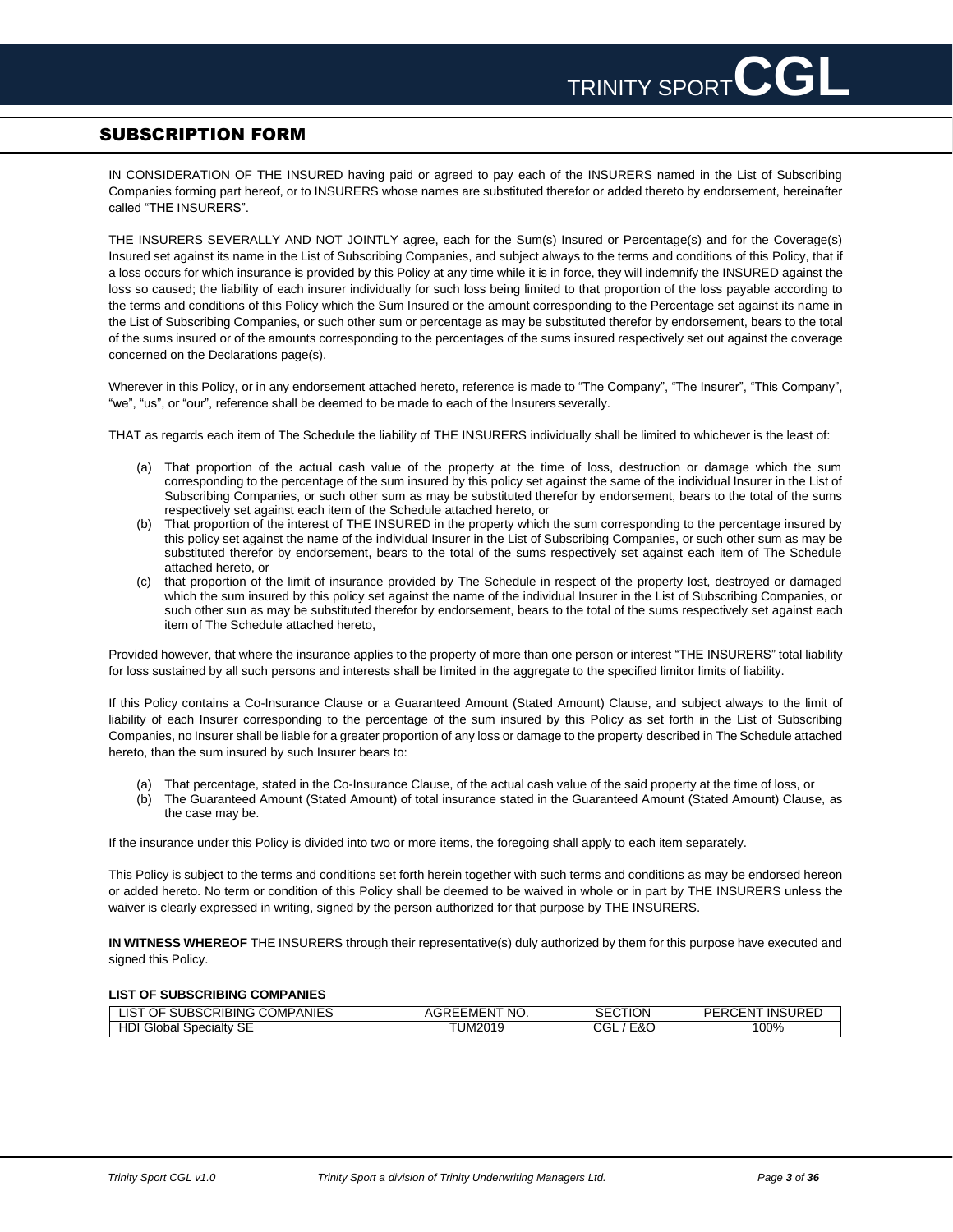

# <span id="page-3-0"></span>IDENTIFICATION OF INSURER / ACTION AGAINST INSURER

INSURANCE EFFECTED WITH CERTAIN SUBSCRIBING COMPANIES (HEREINAFTER CALLED THE "INSURER(S)") THROUGH TRINITY UNDERWRITING MANAGERS LTD.

FOR THE PURPOSE OF THE *INSURANCE COMPANIES ACT* (CANADA), THIS CANADIAN POLICY WAS ISSUED IN THE COURSE OF HDI GLOBAL SPECIALTY SE's BUSINESS IN CANADA

> HDI Global Specialty SE Branch Office 220 Bay Street Suite 400, Toronto ON M5J 2W4 Registered Office Roderbruchstraße 26, 30655 Hannover, Germany, [www.inter-hannover.com](http://www.inter-hannover.com/) Registered in Germany, Company Number HRB 211924

Authorised by Bundesanstalt für Finanzdienstleistungsaufsicht, and authorised and subject to limited regulation by the Financial Conduct Authority.

Details about the extent of our authorisation and regulation by the Financial Conduct Authority are available from us on request Member of the HDI Global Specialty SE Group

The Insured is requested to read this policy, and if incorrect, return it immediately for alteration.

In the event of an occurrence likely to result in a claim under this insurance, immediate notice should be given to the Canadian licensed intermediary whose name and address appear below.

This insurance has been effected in accordance with the authorization granted to the Coverholder by the Underwriting Members of the Syndicates whose definitive numbers and proportions are shown in the Table attached to Agreement No. TUM2016 (hereinafter referred to as "the Underwriters"). The Underwriters shall be liable hereunder each for his own part and not one for another in proportion to the several sums that each of them has subscribed to the said Agreement.

### **NOTICE**

Any notice to the Underwriters may be validly given to: Trinity Underwriting Managers Ltd. 55 York Street, Suite 400, Toronto, Ontario M5J 1R7 Canada

In witness whereof this policy has been signed in Toronto, Canada, as authorized by the Underwriters, by Trinity Underwriting Managers Ltd.

Interlut

Per: Michael McLachlan, President

All inquiries and disputes are also to be addressed to this intermediary.

**THIS POLICY CONTAINS A CLAUSE WHICH MAY LIMIT THE AMOUNT PAYABLE.**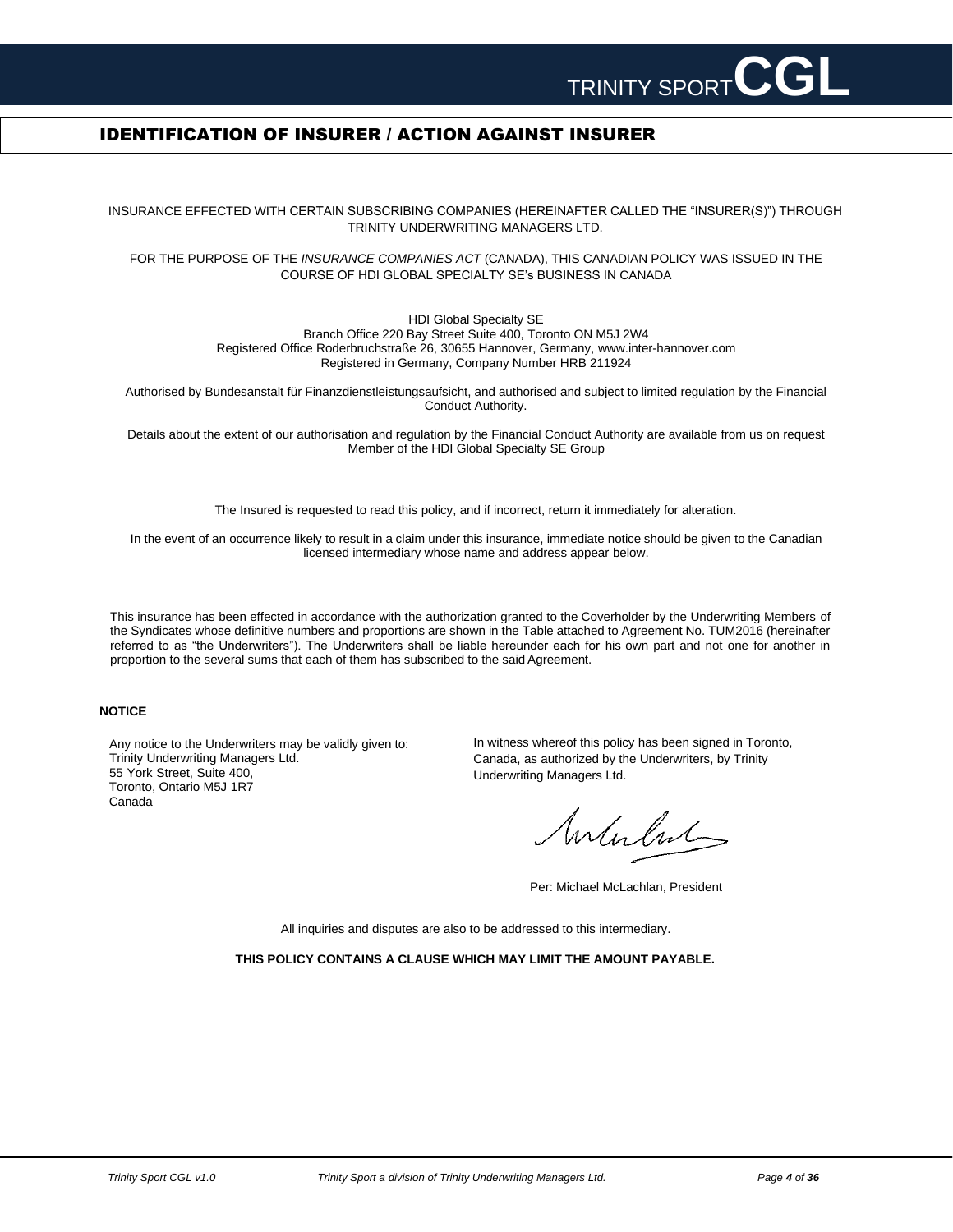

# <span id="page-4-0"></span>PRIVACY NOTICE

By purchasing insurance from the Insurer(s), a customer provides the Insurer(s) with his or her consent to the collection, use and disclosure of personal information, including that previously collected, for the following purposes:

- communication with policyholders
- the underwriting of policies
- the evaluation of claims
- the detection and prevention of fraud
- the analysis of business results
- purposes required or authorized by law

For the purposes identified, personal information may be disclosed to the Insurer(s) related or affiliated organizations or companies, their agents/mandataires, and to certain non-related or unaffiliated organizations or companies, including service providers. These entities may be located outside Canada therefore a customer's information may be processed in a foreign jurisdiction and their information may be accessible to law enforcement and national security authorities of that jurisdiction.

# <span id="page-4-1"></span>NOTICE TO INSUREDS

The notice below applies to insurance contracts containing non automobile legal liability coverage in the provinces where statistical data relating to such contracts must be reported to the Superintendent of Insurance.

### **Legal Authority for Collection**

Insurance Act, R.S.O. 1990, c18, section 101 (1)

### **Principal purpose for which personal information is intended to be used:**

Information collected by insurers from insureds or supplied to insurers pertaining to the attached document will be used:

- to compile aggregate statistical data to be used in monitoring trends in the insurance industry;
- to develop statistical exhibits to be used in monitoring the insurance industry;
- to respond to requests for customized statistical information on the insurance industry;
- to respond to inquiries on statistical information made to Office of the Superintendent of insurance; and
- to use and disclose such information for purposes which are consistent with the previous clauses.

### **The public official who can answer questions about the collection is:**

Manager, Statistical Services, Financial Services Commission of Ontario, 5160 Yonge Street, 17th Floor, Box 85, North York, ON M2N 6L9, Tel: (416) 250-7250, Fax: (416) 590-7070

# <span id="page-4-2"></span>CODE OF CONSUMER RIGHTS AND RESPONSIBILITES

Insurers, along with the brokers and agents who sell home, auto and business insurance are committed to safeguarding your rights both when you shop for insurance and when you submit a claim following a loss. Your rights include the right to be informed fully, to be treated fairly, to timely complaint resolution, and to privacy. These rights are grounded in the contract between you and your insurer and the insurance laws of your province. With rights, however, come responsibilities including, for example, the expectation that you will provide complete and accurate information to your insurer. Your policy outlines other important responsibilities. Insurers and their distribution networks, and governments also have important roles to play in ensuring that your rights are protected.

### **Right to Be Informed**

You can expect to access clear information about your policy, your coverage, and the claims settlement process. You have the right to an easy-to-understand explanation of how insurance works and how it will meet your needs. You also have a right to know how insurers calculate price based on relevant facts. Under normal circumstances, insurers will advise an insurance customer or the customer's intermediary of changes to, or the cancellation of a policy within a reasonable prescribed period prior to the expiration of the policy, if the customer provides information required for determining renewal terms of the policy within the time prescribed, which could vary by province, but is usually 45 days prior to expiry of the policy.

You have the right to ask who is providing compensation to your broker or agent for the sale of your insurance. Your broker or agent will provide information detailing for you how he or she is paid, by whom, and in what ways.

You have a right to be told about insurers' compensation arrangements with their distribution networks. You have a right to ask the broker or agent with whom you deal for details of how and by whom it is being paid. Brokers and agents are committed to providing information relating to ownership, financing, and other relevant facts.

### **Responsibility** to Ask Questions and Share Information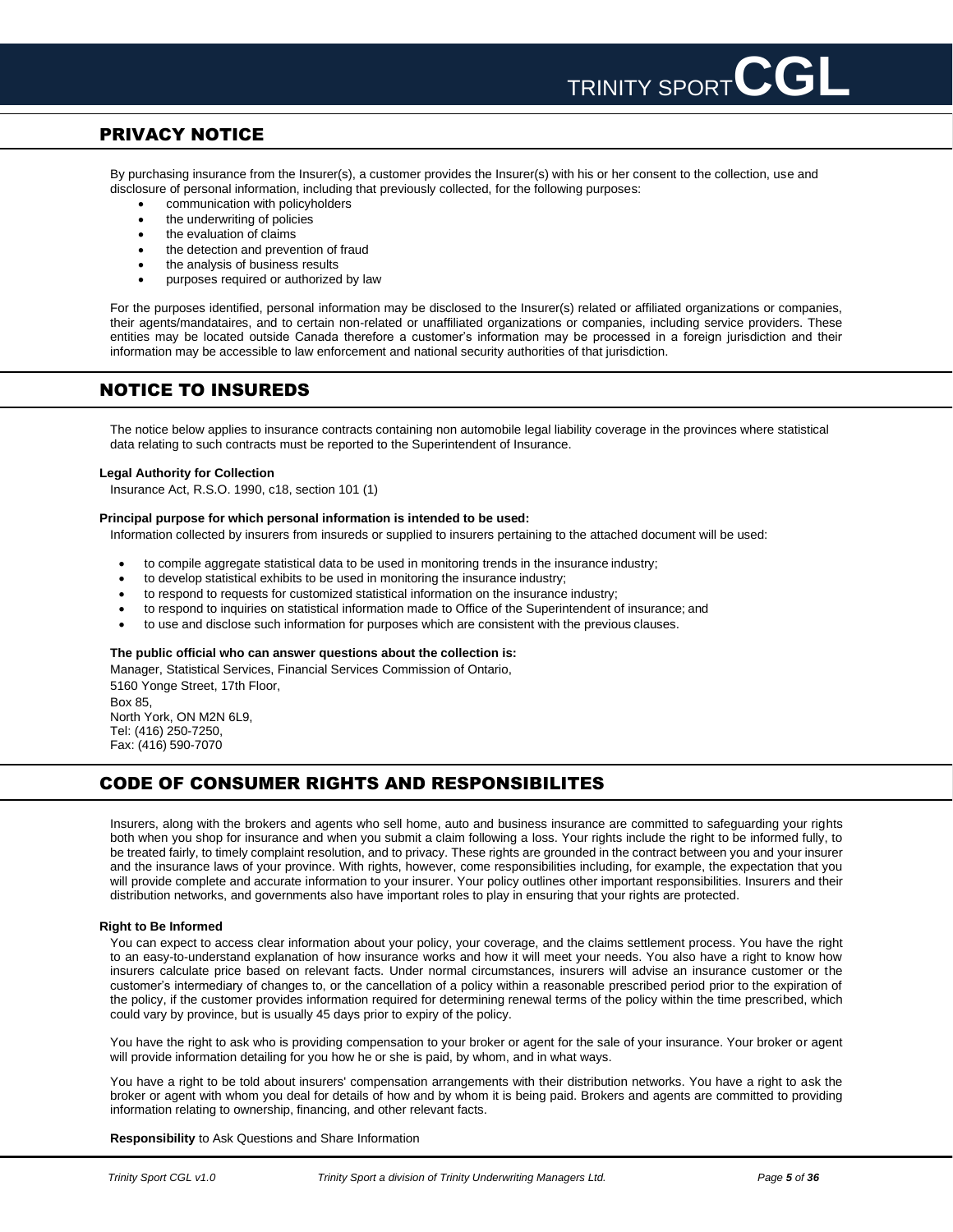To safeguard your right to purchase appropriate coverage at a competitive price, you should ask questions about your policy so that you understand what it covers and what your obligations are under it. You can access information through one-on-one meetings with your broker or agent. You have the option to shop the marketplace for the combination of coverages and service levels that best suits your insurance needs. To maintain your protection against loss, you must promptly inform your broker or agent of any change in your circumstances.

TRINITY SPORT

### **Right** to Complaint Resolution

Insurers, their brokers and agents are committed to high standards of customer service. If you have a complaint about the service you have received your agent or broker can provide you with information about how you can ensure that your complaint is heard and promptly handled. Consumers may also contact their respective provincial insurance regulator for information.

### **Responsibility** to Resolve Disputes

You should always enter into the dispute resolution process in good faith, provide required information in a timely manner, and remain open to recommendations made by independent observers as part of that process.

### **Right** to Professional Service

You have the right to deal with insurance professionals who exhibit a high ethical standard, which includes acting with honesty, integrity, fairness and skill. Brokers and agents must exhibit extensive knowledge of the product, its coverages and its limitations in order to best serve you.

### **Right** to Privacy

Because it is important for you to disclose any and all information required by an insurer to provide the insurance coverage that best suits you, you have the right to know that your information will be used for the purpose set out in the privacy statement made available to you by your broker, agent or insurance representative. This information will not be disclosed to anyone except as permitted by law.

# <span id="page-5-0"></span>TOTAL MOULD, MILDEW OR OTHER FUNGI

Notwithstanding any provision to the contrary within the policy of which this endorsement forms a part, or within any other endorsement which forms a part of this policy, we do not cover:

- a) Property damage; or<br>b) Bodily Injury or
- b) Bodily Injury or<br>c) Debris removal
- Debris removal; or
- d) Loss of use; or
- e) Additional living expenses (ALE); or<br>f) Medical payments to others; or
- Medical payments to others; or
- g) Personal lnjury; or
- h) Business interruption losses; or
- i) Any increase in Insured loss, damage, cost, or expense; or
- j) Any loss, cost, expense, fine, or penalty which is incurred, sustained or imposed by order, direction, instruction or request of or by agreement with any court, governmental agency or any public, civil or military authority, or threat thereof, (and whether or not as a result of public or private litigation); or
- k) Any lass, damage, cost or expense.

In connection with or arising out of exposure to or the manifestation, release, dispersal, seepage, migration, discharge, appearance, presence or growth of mould, mildew, mycotoxins, fungi or organic pathogens. Such loss or damage is excluded regardless of any other cause or event that contributes concurrently or in any sequence to the loss or damage.

The term 'organic pathogen' or 'organic pathogens' means any organic irritant or contaminant including but not limited to the following: mould, fungus, bacteria, or virus including but not limited to theft byproducts such as mycotoxins, mildew or biogenic aerosol. 'Organic pathogen' includes but is not limited to the following fungi or mycotoxins produced by such fungi: Aspergillus, Penicillium, Strachybotrys Chartaruni, Trichodema, and Fusarium Memnoniella.

This exclusion also applies to any Claim arising out of allegations of acts or omissions by or on behalf of the Insured in connection with exposure to or the manifestation, release, dispersal, seepage, migration, discharge, appearance, presence or growth of mould, mildew, mycotoxins, fungi or organic pathogens. There shall be no obligation to defend the insured against any Claim or loss excluded by this endorsement regardless of whether the allegation forming the basis of the Claim or loss are groundless, false or fraudulent

This exclusion includes but is not limited to (1) any cost, expense or charge to test, monitor, cleanup, remediate, remove, contain, treat, detoxify, neutralize, rehabilitate, or in any way respond to or assess the effects of mould, mildew, mycotoxins, fungi or organic pathogen; or (2) any cost, expense or charge in connection with the actual or alleged discharge, dispersal, seepage, migration, release, escape, exposure to manifestation, appearance, presence, or growth of mould, mildew, mycotoxins, fungi or organic pathogens.

### **ALL OTHER TERMS AND CONDITIONS REMAIN UNCHANGED.**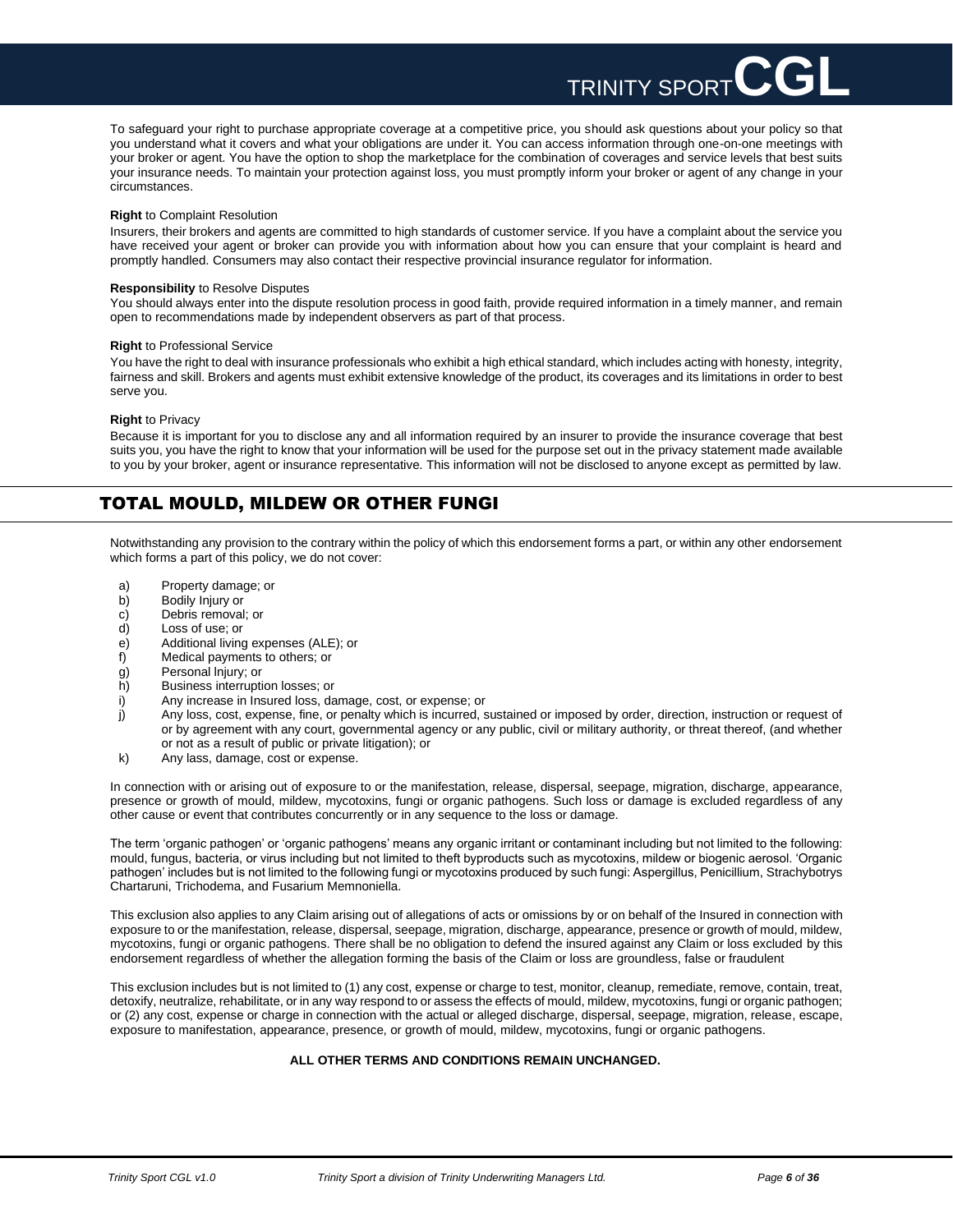

# <span id="page-6-0"></span>SANCTION LIMITATION AND EXCLUSION CLAUSE

No (re)insurer shall be deemed to provide cover and no (re)insurer shall be liable to pay any claim or provide any benefit hereunder to the extent that the provision of such cover, payment of such claim or provision of such benefit would expose that (re)insurer to any sanction, prohibition or restriction under United Nations resolutions or the trade or economic sanctions, laws or regulations of the European Union, United Kingdom or United States of America.

15/09/10 LMA3100

# <span id="page-6-1"></span>BIOLOGICAL OR CHEMICAL MATERIALS EXCLUSION

Applicable to all coverages of this policy

Notwithstanding any provision to the contrary within this Policy or any endorsement thereto it is agreed that this insurance excludes loss, damage, cost or expense of whatsoever nature directly or indirectly caused by, resulting from or in connection with the actual or threatened malicious use of pathogenic or poisonous biological or chemical materials regardless of any other cause or event contributing concurrently or in any other sequence thereto.

### **ALL OTHER TERMS AND CONDITIONS REMAIN UNCHANGED.**

NMA2962 06/02/03

# <span id="page-6-2"></span>WAR AND TERRORISM EXCLUSION ENDORSEMENT

Applicable to all coverages of this policy

Notwithstanding any provision to the contrary within this insurance or any endorsement thereto it is agreed that this insurance excludes loss, damage, cost or expense of whatsoever nature directly or indirectly caused by, resulting from or in connection with any of the following regardless of any other cause or event contributing concurrently or in any other sequence to the loss;

- 1. war, invasion, acts of foreign enemies, hostilities or warlike operations (whether war be declared or not), civil war, rebellion, revolution, insurrection, civil commotion assuming the proportions of or amounting to an uprising, military or usurped power; or
- 2. any act of terrorism.

For the purpose of this endorsement an act of terrorism means an act, including but not limited to the use of force or violence and/or the threat thereof, of any person or group(s) of persons, whether acting alone or on behalf of or in connection with any organization(s) or government(s), committed for political, religious, ideological or similar purposes including the intention to influence any government and/or to put the public, or any section of the public, in fear.

This endorsement also excludes loss, damage, cost or expense of whatsoever nature directly or indirectly caused by, resulting from or in connection with any action taken in controlling, preventing, suppressing or in any way relating to 1 and/or 2 above. If the Underwriters allege that by reason of this exclusion, any loss, damage, cost or expense is not covered by this insurance the burden of proving the contrary shall be upon the Assured.

In the event any portion of this endorsement is found to be invalid or unenforceable, the remainder shall remain in full force and effect.

### **ALL OTHER TERMS AND CONDITIONS REMAIN UNCHANGED.**

NMA2918 08/10/2001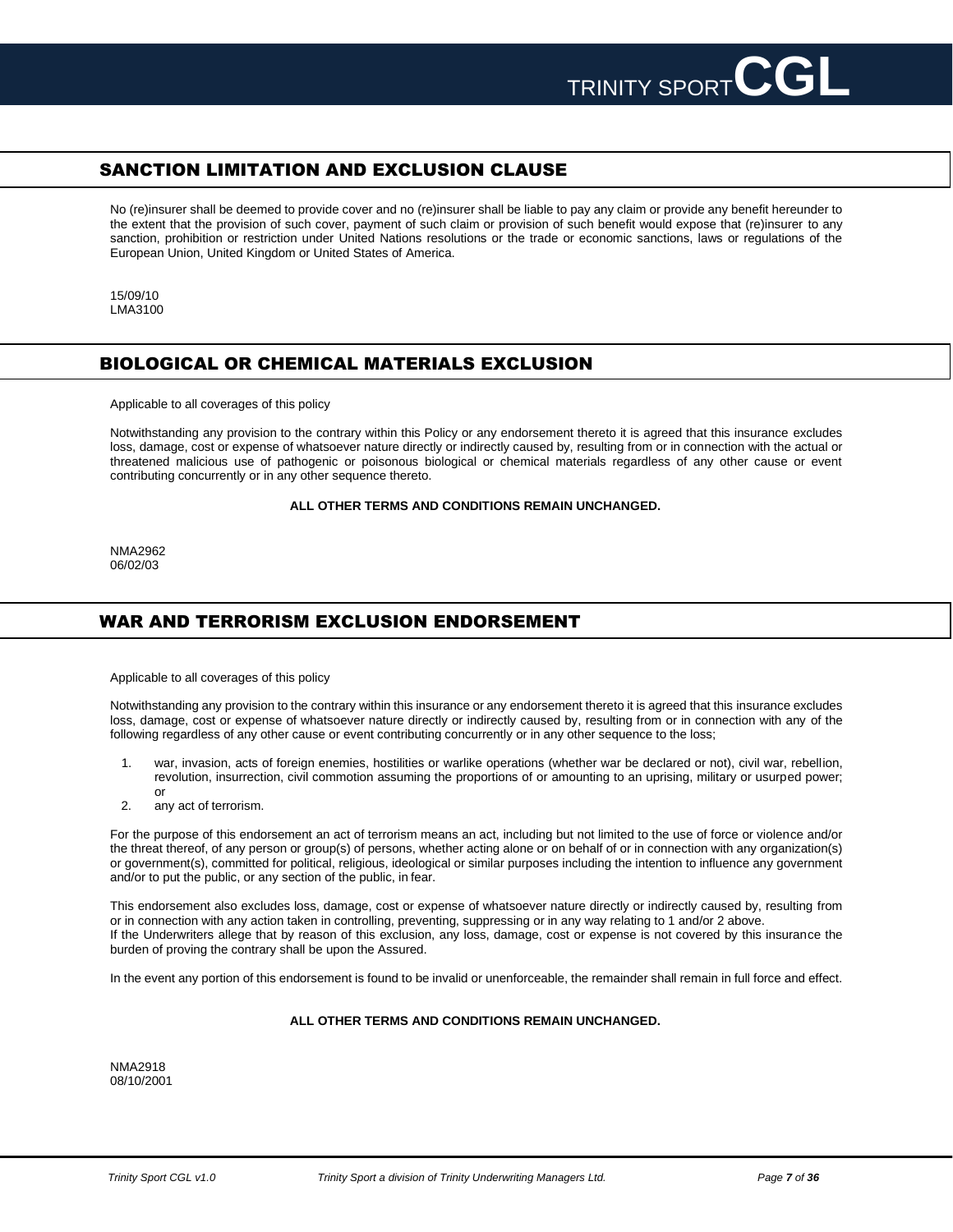# <span id="page-7-0"></span>RADIOACTIVE CONTAMINATION EXCLUSION CLAUSE

Applicable to all coverages of this policy

Notwithstanding any provision to the contrary within this Policy or any endorsement thereto it is agreed that this policy does not cover:

- a) loss or destruction of or damage to any property whatsoever or any loss or expense whatsoever resulting or arising therefrom or any consequential loss
- b) any legal liability of whatsoever nature

directly or indirectly caused by or contributed to by or arising from ionizing radiations or contamination by radioactivity from any nuclear fuel or from any nuclear waste from the combustion of nuclear fuel.

### **ALL OTHER TERMS AND CONDITIONS REMAIN UNCHANGED.**

NMA1270 03/12/1959

# <span id="page-7-1"></span>POLLUTION EXCLUSION

- 1. Any Claim based upon, in whole or in part, directly or indirectly arising out of, resulting from any actual, alleged or threatened exposure to or generation, storage transportation, discharge, seepage, emission, release, dispersal, escape, treatment, removal or disposal of any pollutant(s).
- 2. Any Claim based upon, in whole or in part, directly or indirectly arising out of or resulting from any regulation, order, direction or request to test for, monitor, clean up, remove, contain, treat, detoxify or neutralize any Pollutant(s) or any action taken in contemplation or anticipation of any such regulation, order, direction or request.

# <span id="page-7-2"></span>NUCLEAR INCIDENT EXCLUSION CLAUSE

It is agreed that this Policy does not apply:

- (a) to liability imposed by or arising from any nuclear liability act, law or statute, or any law amendatory thereof; nor
- (b) to bodily injury or property damage with respect to which an Insured under this Insurance is also insured under a contract of nuclear energy liability insurance (whether the Insured is unnamed in such contract and whether or not it is legally enforceable by the Insured) issued by the Nuclear Insurance Association of Canada or any other insurer or group or pool of insurers or would be an Insured under any such policy but for its termination upon exhaustion of its limit of liability; nor
- (c) to bodily injury or property damage resulting directly or indirectly from the nuclear energy hazard arising from:
	- (i) the ownership, maintenance, operation or use of a nuclear facility by or on behalf of an Insured;
	- (ii) the furnishing by an Insured of services, materials, parts or equipment in connection with the planning, construction, maintenance, operation or use of any nuclear facility; and
	- (iii) the possession, consumption, use, handling, disposal or transportation of fissionable substances, or of other radioactive material (except radioactive isotopes, away from a nuclear facility, which have reached the final stage of fabrication so as to be usable for any scientific, medical, agricultural, commercial or industrial purpose) used, distributed, handled or sold by an Insured.

As used in this Policy:

- 1. The term ''nuclear energy hazard'' means the radioactive, toxic, explosive, or other hazardous properties of radioactive material;
- 2. The term ''radioactive material'' means uranium, thorium, plutonium, neptunium, their respective derivatives and compounds, radioactive isotopes of other elements and any other substances which may be designated by or pursuant to any law, act or statute, or law amendatory thereof as being prescribed substances capable of releasing atomic energy, or as being requisite for the production, use or application of atomic energy;
- 3. The term ''nuclear facility'' means:
	- (a) any apparatus designed or used to sustain nuclear fission in a self-supporting chain reaction or to contain a critical mass of plutonium, thorium and uranium or any one or more of them;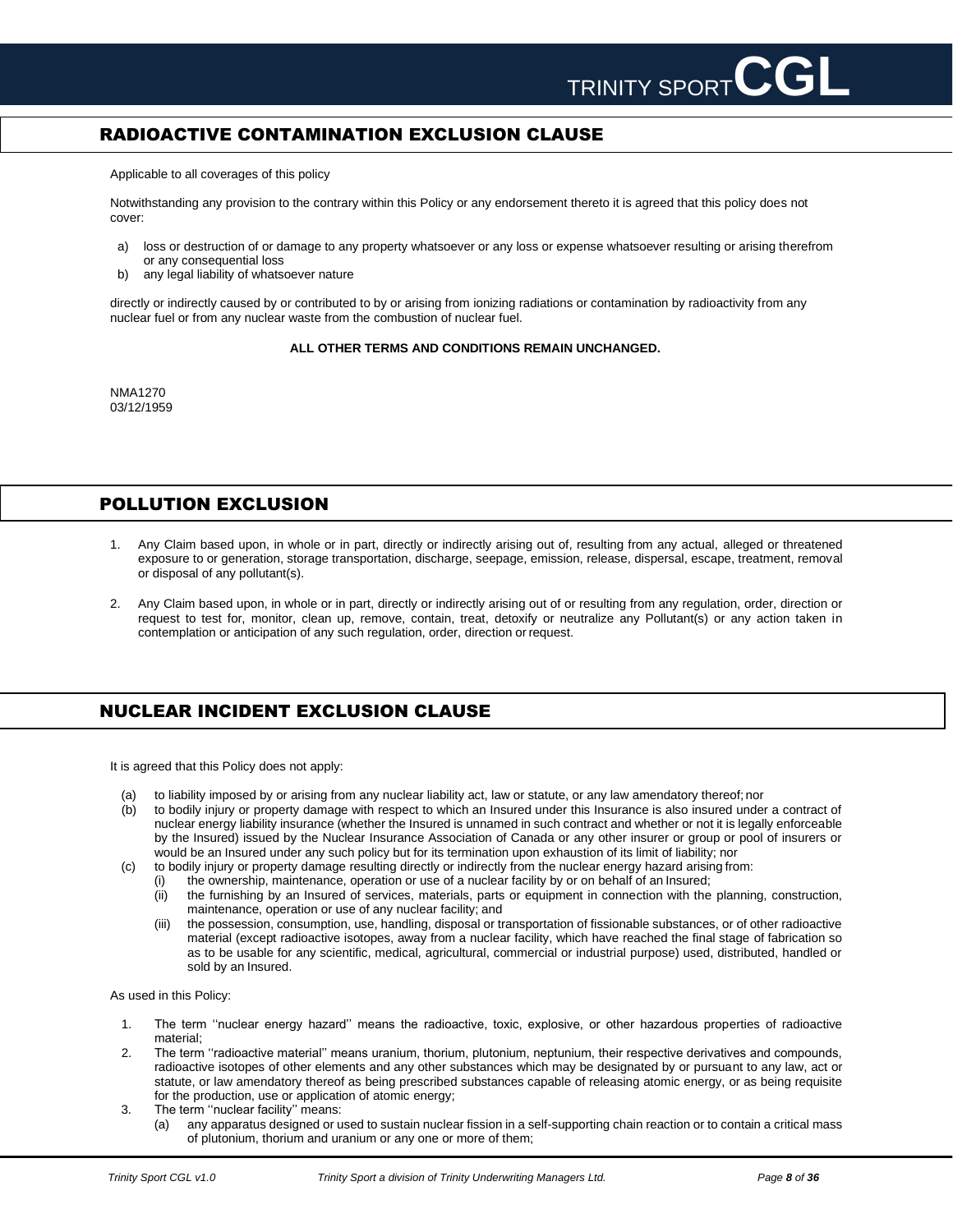

- (b) any equipment or device designed or used for (i) separating the isotopes of plutonium, thorium and uranium or any one or more of them, (ii) processing or utilizing spent fuel, or (iii) handling, processing or packaging waste;
- (c) any equipment or device used for the processing, fabricating or alloying of plutonium, thorium or uranium enriched in the isotope uranium 233 or in the isotope uranium 235, or any one or more of them if at any time the total amount of such material in the custody of the Insured at the premises where such equipment or device is located consists of or contains more than 25 grams of plutonium or uranium 233 or any combination thereof, or more than 250 grams of uranium 235;
- (d) any structure, basin, excavation, premises or place prepared or used for the storage or disposal of waste radioactive material;

and includes the site on which any of the foregoing is located, together with all operations conducted thereon and all premises used for such operations.

- 4. The term ''fissionable substance'' means any prescribed substance that is, or from which can be obtained, a substance capable of releasing atomic energy by nuclear fission.
- 5. With respect to property, loss of use of such property shall be deemed to be property damage.

It is understood and agreed that, except as specifically provided in the foregoing to the contrary, this Clause is subject to the terms, exclusions, conditions and limitations of the Insurance to which it is attached.

### **ALL OTHER TERMS AND CONDITIONS REMAIN UNCHANGED.**

01/4/96 NMA1978a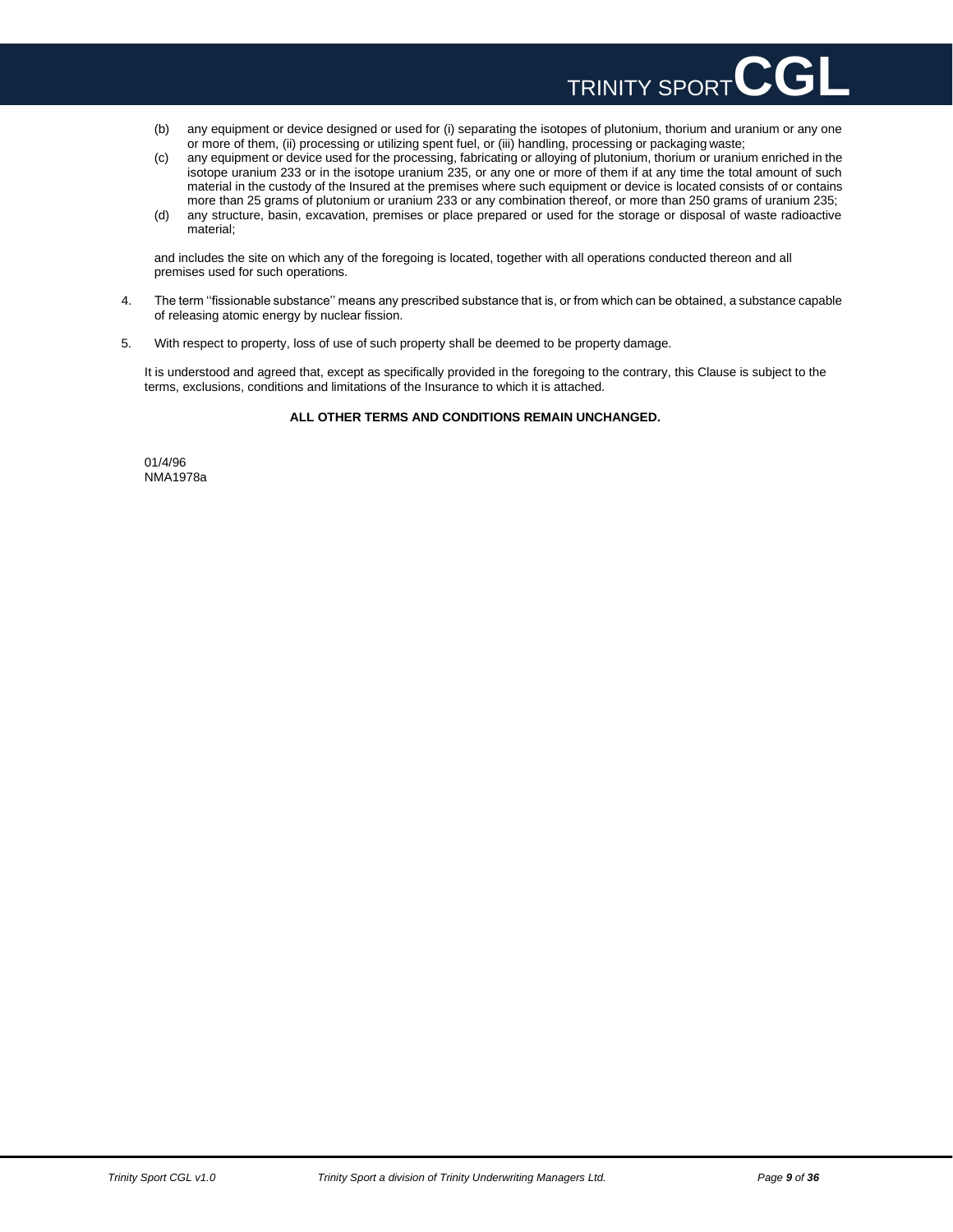Throughout this Coverage Form the words "you" and "your" refer to the Named Insured shown in the Declarations, and any other person or organization qualifying as a Named Insured under Paragraph 3. of Section II – Who is an Insured. The words "we", "us" and "our" refer to the company providing this insurance.

TRINITY SPORT

The word "insured" means any person or organization qualifying as such under Section II – Who Is An Insured. Other words and phrases that appear in quotation marks have special meaning. Refer to Section V –Definitions. Various provisions in this Coverage Form restrict coverage. Read the entire Coverage Form carefully to determine rights, duties and what is and is not covered.

# <span id="page-9-0"></span>COVERAGES

# BODILY INJURY AND PROPERTY DAMAGE LIABILITY

### **1. Insuring Agreement**

- a. We will pay those sums that the insured becomes legally obligated to pay as "compensatory damages" because of "bodily injury" or "property damage" to which this insurance applies. We will have the right and duty to defend the insured against any "action" seeking those "compensatory damages". However, we will have no duty to defend the insured against any "action" seeking "compensatory damages" for "bodily injury" or "property damage" to which this insurance does not apply. We may, at our discretion, investigate any "occurrence" and settle any claim or "action" that may result. But:
	- The amount we will pay for "compensatory damages" is limited as described in Section III Limits Of Insurance; and (2) Our right and duty to defend end when we have used up the applicable limit of insurance in the payment of judgments or settlements under Coverages A, B or medical expenses under Coverage C.

No other obligation or liability to pay sums or perform acts or services is covered unless explicitly provided for under Supplementary Payments – Coverages A, B and D.

- b. This insurance applies to "bodily injury" and "property damage" only if:
	- (1) The "bodily injury" or "property damage" is caused by an "occurrence" that takes place in the "coverage territory"; and
	- (2) The "bodily injury" or "property damage" occurs during the policy period; and
	- (3) Prior to the policy period, no insured listed under Paragraph 1. of Section II Who Is An Insured and no "employee" authorized by you to give or receive notice of an "occurrence" or claim, knew that the "bodily injury" or "property damage" had occurred, in whole or in part. If such a listed insured or authorized "employee" knew, prior to the policy period, that the "bodily injury" or "property damage" occurred, then any continuation, change or resumption of such "bodily injury" or "property damage" during or after the policy period will be deemed to have been known prior to the policy period.
- c. "Bodily injury" or "property damage" which occurs during the policy period and was not, prior to the policy period, known to have occurred by any insured listed under Paragraph 1. of Section II – Who Is An Insured or any "employee" authorized by you to give or receive notice of an "occurrence" or claim, includes any continuation, change or resumption of that "bodily injury" or property damage" after the end of the policy period.
- d. "Bodily injury" or "property damage" will be deemed to have been known to have occurred at the earliest time when any insured listed under Paragraph 1. of Section II – Who Is An Insured or any "employee" authorized by you to give or receive notice of an "occurrence" or claim:
	- (1) Reports all, or any part, of the "bodily injury" or "property damage" to us or any other insurer;
	- (2) Receives a written or verbal demand or claim for "compensatory damages" because of the "bodily injury" or "property damage"; or
	- (3) Becomes aware by any other means that "bodily injury" or "property damage" has occurred or has begun to occur.
- e. "Compensatory damages" because of "bodily injury" include "compensatory damages" claimed by any person or organization for care, loss of services or death resulting at any time from the "bodily injury".

### **2. Exclusions**

This insurance does not apply to:

a. Expected or Intended Injury

"Bodily injury" or "property damage" expected or intended from the standpoint of the insured. This exclusion does not apply to "bodily injury" resulting from the use of reasonable force to protect persons or property.

b. Contractual Liability

"Bodily injury" or "property damage" for which the insured is obligated to pay "compensatory damages" by reason of the assumption of liability in a contract or agreement. This exclusion does not apply to liability for "compensatory damages":

- (1) That the insured would have in the absence of the contract or agreement; or
- $(2)$  Assumed in a contract or agreement that is an "insured contract", provided the "bodily injury" or "property damage" occurs subsequent to the execution of the contract or agreement. Solely for the purposes of liability assumed in an "insured contract", reasonable legal fees and necessary litigation expenses incurred by or for a party other than an insured are deemed to be "compensatory damages" because of "bodily injury" or "property damage", provided:
	- (a) Liability to such party for, or for the cost of, that party's defense has also been assumed in the same "insured contract"; and
	- (b) Such legal fees and litigation expenses are for defense of that party against a civil or alternative dispute resolution proceeding in which "compensatory damages" to which this insurance applies are alleged.
- c. Workers' Compensation and Similar Laws

Any obligation of the insured under a workers' compensation, disability benefits or unemployment or employment compensation law or any similar law.

d. Employer's Liability

"Bodily injury" to:

(1) An "employee" of the insured arising out of and in the course of:

(a) Employment by the insured; or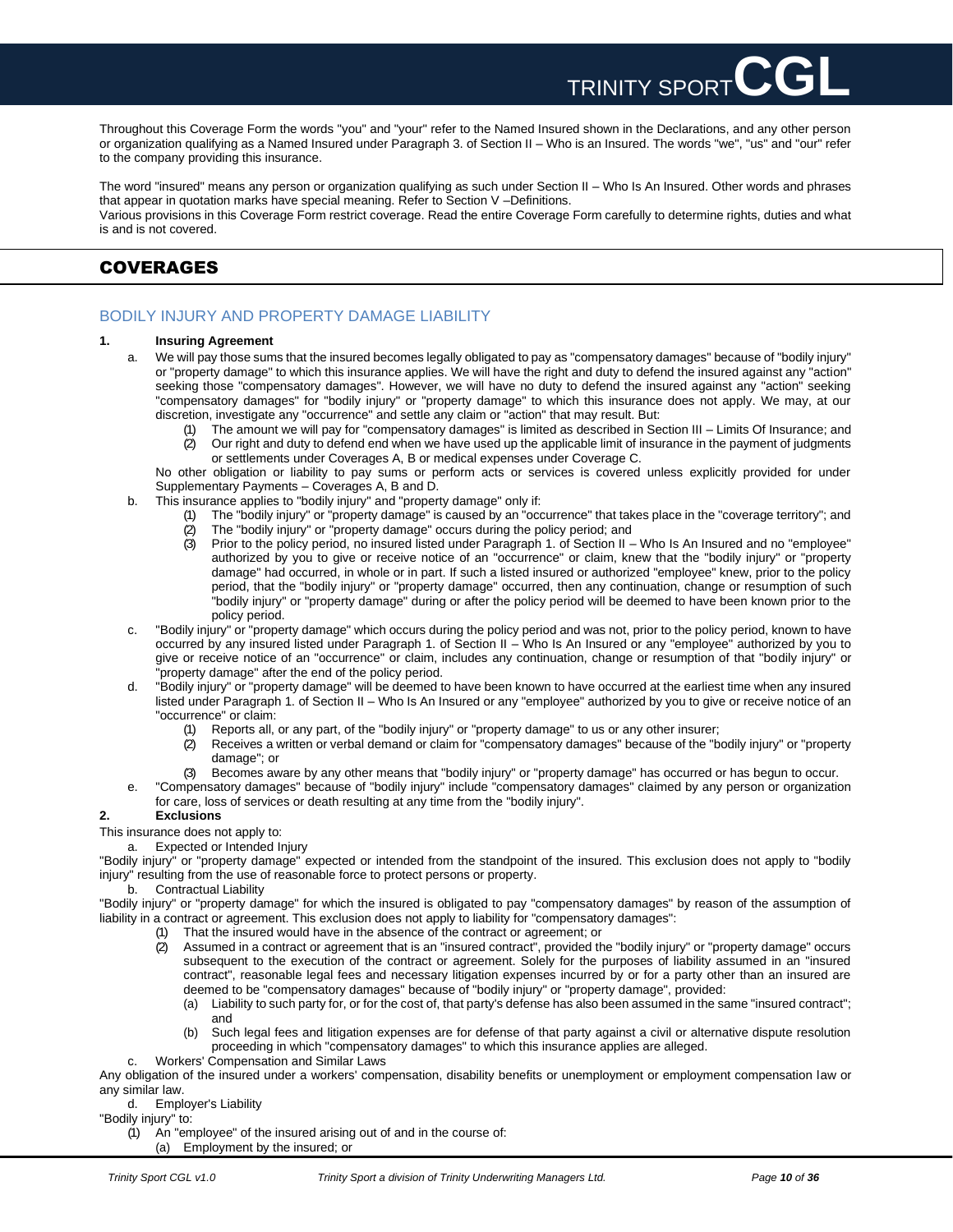

- (b) Performing duties related to the conduct of the insured's business; or
- (2) The spouse, child, parent, brother or sister of that "employee" as a consequence of Paragraph 2. d. (1) above.

This exclusion applies:

- (i) Whether the insured may be liable as an employer or in any other capacity; and
- (ii) To any obligation to share "compensatory damages" with or repay someone else who must pay "compensatory damages" because of the injury.

This exclusion does not apply to:

- (a) Liability assumed by the insured under an "insured contract"; or
- (b) A claim made or an "action" brought by a Canadian resident "employee" on whose behalf contributions are made by or required to be made by you under the provisions of any Canadian provincial or territorial workers' compensation law, if cover or benefits have been denied by any Canadian Workers' Compensation Authority.
- e. Aircraft or Watercraft

"Bodily injury" or "property damage" arising out of the ownership, maintenance, use or entrustment to others by or on behalf of any insured of:

- Any aircraft, air cushion vehicle or watercraft; or
- (ii) Any premises for the purpose of an airport or aircraft landing area and all operations necessary or incidental thereto.
- Use includes operation and "loading or unloading."

This exclusion applies even if the claims against any insured allege negligence or other wrongdoing in the supervision, hiring, employment, training or monitoring of others by that insured, if the "occurrence" which caused the "bodily injury" or "property damage" involved the ownership, maintenance, use or entrustment to others of any aircraft or watercraft.

- This exclusion does not apply to:
	- (1) A watercraft while ashore on premises you own or rent;
	- A watercraft that is:
		- (a) Less than 10 metres long; and
		- (b) Not being used to carry persons or property for a charge;
	- (3) "Bodily injury" to an "employee" of the insured on whose behalf contributions are made by or required to be made by the insured under the provisions of any Canadian provincial or territorial workers' compensation law, if the "bodily injury" results from an "occurrence" involving watercraft.
	- f. Automobile

"Bodily injury" or "property damage" arising directly or indirectly, in whole or in part, out of the ownership, use or entrustment to others by or on behalf of the insured of any "automobile". Use includes operation and "loading or unloading". This exclusion applies regardless of any other contributing or aggravating cause or event that contributes concurrently or in any sequence to the "bodily injury" or "property damage".

This exclusion also applies to:

- (a) any motorized snow vehicle or its trailers falling within the definition of "automobile".
- (b) any vehicle while being used in any speed or demolition contest or in any stunting activity or in practice or preparation for any such contest or activity whether or not it is required by law to be insured under a contract evidenced by a motor vehicle liability policy.

This exclusion applies even if the claims against any insured allege negligence or other wrongdoing in the supervision, hiring, employment, training or monitoring of others by that insured, if the "occurrence" which caused the "bodily injury" or "property damage" involved the ownership, use or entrustment to others of any "automobile".

This exclusion does not apply to:

- (1) "Bodily injury" to an "employee" of the insured on whose behalf contributions are made by or required to be made by the insured under the provisions of any Canadian provincial or territorial workers' compensation law.
- (2) "Bodily injury" or "property damage" arising out of a defective condition in, or improper maintenance of, any "automobile" owned by the Insured while leased to others for a period of 30 days or more provided the lessee is obligated under contract to ensure that the "automobile" is insured.
- (3) the ownership, use or operation of machinery, apparatus or equipment mounted on or attached to any vehicle while at the site of the use or operation of such equipment, but this exception does not apply when such equipment is used for the purpose of "loading or unloading".
	-

g. Damage To Property "Property damage" to:

- (1) Property you own, rent, or occupy, including any costs or expenses incurred by you, or any other person, organization or entity, for repair, replacement, enhancement, restoration or maintenance of such property for any reason, including prevention of injury to a person or damage to another's property;
- (2) Premises you sell, give away or abandon, if the "property damage" arises out of any part of those premises;
- (3) Property loaned to you;
- (4) Personal property in your care, custody or control;
- (5) That particular part of real property on which you or any contractors or subcontractors working directly or indirectly on your behalf are performing operations, if the "property damage" arises out of those operations; or
- (6) That particular part of any property that must be restored, repaired or replaced because "your work" was incorrectly performed on it.

Paragraph (2) of this exclusion does not apply if the premises are "your work" and were never occupied, rented or held for rental by you. Paragraphs (3), (4), (5) and (6) of this exclusion do not apply to liability assumed under a sidetrack agreement. Paragraph (6) of this exclusion does not apply to "property damage" included in the "products-completed operations hazard".

- h. Damage To Your Product
	- "Property damage" to "your product" arising out of it or any part of it.
- i. Damage To Your Work

"Property damage" to "your work" arising out of it or any part of it and included in the "products-completed operations hazard". This exclusion does not apply if the damaged work or the work out of which the damage arises was performed on your behalf by a subcontractor.

j. Damage To Impaired Property or Property Not Physically Injured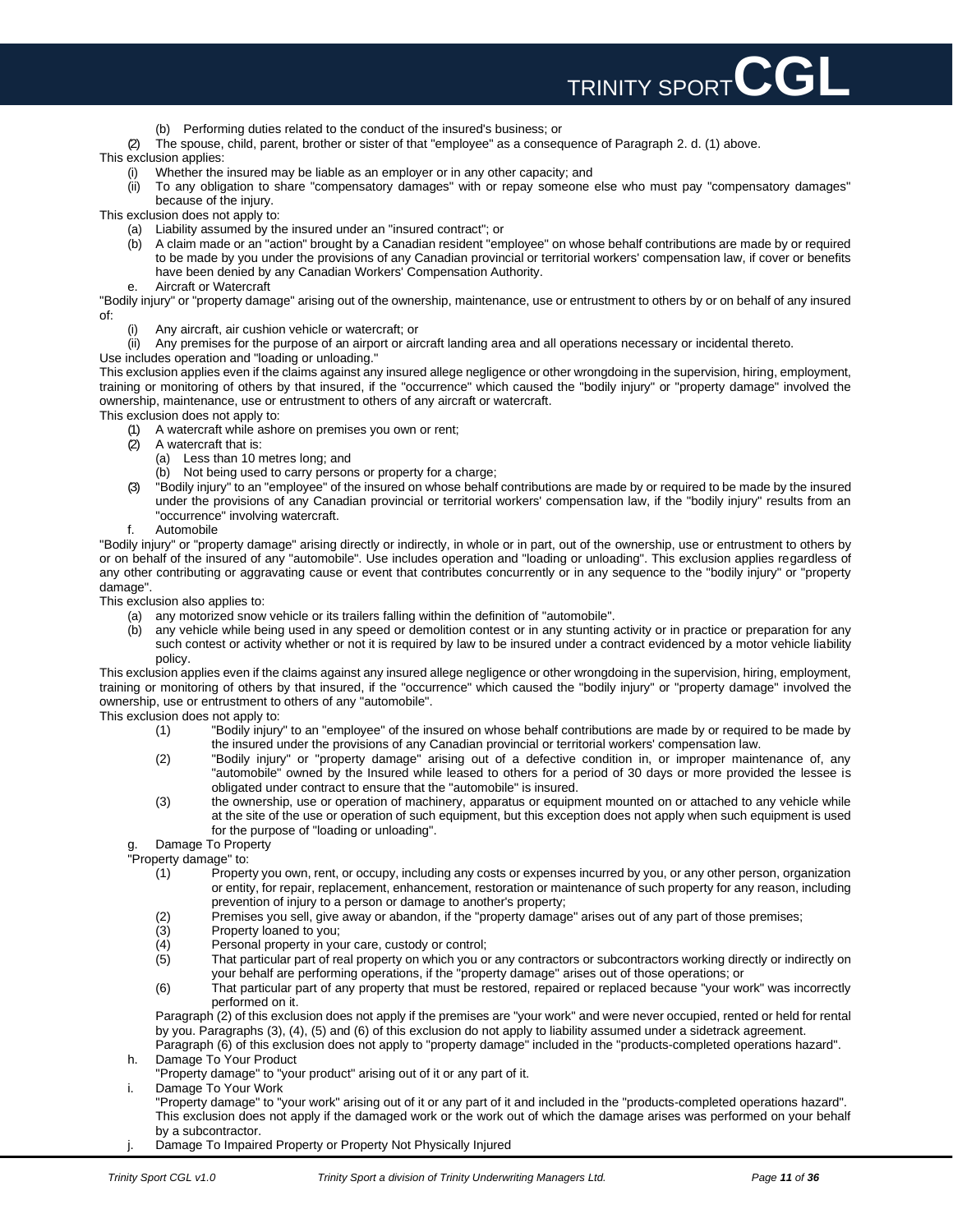"Property damage" to "impaired property" or property that has not been physically injured, arising out of:

- (1) A defect, deficiency, inadequacy or dangerous condition in "your product" or "your work"; or
- (2) A delay or failure by you or anyone acting on your behalf to perform a contract or agreement in accordance with its terms.

TRINITY SPORT**CGL**

This exclusion does not apply to the loss of use of other property arising out of sudden and accidental physical injury to "your product" or "your work" after it has been put to its intended use.

k. Recall of Products, Work or Impaired Property

"Compensatory damages" claimed for any loss, cost or expense incurred by you or others for the loss of use, withdrawal, recall, inspection, repair, replacement, adjustment, removal or disposal of:

- (1) "Your product";
- (2) "Your work"; or
- (3) "Impaired property";

if such product, work, or property is withdrawn or recalled from the market or from use by any person or organization because of a known or suspected defect, deficiency, inadequacy or dangerous condition in it.

l. Electronic Data

"Compensatory damages" arising out of the loss of, loss of use of, damage to, corruption of, inability to access, or inability to manipulate "electronic data".

m. Personal and Advertising Injury

"Bodily injury" arising out of "personal and advertising injury".

n. Professional Services

"Bodily injury" (other than "incidental medical malpractice injury"), or "property damage" due to the rendering of or failure to render by you or on your behalf of any "professional services" for others, or any error or omission, malpractice or mistake in providing those services.

- o. Abuse
	- a. Claims or "actions" arising directly or indirectly from "abuse" committed or alleged to have been committed by an insured, including the transmission of disease arising out of any act of "abuse".
	- b. Claims or "actions" based on your practices of "employee" hiring, acceptance of "volunteer workers" or supervision or retention of any person alleged to have committed "abuse".
	- c. Claims or "actions" alleging knowledge by an insured of, or failure to report, the alleged "abuse" to the appropriate authority(ies).
- p. Damage from Blasting, Pile Driving, Removal or Weakening of Support
	- "Property damage" arising out of: (1) The use of explosives for blasting;
	- (2) Vibration from pile driving or caisson work; or

(3) The removal or weakening of support of any property, building or land whether such support be natural or otherwise. This exclusion does not apply:

- (1) To "property damage" arising out of work performed on your behalf by any contractor or sub-contractor; or (2) To "property damage" included within the "products-completed operations hazard".
	- (2) To "property damage" included within the "products-completed operations hazard".
- q. Asbestos see Common Exclusions
- r. Fungi or Spores see Common Exclusions
- s. Nuclear– see Common Exclusions
- t. Pollution see Common Exclusions
- u. Terrorism see Common Exclusions
- v. War Risks see Common Exclusions

# PERSONAL AND ADVERTISING INJURY LIABILITY

### **1. Insuring Agreement**

- a. We will pay those sums that the insured becomes legally obligated to pay as "compensatory damages" because of "personal and advertising injury" to which this insurance applies. We will have the right and duty to defend the insured against any "action" seeking those "compensatory damages". However, we will have no duty to defend the insured against any "action" seeking "compensatory damages" for "personal and advertising injury" to which this insurance does not apply. We may, at our discretion, investigate any offense and settle any claim or "action" that may result. But:
	- (1) The amount we will pay for "compensatory damages" is limited as described in Section III Limits Of Insurance; and (2) Our right and duty to defend end when we have used up the applicable limit of insurance in the payment of judgments

or settlements under Coverages A, B or medical expenses under Coverage C. No other obligation or liability to pay sums or perform acts or services is covered unless explicitly provided for under Supplementary Payments – Coverages A, B and D.

b. This insurance applies to "personal and advertising injury" caused by an offense arising out of your business but only if the offense was committed in the "coverage territory" during the policy period.

## **2. Exclusions**

This insurance does not apply to:

- a. Knowing Violation Of Rights Of Another
- "Personal and advertising injury" caused by or at the direction of the insured with the knowledge that the act would violate the rights of another and would inflict "personal and advertising injury".
- b. Material Published With Knowledge Of Falsity
- "Personal and advertising injury" arising out of oral or written publication of material, if done by or at the direction of the insured with knowledge of its falsity. c. Material Published Prior To Policy Period
- "Personal and advertising injury" arising out of oral or written publication of material whose first publication took place before the beginning of the policy period.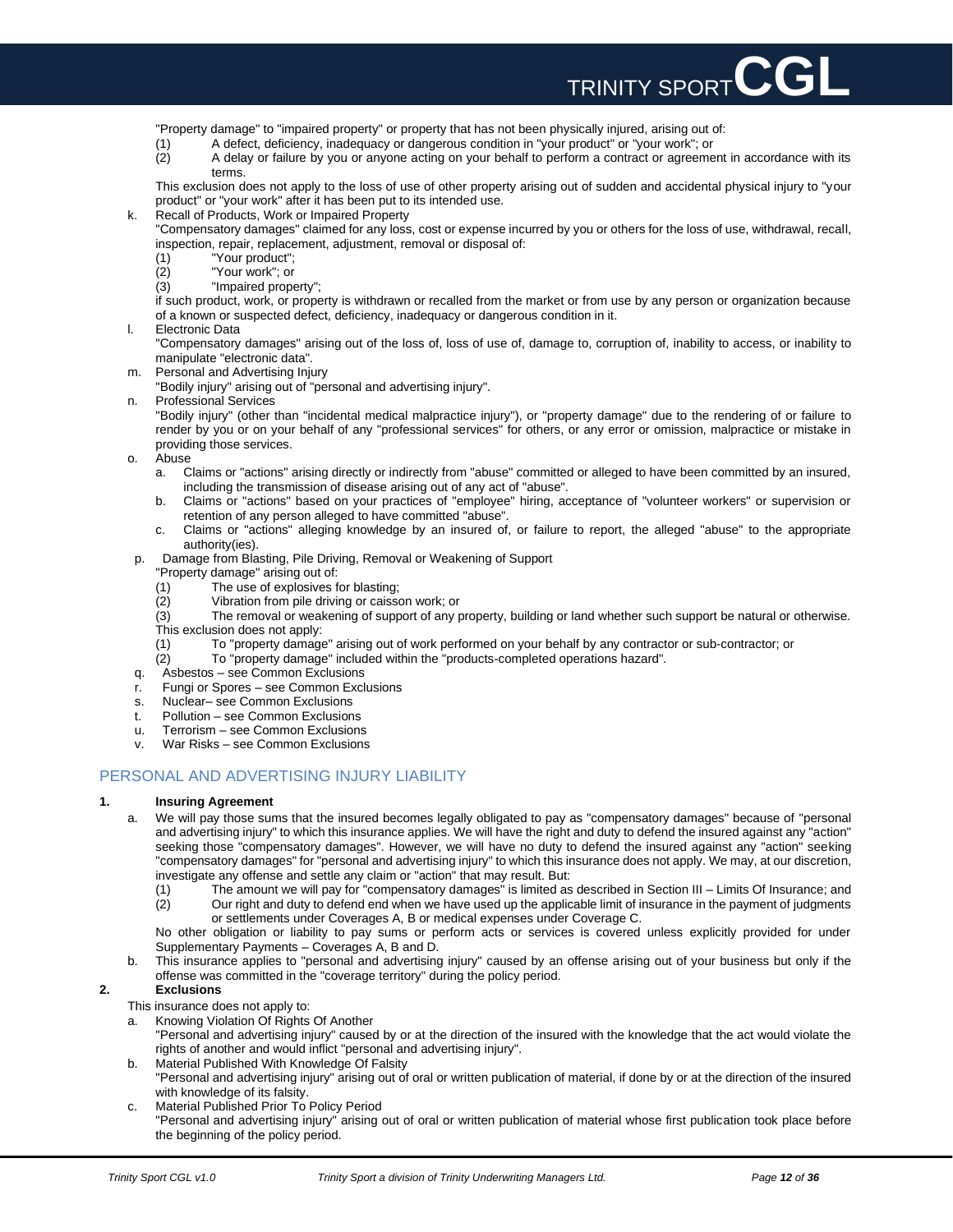

- d. Criminal Acts
- "Personal and advertising injury" arising out of a criminal act committed by or at the direction of the insured. e. Contractual Liability

"Personal and advertising injury" for which the insured has assumed liability in a contract or agreement. This exclusion does not apply to liability for "compensatory damages" that the insured would have in the absence of the contract or agreement. f. Breach Of Contract

- "Personal and advertising injury" arising out of a breach of contract, except an implied contract to use another's advertising idea in your "advertisement".
- g. Quality Or Performance Of Goods Failure To Conform To Statements
- "Personal and advertising injury" arising out of the failure of goods, products or services to conform with any statement of quality or performance made in your "advertisement".
- h. Wrong Description Of Prices "Personal and advertising injury" arising out of the wrong description of the price of goods, products or services stated in your "advertisement".
- i. Infringement Of Copyright, Patent, Trademark or Trade Secret

"Personal and advertising injury" arising out of the infringement of copyright, patent, trademark, trade secret or other intellectual property rights.

However, this exclusion does not apply to infringement, in your "advertisement", of copyright, trade dress or slogan.

- j. Insureds In Media and Internet Type Businesses
	- "Personal and advertising injury" committed by an insured whose business is:
	- (1) Advertising, broadcasting, publishing or telecasting;
	- (2) Designing or determining content of web-sites for others; or<br>(3) An Internet search, access, content or service provider.
	- An Internet search, access, content or service provider. However, this exclusion does not apply to Paragraphs 22. a., b. and c. of "personal and advertising injury" under the Definitions Section.

For the purposes of this exclusion, the placing of frames, borders or links, or advertising, for you or others anywhere on the Internet, is not by itself, considered the business of advertising, broadcasting, publishing or telecasting.

- k. Electronic Chatrooms or Bulletin Boards "Personal and advertising injury" arising out of an electronic chatroom or bulletin board the insured hosts, owns, or over which the insured exercises control.
- l. Unauthorized Use Of Another's Name or Product

"Personal and advertising injury" arising out of the unauthorized use of another's name or product in your e-mail address, domain name or metatag, or any other similar tactics to mislead another's potential customers.

- m. Asbestos see Common Exclusions
- n. Fungi or Spores see Common Exclusions
- o. Nuclear– see Common Exclusions
- p. Pollution see Common Exclusions
- q. Terrorism see Common Exclusions
- r. War Risks see Common Exclusions

# MEDICAL PAYMENTS

### **1. Insuring Agreement**

- a. We will pay medical expenses as described below for "bodily injury" caused by an accident:
	- (1) On premises you own or rent;<br>(2) On ways next to premises you
		- (2) On ways next to premises you own or rent; or
		- (3) Because of your operations; provided that:
			- a. The accident takes place in the "coverage territory" and during the policy period;
			-
			- b. The expenses are incurred and reported to us within one year of the date of the accident; and c. The injured person submits to examination, at our expense, by physicians of our choice as o The injured person submits to examination, at our expense, by physicians of our choice as often as we reasonably require.

### b. We will make these payments regardless of fault. These payments will not exceed the applicable limit of insurance as described in Section III – Limits of Insurance. We will pay reasonable expenses for:

- (1) First aid administered at the time of an accident;
- (2) Necessary medical, surgical, x-ray and dental services, including prosthetic devices; and
- (3) Necessary ambulance, hospital, professional nursing and funeral services.
- **2. Exclusions**
- We will not pay expenses for "bodily injury":
- a. Any Insured
- To any insured, except "volunteer workers".
- b. Hired Person
- To a person hired to do work for or on behalf of any insured or a tenant of any insured.
- c. Injury On Normally Occupied Premises
- To a person injured on that part of premises you own or rent that the person normally occupies.
- d. Workers Compensation and Similar Laws To a person, whether or not an "employee" of any insured, if benefits for the "bodily injury" are payable or must be provided under a workers' compensation or disability benefits law or a similar law.
- e. Athletics Activities
- To a person injured while practicing, instructing or participating in any physical exercises or games, sports or athletic contests. f. Products-Completed Operations Hazard
- Included within the "products-completed operations hazard".
- g. Coverage A Exclusions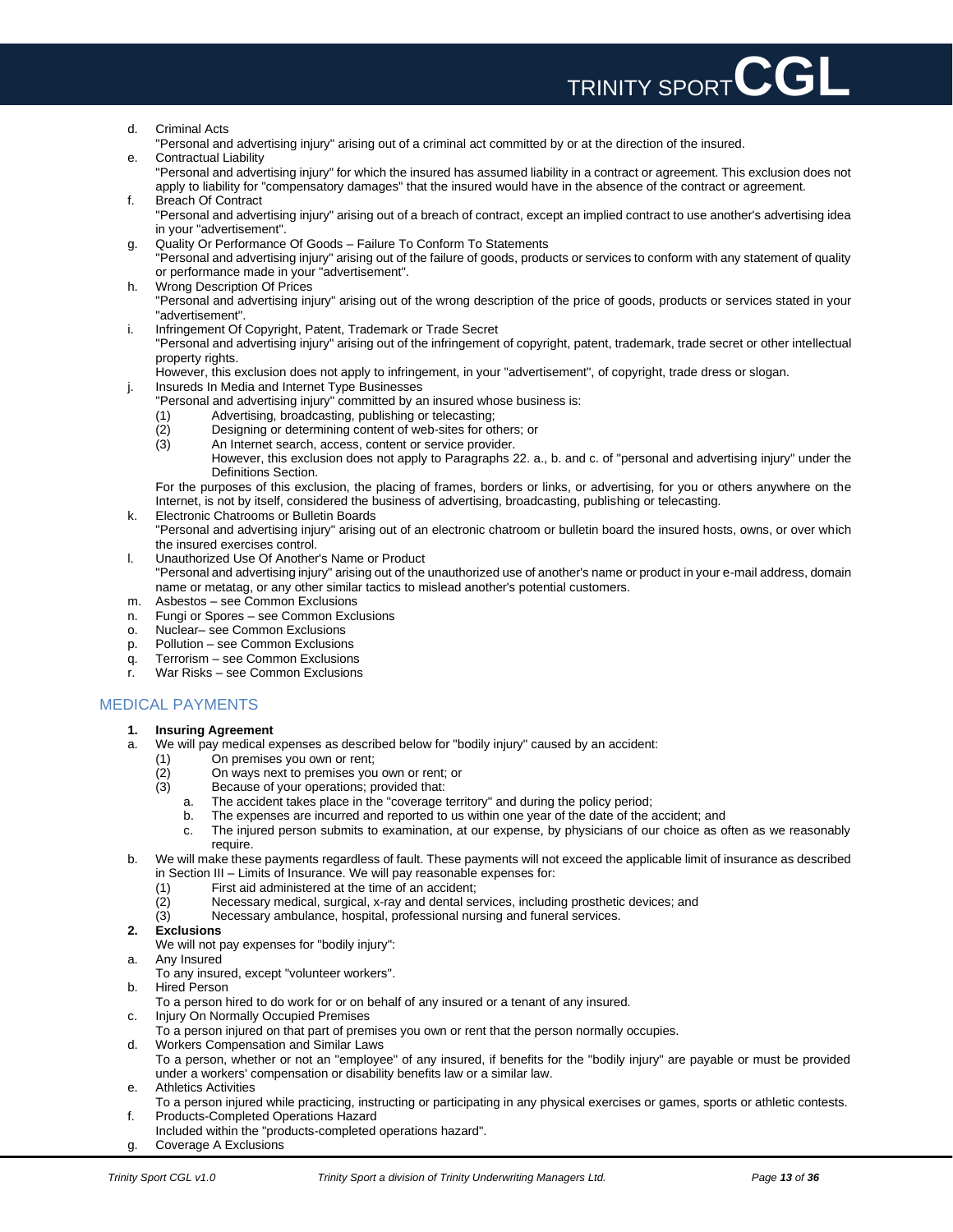Excluded under Coverage A.

### TENANTS' LEGAL LIABILITY

### **1. Insuring Agreement**

- a. We will pay those sums that the insured becomes legally obligated to pay as "compensatory damages" because of "property damage" to which this insurance applies. This insurance applies only to "property damage" to premises of others rented to you or occupied by you. We will have the right and duty to defend the insured against any "action" seeking those "compensatory damages". However, we will have no duty to defend the insured against any "action" seeking "compensatory damages" for "property damage" to which this insurance does not apply. We may, at our discretion, investigate any "occurrence" and settle any claim or "action" that may result. But:
	- (1) The amount we will pay for "compensatory damages" is limited as described in Section III Limits Of Insurance; and<br>(2) Our right and duty to defend end when we have used up the applicable limit of insurance in the pay
	- (2) Our right and duty to defend end when we have used up the applicable limit of insurance in the payment of judgments or settlements under Coverage D.

No other obligation or liability to pay sums or perform acts or services is covered unless explicitly provided for under Supplementary Payments – Coverages A, B and D.

- b. This insurance applies to "property damage" only if:
	- (1) The "property damage" is caused by an "occurrence" that takes place in the "coverage territory";
	- (2) The "property damage" occurs during the policy period; and<br>(3) Prior to the policy period, no insured listed under Paragra
		- Prior to the policy period, no insured listed under Paragraph 1. of Section II Who Is An Insured and no "employee" authorized by you to give or receive notice of an "occurrence" or claim, knew that the "property damage" had occurred, in whole or in part. If such a listed insured or authorized "employee" knew, prior to the policy period, that the "property damage" occurred, then any continuation, change or resumption of such "property damage" during or after the policy period will be deemed to have been known prior to the policy period.
- c. "Property damage" which occurs during the policy period and was not, prior to the policy period, known to have occurred by any insured listed under Paragraph 1. of Section II – Who Is An Insured or any "employee" authorized by you to give or receive notice of an "occurrence" or claim, includes any continuation, change or resumption of that "property damage" after the end of the policy period.
- d. "Property damage" will be deemed to have been known to have occurred at the earliest time when any insured listed under Paragraph 1. of Section II – Who Is An Insured or any "employee" authorized by you to give or receive notice of an "occurrence" or claim:
	- (1) Reports all, or any part, of the "property damage" to us or any other insurer;
	- (2) Receives a written or verbal demand or claim for "compensatory damages" because of the "property damage"; or
	- (3) Becomes aware by any other means that "property damage" has occurred or has begun to occur.

### **2. Exclusions**

- This insurance does not apply to:
- a. Expected or Intended Injury
	- "Property damage" expected or intended from the standpoint of the insured.
- b. Contractual Liability

"Property damage" for which the insured is obligated to pay "compensatory damages" by reason of the assumption of liability in a contract or agreement. This exclusion does not apply to liability for "compensatory damages" that the insured would have in the absence of the contract or agreement.

- c. Asbestos see Common Exclusions
- d. Fungi or Spores see Common Exclusions
- e. Nuclear– see Common Exclusions
- f. Pollution see Common Exclusions
- g. Terrorism see Common Exclusions
- h. War Risks see Common Exclusions

# **EXCLUSIONS**

This insurance does not apply to:

### **1. Asbestos**

"Bodily injury", "property damage", or "personal and advertising injury" related to or arising from any actual or alleged liability for any legal remedy of any kind whatsoever (including but not limited to damages, interest, mandatory or other injunctive relief, statutory orders or penalties, legal or other costs, or expenses of any kind) in respect of actual or threatened loss, damage, cost or expense directly or indirectly caused by, resulting from, in consequence of or in any way involving, asbestos or any materials containing asbestos in whatever form or quantity, including any costs or expenses incurred to prevent, respond to, test for, monitor, abate, mitigate, remove, cleanup, contain, remediate, treat, detoxify, neutralize, assess or otherwise deal with or dispose of asbestos or any materials containing asbestos in what ever form or quantity.

This exclusion applies regardless of any other contributing or aggravating cause or event that contributes concurrently or in any sequence to the "bodily injury", "property damage" or "personal and advertising injury".

### **2. Fungi or Spores**

- a. "Bodily injury", "property damage", "personal and advertising injury" or " any other cost, loss or expense incurred by others, arising directly or indirectly from the actual, alleged or threatened inhalation of, ingestion of, contact with, exposure to, existence of, presence of, spread of, reproduction, discharge or other growth of any "fungi" or "spores" however caused, including any costs or expenses incurred to prevent, respond to, test for, monitor, abate, mitigate, remove, cleanup, contain, remediate, treat, detoxify, neutralize, assess or otherwise deal with or dispose of "fungi" or "spores";
- b. Any supervision, instructions, recommendations, warnings, or advice given or which should have been given in connection with a. above; or
- c. Any obligation to pay damages, share damages with or repay someone else who must pay damages because of such injury or damage referred to in a. or b. above.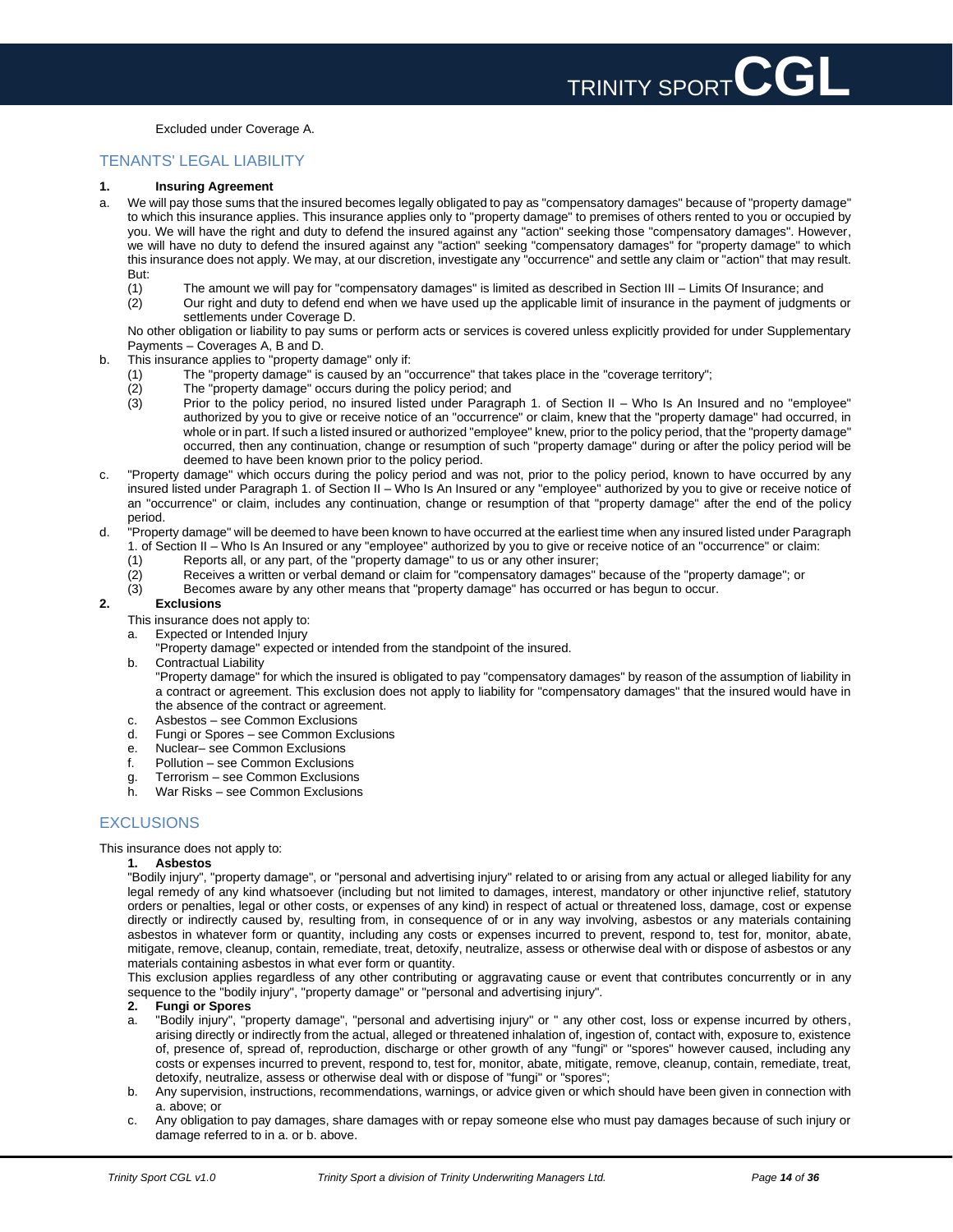

This exclusion applies regardless of any other contributing or aggravating cause or event that contributes concurrently or in any sequence to the "bodily injury", "property damage" or "personal and advertising injury".

This exclusion shall not apply to "bodily injury" or "property damage" which results directly from:

1. a "products-completed operations hazard" not otherwise excluded by this Coverage Form;

The most we will pay under this exception for all "bodily injury" and "property damage" in any policy period is \$250,000.

The Limit of Insurance provided by this exception shall be included in and is not in addition to any other Limits of Insurance provided

for "bodily injury" or "property damage" under this Coverage Form.

- **3. Nuclear Energy Liability**
- a. Liability imposed by or arising from any nuclear liability act, law or statute, or any law amendatory thereof;
- b. "Bodily injury", "property damage" or "personal and advertising injury" with respect to which an insured under this Coverage Form is also insured under a contract of nuclear energy liability insurance (whether the insured is unnamed in such contract and whether or not it is legally enforceable by the insured) issued by the Nuclear Insurance Association of Canada or any other insurer or group or pool of insurers or would be an insured under any such policy but for its termination upon exhaustion of its limit of liability;
- c. "Bodily injury", "property damage" or "personal and advertising injury" resulting directly or indirectly from the "nuclear energy hazard" arising from:
- (1) The ownership, maintenance, operation or use of a "nuclear facility" by or on behalf of an insured;
- (2) the furnishing by an insured of services, materials, parts or equipment in connection with the planning, construction, maintenance, operation or use of any "nuclear facility";
- (3) the possession, consumption, use, handling, disposal or transportation of "fissionable substances", or of other "radioactive material" (except radioactive isotopes, away from a nuclear facility, which have reached the final stage of fabrication so as to be useable for any scientific, medical, agricultural, commercial or industrial purpose) used, distributed, handled or sold by an insured.

This exclusion applies regardless of any other contributing or aggravating cause or event that contributes concurrently or in any sequence to the "bodily injury", "property damage" or "personal and advertising injury.

- **4. Pollution**
- (1) "Bodily injury", "property damage" or "personal and advertising injury" arising out of the actual, alleged or threatened spill, discharge, emission, dispersal, seepage, leakage, migration, release or escape of "pollutants":
- (a) At or from any premises, site or location which is or was at any time owned or occupied by, or rented or loaned to, any insured. However, this subparagraph does not apply to:
	- (i) "Bodily injury" if sustained within a building and caused by smoke, fumes, vapour or soot from equipment used to heat, cool or dehumidify the building, or equipment that is used to heat water for personal use, by the building's occupants or their guests;
	- (ii) "Bodily injury" or "property damage" for which you may be held liable, if you are a contractor and the owner or lessee of such premises, site or location has been added to your policy as an additional insured with respect to your ongoing operations performed for that additional insured at that premises, site or location and such premises, site or location is not and never was owned or occupied by, or rented or loaned to, any insured, other than that additional insured; or
	- (iii) "Bodily injury" or "property damage" arising out of heat, smoke or fumes from a "hostile fire";
- (b) At or from any premises, site or location which is or was at any time used by or for any insured or others for the handling, storage, disposal, processing or treatment of waste;
- (c) Which are or were at any time transported, handled, stored, treated, disposed of, or processed as waste by or for:
	- Any insured; or
	- (ii) Any person or organization for whom you may be legally responsible; or
- (d) At or from any premises, site or location on which any insured or any contractors or subcontractors working directly or indirectly on any insured's behalf are performing operations if the "pollutants" are brought on or to the premises, site or location in connection with such operations by such insured, contractor or subcontractor. However, this subparagraph does not apply to:
	- (i) "Bodily injury" or "property damage" arising out of the escape of fuels, lubricants or other operating fluids which are needed to perform the normal electrical, hydraulic or mechanical functions necessary for the operation of mobile equipment that is not an "automobile" or its parts, if such fuels, lubricants or other operating fluids escape from a mobile equipment part designed to hold, store or receive them. This exception does not apply if the "bodily injury" or "property damage" arises out of the intentional discharge, dispersal or release of the fuels, lubricants or other operating fluids, or if such fuels, lubricants or other operating fluids are brought on or to the premises, site or location with the intent that they be discharged, dispersed or released as part of the operations being performed by such insured, contractor or subcontractor;
	- (ii) "Bodily injury" or "property damage" sustained within a building and caused by the release of gases, fumes or vapours from materials brought into that building in connection with operations being performed by you or on your behalf by a contractor or subcontractor; or
	- "Bodily injury" or "property damage" arising out of heat, smoke or fumes from a "hostile fire".
- (e) At or from any premises, site or location on which any insured or any contractors or subcontractors working directly or indirectly on any insured's behalf are performing operations if the operations are to test for, monitor, clean up, remove, contain, treat, detoxify or neutralize, or in any way respond to, or assess the effects of, "pollutants".
- Any loss, cost or expense arising out of any:
- (a) Request, demand, order or statutory or regulatory requirement that any insured or others test for, monitor, clean up, remove, contain, treat, detoxify or neutralize, or in any way respond to, or assess the effects of, "pollutants"; or
- Claim or "action" by or on behalf of a governmental authority for "compensatory damages" because of testing for, monitoring, cleaning up, removing, containing, treating, detoxifying or neutralizing, or in any way responding to, or assessing the effects of, "pollutants".

However, this Section (2) does not apply to liability for "compensatory damages" because of "property damage" that the insured would have in the absence of such request, demand, order or statutory or regulatory requirement, or such claim or "action" by or on behalf of a governmental authority.

### **5. Terrorism**

"Bodily injury", "property damage" or "personal and advertising injury" arising directly or indirectly, in whole or in part, out of "terrorism" or out of any activity or decision of a government agency or other entity to prevent, respond to or terminate "terrorism". This exclusion applies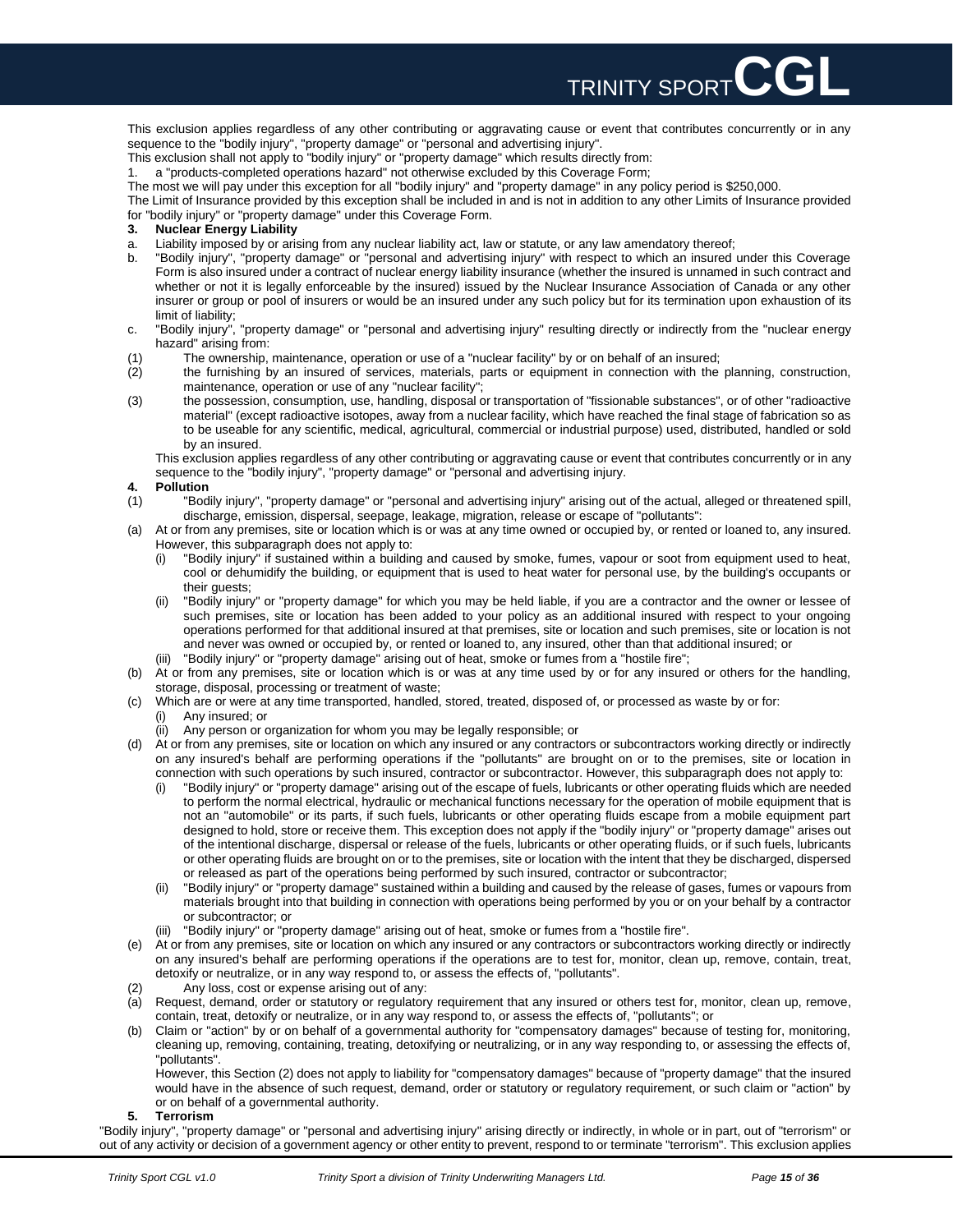regardless of any other contributing or aggravating cause or event that contributes concurrently or in any sequence to the "bodily injury", "property damage" or "personal and advertising injury".

**TRINITY SPORT** 

### **6. War Risks**

"Bodily injury", "property damage" or "personal and advertising injury" arising directly or indirectly, in whole or in part, out of war, invasion, act of foreign enemy, hostilities (whether war be declared or not), civil war, rebellion, revolution, insurrection or military power. This exclusion applies regardless of any other contributing or aggravating cause or event that contributes concurrently or in any sequence to the "bodily injury", "property damage" or "personal and advertising injury".

# <span id="page-15-0"></span>SUPPLEMENTARY PAYMENTS

### COVERAGES A, B AND D

- **1. We will pay, with respect to any claim we investigate or settle, or any "action" against an insured we defend:**
	- a. All expenses we incur.<br>b. The cost of bonds to re
	- The cost of bonds to release attachments, but only for bond amounts within the applicable limit of insurance. We do not have to furnish these bonds.
	- c. All reasonable expenses incurred by the insured at our request to assist us in the investigation or defense of the claim or "action", including actual loss of earnings up to \$250 a day because of time off from work.
	- d. All costs assessed or awarded against the insured in the "action".
	- e. Any interest accruing after entry of judgment upon that part of the judgment which is within the applicable limit of insurance and before we have paid, offered to pay, or deposited in court the part of the judgment that is within the applicable limit of insurance. These payments will not reduce the limits of insurance.
- **2. If we defend an insured against an "action" and an indemnitee of the insured is also named as a party to the "action", we will defend that indemnitee if all of the following conditions are met:**
	- a. The "action" against the indemnitee seeks "compensatory damages" for which the insured has assumed the liability of the indemnitee in a contract or agreement that is an "insured contract";
	- b. This insurance applies to such liability assumed by the insured;
	- c. The obligation to defend, or the cost of the defense of, that indemnitee, has also been assumed by the insured in the same "insured contract";
	- d. The allegations in the "action" and the information we know about the "occurrence" are such that no conflict appears to exist between the interests of the insured and the interests of the indemnitee;
	- e. The indemnitee and the insured ask us to conduct and control the defense of that indemnitee against such "action" and agree that we can assign the same counsel to defend the insured and the indemnitee; and
	- f. The indemnitee:
- (1) Agrees in writing to:
	- (a) Cooperate with us in the investigation, settlement or defense of the "action";
	- (b) Immediately send us copies of any demands, notices, summonses or legal papers received in connection with the "action";
	- (c) Notify any other insurer whose coverage is available to the indemnitee; and
	- (d) Cooperate with us with respect to coordinating other applicable insurance available to the indemnitee; and
- (2) Provides us with written authorization to:
	- (a) Obtain records and other information related to the "action"; and
	- (b) Conduct and control the defense of the indemnitee in such "action".

So long as the above conditions are met, legal fees incurred by us in the defense of that indemnitee, necessary litigation expenses incurred by us and necessary litigation expenses incurred by the indemnitee at our request will be paid as Supplementary Payments. Notwithstanding the provisions of Paragraph 2.b. (2) of Section I – Coverage A – Bodily Injury and Property Damage Liability, such payments will not be deemed to be "compensatory damages" for "bodily injury" and "property damage" and will not reduce the limits of insurance.

Our obligation to defend an insured's indemnitee and to pay for legal fees and necessary litigation expenses as Supplementary Payments ends when:

- 
- a. We have used up the applicable limit of insurance in the payment of judgments or settlements; or b. The conditions set forth above, or the terms of the agreement described in Paradrabh f. above. and b. The conditions set forth above, or the terms of the agreement described in Paragraph f. above, are no longer met.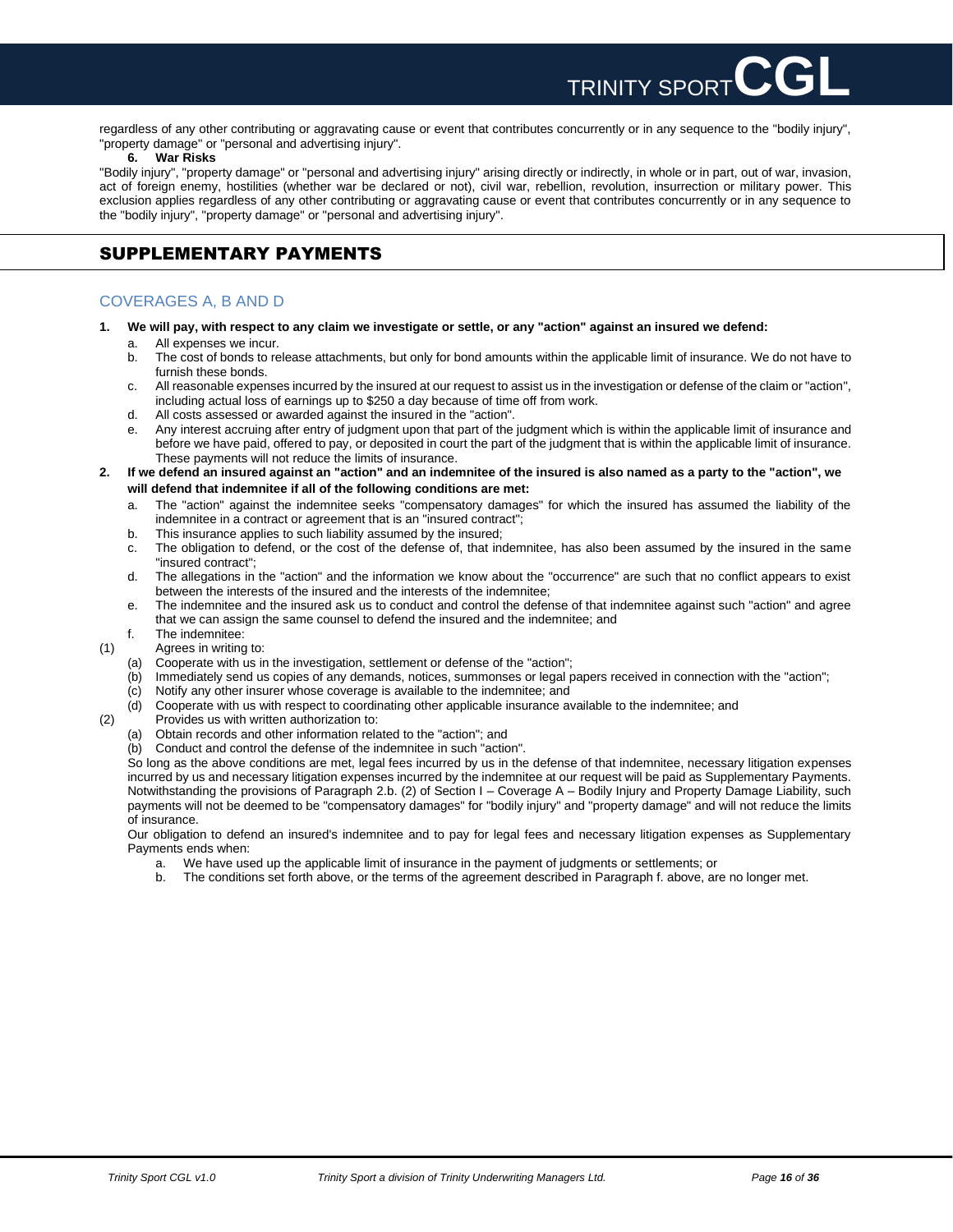# <span id="page-16-0"></span>WHO IS AN INSURED

- 1. If you are designated in the Declarations as:
	- a. An individual, you and your spouse are insureds, but only with respect to the conduct of a business of which you are the sole owner.
	- b. A partnership, limited liability partnership or joint venture, you are an insured. Your members, your partners, and their spouses are also insureds, but only with respect to the conduct of your business.
	- c. A limited liability company, you are an insured. Your members are also insureds, but only with respect to the conduct of your business. Your managers are insureds, but only with respect to their duties as your managers.
	- d. An organization other than a partnership, limited liability partnership, joint venture or limited liability company, you are an insured. Your "executive officers" and directors are insureds, but only with respect to their duties as your officers or directors. Your shareholders are also insureds, but only with respect to their liability as shareholders.
	- e. A trust, you are an insured. Your trustees are also insureds, but only with respect to their duties as trustees.
- 2. Each of the following is also an insured:
	- a. Your "volunteer workers" only while performing duties related to the conduct of your business, or your "employees", other than either your "executive officers" (if you are an organization other than a partnership, limited liability partnership, joint venture or limited liability company) or your managers (if you are a limited liability company), but only for acts within the scope of their employment by you or while performing duties related to the conduct of your business. However, none of these "employees" or "volunteer workers" are insureds for:
		- (1) "Bodily injury" or "personal and advertising injury":
			- (a) To you, to your partners or members (if you are a partnership, limited liability partnership or joint venture), to your members (if you are a limited liability company), to a co-"employee" while in the course of his or her employment or performing duties related to the conduct of your business, or to your other "volunteer workers" while performing duties related to the conduct of your business;
			- (b) To the spouse, child, parent, brother or sister of that co-"employee" or "volunteer worker" as a consequence of Paragraph (1) (a) above;
			- (c) For which there is any obligation to share "compensatory damages" with or repay someone else who must pay "compensatory damages" because of the injury described in Paragraphs (1)(a) or (b) above;
			- (d) Arising out of his or her providing or failing to provide professional health care services; or
			- (e) To any person who at the time of injury is entitled to benefits under any workers' compensation or disability benefits law or a similar law.
		- (2) "Property damage" to property:
			- (a) Owned, occupied or used by
			- (b) Rented to, in the care, custody or control of, or over which physical control is being exercised for any purpose by you, any of your "employees", "volunteer workers", any partner or member (if you are a partnership, limited liability partnership or joint venture), or any member (if you are a limited liability company).
	- b. Any person (other than your "employee" or "volunteer worker"), or any organization while acting as your real estate manager.
	- c. Any person or organization having proper temporary custody of your property if you die, but only:
		- (1) With respect to liability arising out of the maintenance or use of that property; and
		- (2) Until your legal representative has been appointed.
	- d. Your legal representative if you die, but only with respect to duties as such. That representative will have all your rights and duties under this Coverage Form.
	- Your "members" while participating in or training for a "sanctioned sports event"
- 3. Any organization you newly acquire or form, other than a partnership, limited liability partnership or joint venture or limited liability company, and over which you maintain ownership or majority interest, will qualify as a Named Insured if there is no other similar insurance available to that organization. However:
	- a. Coverage under this provision is afforded only until the 90th day after you acquire or form the organization or the end of the policy period, whichever is earlier;
	- b. Coverages A and D do not apply to "bodily injury" or "property damage" that occurred before you acquired or formed the organization; and
	- c. Coverage B does not apply to "personal and advertising injury" arising out of an offense committed before you acquired or formed the organization.

No person or organization is an insured with respect to the conduct of any current or past partnership, limited liability partnership, joint venture or limited liability company that is not shown as a Named Insured in the Declarations.

# <span id="page-16-1"></span>LIMITS OF INSURANCE

- 1. The Limits of Insurance shown in the Declarations and the rules below fix the most we will pay regardless of the number of:
	- a. Insureds;<br>b. Claims ma b. Claims made or "actions" brought; or
	- c. Persons or organizations making claims or bringing "actions".
- 2. The General Aggregate Limit is the most we will pay for the sum of:
	- a. "Compensatory damages" under Coverage A, except "compensatory damages" because of "bodily injury" or "property damage" included in the "products-completed operations hazard";
	- b. "Compensatory damages" under Coverage B; and
	- Medical expenses under Coverage C.
- 3. The Products-Completed Operations Aggregate Limit is the most we will pay under Coverage A for "compensatory damages" because of "bodily injury" and "property damage" included in the "products-completed operations hazard".
- 4. Subject to 2. or 3. above, whichever applies, the Each Occurrence Limit is the most we will pay for the sum of: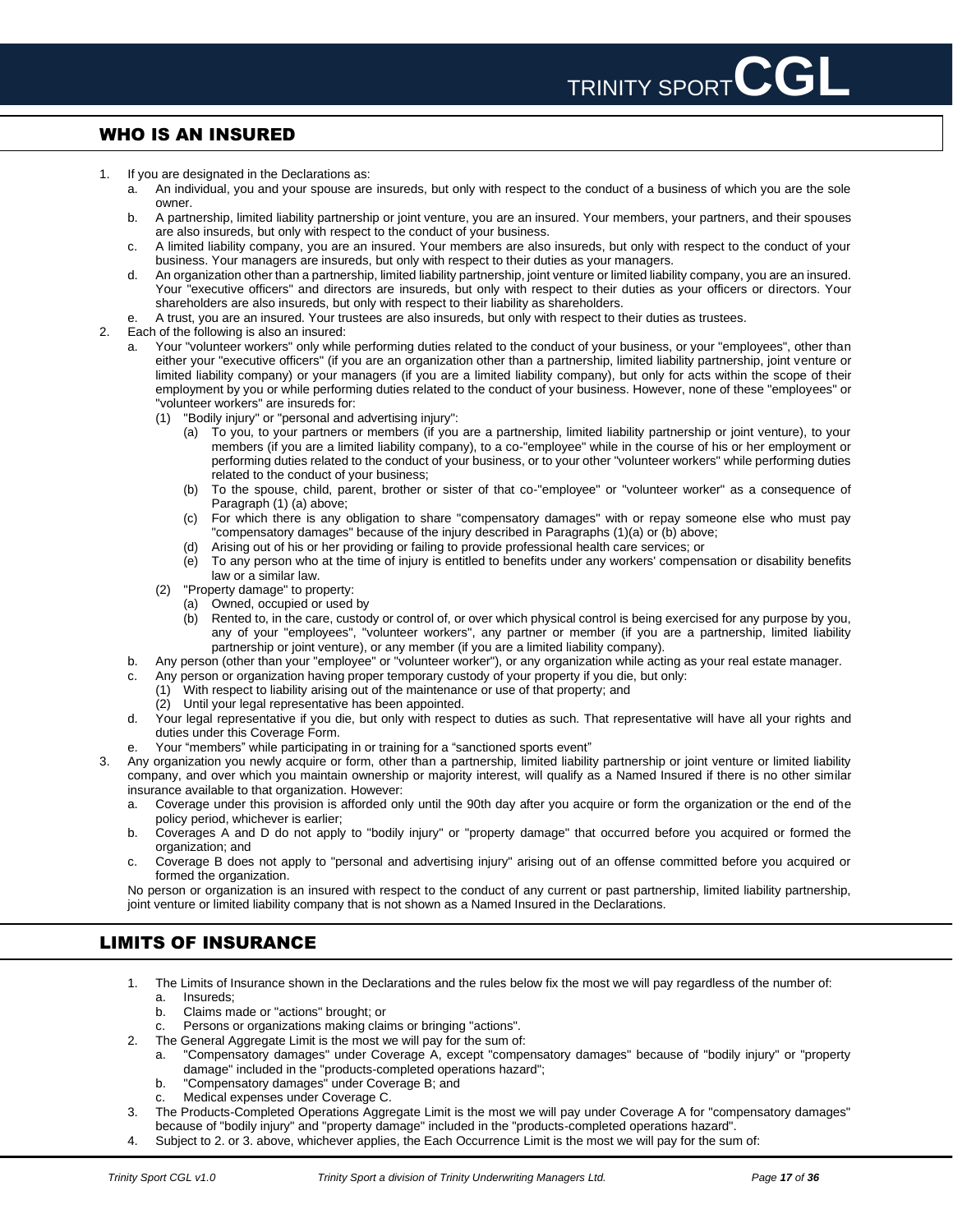

- a. "Compensatory damages" under Coverage A; and
- b. Medical expenses under Coverage C
- because of all "bodily injury" and "property damage" arising out of any one "occurrence".
- 5. Subject to 2. above, the Personal and Advertising Injury Limit is the most we will pay under Coverage B for the sum of all "compensatory damages" because of all "personal and advertising injury" sustained by any one person or organization.
- 6. The Tenants' Legal Liability Limit is the most we will pay under Coverage D for "compensatory damages" because of "property damage" to any one premises.
- 7. Subject to 4. above, the Medical Expense Limit is the most we will pay under Coverage C for all medical expenses because of "bodily injury" sustained by any one person

The Limits of Insurance of this Coverage Form apply separately to each consecutive annual period and to any remaining period of less than 12 months, starting with the beginning of the policy period shown in the Declarations, unless the policy period is extended after issuance for an additional period of less than 12 months. In that case, the additional period will be deemed part of the last preceding period for purposes of determining the Limits of Insurance.

- 8. Deductible
	- 1. Our obligation under Bodily Injury Liability, Property Damage Liability and Tenants' Legal Liability to pay "compensatory damages" on your behalf applies only to the amount of "compensatory damages" in excess of any deductible amounts stated in the Declarations as applicable to such coverages, and the limits of insurance applicable to each "occurrence" for Bodily Injury Liability and Property Damage Liability and any one premises for Tenants' Legal Liability will be reduced by the amount of such deductible. The Products -Completed Operations Aggregate Limit and the General Aggregate Limit for such coverages shall not be reduced by the application of such deductible amount.
	- 2. The deductible amounts stated in the Declarations apply as follows:
		- A. Per Claim Basis if the deductible is on a per claim basis, the deductible amount applies:
		- (1) Under Coverage A:
			- a. Bodily Injury Liability or Property Damage Liability respectively:
			- (i) To all "compensatory damages" because of "bodily injury" sustained by one person, or
			- (ii) To all "compensatory damages" because of "property damage" sustained by one person or organization, as the result of any one "occurrence".
			- b. Bodily Injury Liability and Property Damage Liability combined, to all "compensatory damages" because of "bodily injury" and "property damage" sustained by one person or organization as the result of any one "occurrence".
		- (2) Under Coverage D. Tenants' Legal Liability, to all "compensatory damages" because of "property damage" sustained by one person or organization as the result of any one "occurrence".
		- Per Occurrence Basis if the deductible is on a per occurrence basis, the deductible amount applies:
		- (1) Under Coverage A:
			- a. Bodily Injury Liability or Property Damage Liability respectively:
			- (i) To all "compensatory damages" because of "bodily injury" as the result of any one "occurrence", or
			- (ii) To all "compensatory damages" because of "property damage" as the result of any one "occurrence", regardless of the number of persons or organizations who sustain "compensatory damages" because of that "occurrence".
			- b. Bodily Injury Liability and Property Damage Liability combined, to all "compensatory damages" because of "bodily injury" and "property damage" as the result of any one "occurrence", regardless of the number of persons or organizations who sustain "compensatory damages" because of that "occurrence".
		- (2) Under Coverage D. Tenants' Legal Liability, to all "compensatory damages" because of "property damage" as the result of any one "occurrence", regardless of the number of persons or organizations who sustain "compensatory damages" because of that "occurrence".
	- 3. The terms of this insurance, including those with respect to:
		- a. our right and duty to defend any "action" seeking those "compensatory damages"; and
		- b. your duties in the event of an "occurrence", claim or "action" apply irrespective of the application of the deductible amount.
	- 4. We may pay any part or all of the deductible amount to effect settlement of any claim or "action" and, upon notification of the action taken, you shall promptly reimburse us for such part of the deductible amount as has been paid by us.

# <span id="page-17-0"></span>CONDITIONS

- 1. Bankruptcy
- Bankruptcy or insolvency of the insured or of the insured's estate will not relieve us of our obligations under this Coverage Form. 2. Canadian Currency Clause
- All limits of insurance, premiums and other amounts as expressed in this policy are in Canadian currency.
- 3. Changes.

This Coverage Form contains all the agreements between you and us concerning the insurance afforded. The first Named Insured shown in the Declarations is authorized to make changes in the terms of this Coverage Form with our consent. This Coverage Form's terms can be amended or waived only by endorsement issued by us and made a part of this Coverage Form.

- 4. Duties In The Event Of Occurrence, Offense, Claim or Action
	- a. You must see to it that we are notified as soon as practicable of an "occurrence" or an offense which may result in a claim. To the extent possible, notice should include:
		- (1) How, when and where the "occurrence" or offense took place;
		- (2) The names and addresses of any injured persons and witnesses; and
		- (3) The nature and location of any injury or damage arising out of the "occurrence" or offense.
	- b. If a claim is made or "action" is brought against any insured, you must:
		- (1) Immediately record the specifics of the claim or "action" and the date received; and
			- (2) Notify us as soon as practicable.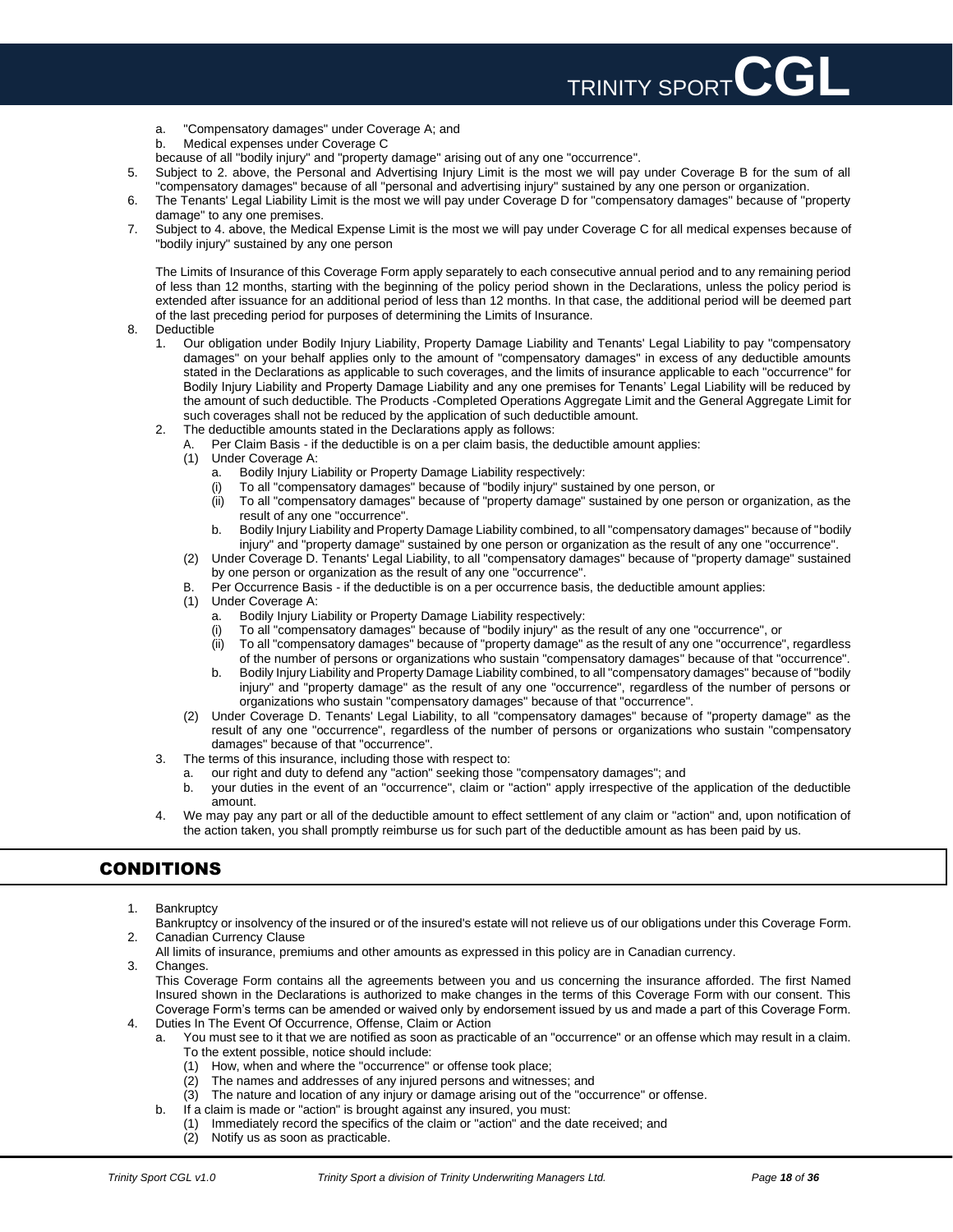

You must see to it that we receive written notice of the claim or "action" as soon as practicable.

- c. You and any other involved insured must:
	- (1) Immediately send us copies of any demands, notices, summonses or legal papers received in connection with the claim or "action";
	- (2) Authorize us to obtain records and other information;
	- (3) Cooperate with us in the investigation or settlement of the claim or defense against the "action"; and
	- (4) Assist us, upon our request, in the enforcement of any right against any person or organization which may be liable to the insured because of injury or damage to which this insurance may also apply.
- d. No insured will, except at that insured's own cost, voluntarily make a payment, assume any obligation, or incur any expense, other than for first aid, without our consent.
- 5. Examination Of Your Books and Records.
- We may examine and audit your books and records as they relate to this Coverage Form at any time during the policy period and up to three years afterward.
- 6. Inspections and Surveys
	- 1. We have the right to:
		- a. Make inspections and surveys at any time;
		- b. Give you reports on the conditions we find; and
		- c. Recommend changes.
	- 2. We are not obligated to make any inspections, surveys, reports or recommendations and any such actions we do undertake relate only to insurability and the premiums to be charged. We do not make safety inspections. We do not undertake to perform the duty of any person or organization to provide for the health or safety of workers or the public. And we do not warrant that conditions:<br>a. Are safe or healthf
		- Are safe or healthful; or
		- b. Comply with laws, regulations, codes or standards.
	- 3. Paragraphs 1. and 2. of this condition apply not only to us, but also to any rating, advisory, rate service or similar organization which makes insurance inspections, surveys, reports or recommendations.
	- 4. Paragraph 2. of this condition does not apply to any inspections, surveys, reports or recommendations we may make relative to certification, under provincial or municipal statutes, ordinances, bylaws or regulations, of boilers, pressure vessels or elevators.
- 7. Legal Action Against Us

No person or organization has a right under this Coverage Form:

- a. To join us as a party or otherwise bring us into an "action" asking for "compensatory damages" from an insured; or
- b. To sue us on this Coverage Form unless all of its terms have been fully complied with.

A person or organization may sue us to recover on an agreed settlement or on a final judgment against an insured; but we will not be liable for "compensatory damages" that are not payable under the terms of this Coverage Form or that are in excess of the applicable limit of insurance. An agreed settlement means a settlement and release of liability signed by us, the insured and the claimant or the claimant's legal representative.

8. Other Insurance

If other valid and collectible insurance is available to the insured for a loss we cover under Coverages A, B or D of this Coverage Form, our obligations are limited as follows:

a. Primary Insurance

This insurance is primary except when b. below applies. If this insurance is primary, our obligations are not affected unless any of the other insurance is also primary. Then, we will share with all that other insurance by the method described in c. below.

- b. Excess Insurance
- This insurance is excess over:
- (1) Any of the other insurance, whether primary, excess, contingent or on any other basis:
	- (a) That is Property Insurance which also includes but is not limited to Builder's Risk, Installation Floater or similar coverage for "your work" or for premises of others rented to you or occupied by you;
	- (b) If the loss arises out of the maintenance or use of watercraft to the extent not subject to Exclusion e. of Section I Coverage A –

Bodily Injury and Property Damage Liability

(2) Any other primary insurance available to you covering liability for "compensatory damages" arising out of the premises or operations or products-completed operations for which you have been added as an additional insured by attachment of an endorsement.

When this insurance is excess, we will have no duty under Coverages A, B or D to defend the insured against any "action" if any other insurer has a duty to defend the insured against that "action". If no other insurer defends, we will undertake to do so, but we will be entitled to the insured's rights against all those other insurers.

When this insurance is excess over other insurance, we will pay only our share of the amount of the loss, if any, that exceeds the sum of:

- (1) The total amount that all such other insurance would pay for the loss in the absence of this insurance; and
- (2) The total of all deductible and self-insured amounts under all that other insurance.

We will share the remaining loss, if any, with any other insurance that is not described in this Excess Insurance provision and was not bought specifically to apply in excess of the Limits of Insurance shown in the Declarations of this policy.

Method Of Sharing

If all of the other insurance permits contribution by equal shares, we will follow this method also. Under this approach each insurer contributes equal amounts until it has paid its applicable limit of insurance or none of the loss remains, whichever comes first.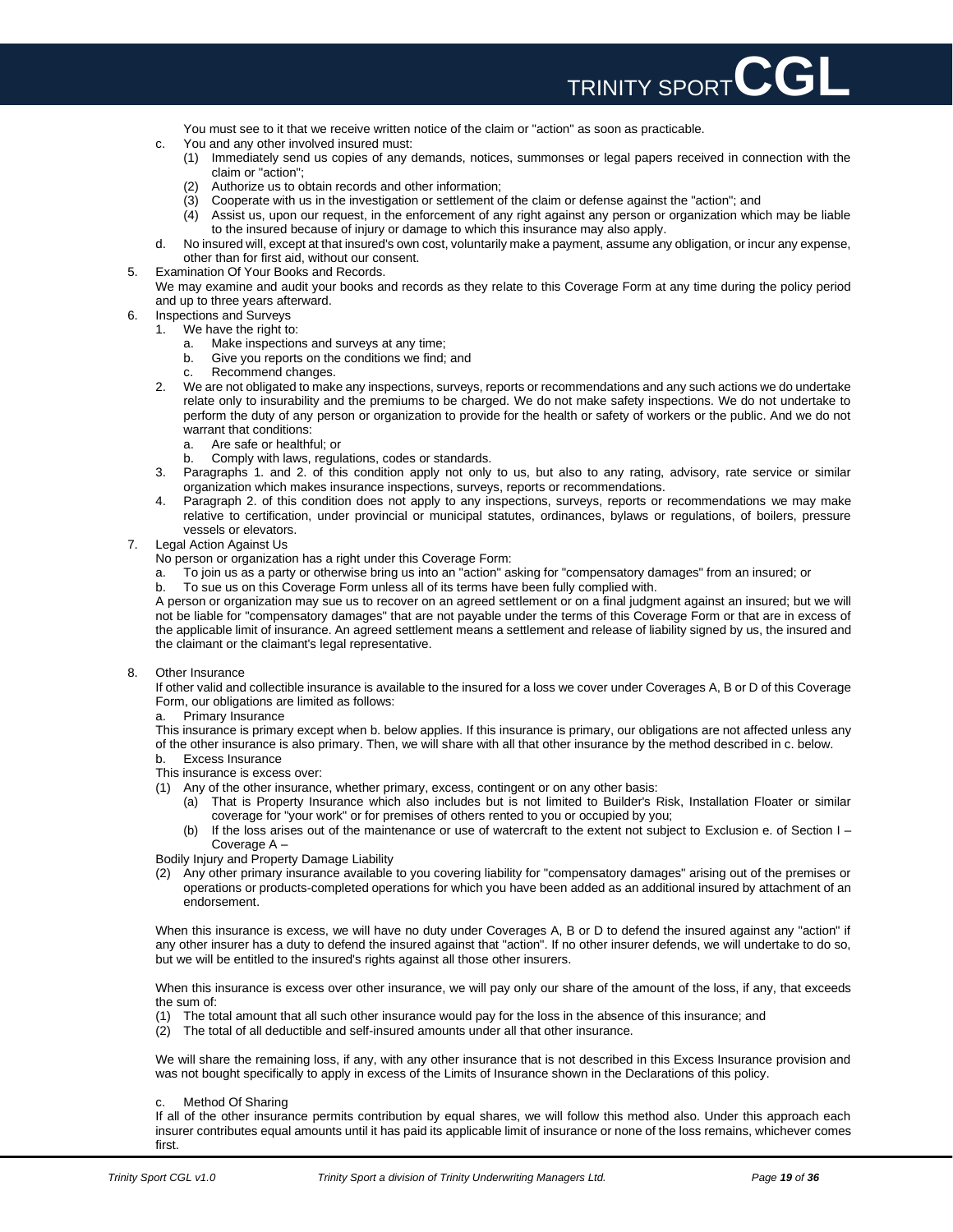If any of the other insurance does not permit contribution by equal shares, we will contribute by limits. Under this method, each insurer's share is based on the ratio of its applicable limit of insurance to the total applicable limits of insurance of all insurers.

TRINITY SPORT**CGL**

- 9. Premium Adjustment
	- a. We will compute all premiums for this Coverage Form in accordance with our rules and rates.
	- b. The Advance Liability Premium shown in the Declarations is a deposit premium only. At the end of each policy period we will compute the earned premium for that period. If such earned premium is greater than the liability premium initially charged, the first Named Insured shall pay the excess to us. If, however, the earned premium is less than the liability premium initially charged, we will return the excess to the first Named Insured subject to the retention of the minimum liability premium shown in the Declarations.
	- c. The first Named Insured must keep records of the information we need for premium computation, and send us copies at such times as we may request.
- 10. Premiums
	- The first Named Insured shown in the Declarations:
	- a. Is responsible for the payment of all premiums; and
	- b. Will be the payee for any return premiums we pay.
- 11. Representations Or Fraud
	- By accepting this policy, you agree:
	- a. The statements in the Declarations are accurate and complete;
	- b. Those statements are based upon representations you made to us;
	- c. We have issued this policy in reliance upon your representations; and
	- d. This policy is void in any case of fraud by you as it relates to this policy or any claim under this policy.
- 12. Separation Of Insureds, Cross Liability

Except with respect to the Limits of Insurance, and any rights or duties specifically assigned in this Coverage Form to the first Named Insured, this insurance applies:

- a. As if each Named Insured were the only Named Insured; and
- b. Separately to each insured against whom claim is made or "action" is brought.
- 13. Termination
	- a. The first Named Insured shown in the Declarations may terminate this policy by mailing or delivering to us advance written notice of termination.
	- b. Subject to paragraph c. below, we may terminate this policy by giving to the first Named Insured
	- (1) 5 days written notice of termination personally delivered, or
	- (2) 15 days notice of termination by registered mail if termination is for non-payment of premium, or
	- (3) 30 days notice of termination by registered mail if termination is for any other reason.

Registered mail termination takes effect 15 or 30 days after receipt of the letter by the post office to which it is addressed, depending upon the reason for termination.

- c. To the extent that the Civil Code of the Province of Quebec is applicable to this policy General Conditions and Provisions as set out in the Civil Code of the Province of Quebec apply. Accordingly, we may terminate this policy by giving to the first Named Insured
- (1) 15 days notice of termination by registered mail if termination is for non-payment of premium, or
- (2) 30 days notice of termination by registered mail if termination is for any other reason..

Registered mail termination takes effect 15 or 30 days after receipt of the notice at the last known address of the first Named Insured, depending upon the reason for termination.

- d. The policy period will end on the date termination takes effect.
- e. If this policy is terminated, we will send the first Named Insured any premium refund due. If we terminate, the refund will be pro rata. If the first Named Insured terminates, the refund may be less than pro rata. The termination will be effective even if we have not made or offered a refund.
- 14. Territory

Coverage shall extend worldwide, but only if the claim or suit is brought against the Insured in Canada or the United States of America, its territories or possessions.

15. Transfer Of Rights Of Recovery Against Others To Us

If the insured has rights to recover all or part of any payment we have made under this Coverage Form, those rights are transferred to us. The insured must do nothing after loss to impair them. At our request, the insured will bring "action" or transfer those rights to us and help us enforce them.

16. Transfer Of Your Rights and Duties Under This Coverage Form

Your rights and duties under this Coverage Form may not be transferred without our written consent except in the case of death of an individual Named Insured.

If you die, your rights and duties will be transferred to your legal representative but only while acting within the scope of duties as your legal representative. Until your legal representative is appointed, anyone having proper temporary custody of your property will have your rights and duties but only with respect to that property.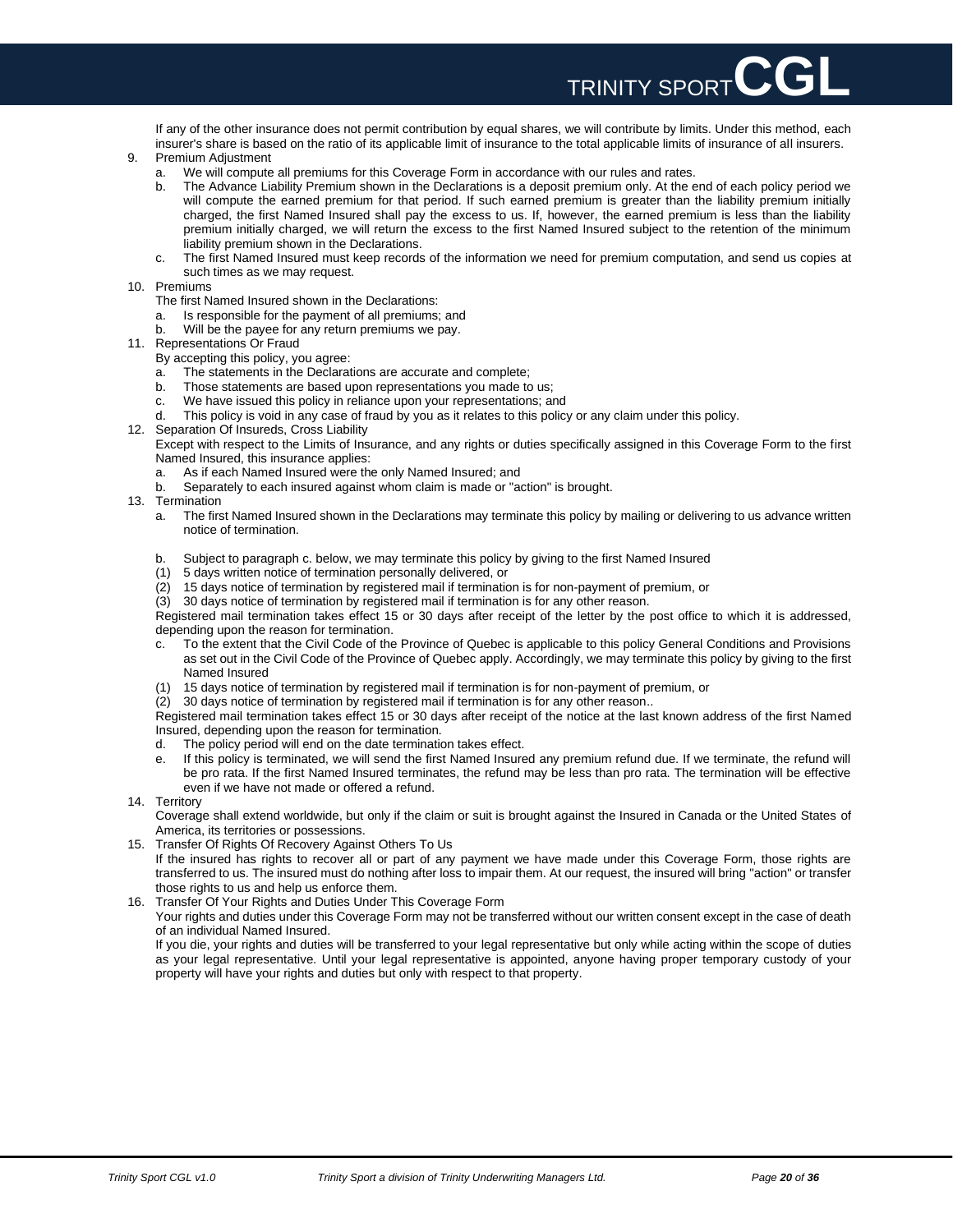# <span id="page-20-0"></span>DEFINITIONS

- 1. "Abuse" means any act or threat involving molestation, harassment, corporal punishment or any other form of physical, sexual or mental abuse.
- 2. "Action" means a civil proceeding in which "compensatory damages" because of "bodily injury", "property damage" or "personal and advertising injury" to which this insurance applies are alleged. "Action" includes:
	- a. An arbitration proceeding in which such "compensatory damages" are claimed and to which the insured must submit or does submit with our consent; or
	- b. Any other alternative dispute resolution proceeding in which such "compensatory damages" are claimed and to which the insured submits with our consent.
- 3. "Advertisement" means a notice that is broadcast or published to the general public or specific market segments about your goods, products or services for the purpose of attracting customers or supporters. For the purposes of this definition:
	- a. Notices that are published include material placed on the Internet or on similar electronic means of communication; and
	- b. Regarding web-sites, only that part of a web-site that is about your goods, products or services for the purposes of attracting customers or supporters is considered an advertisement.
- 4. "Automobile" means a land motor vehicle, trailer or semi trailer that is required by law to be insured under a contract evidenced by a motor vehicle liability policy, or any vehicle insured under such a contract, including any attached machinery or equipment.
- 5. "Bodily injury" means bodily injury, sickness or disease sustained by a person, including death resulting from any of these at any time.
- 6. "Compensatory damages" means damages due or awarded in payment for actual injury or economic loss. "Compensatory damages" does not include punitive or exemplary damages or the multiple portion of any multiplied damage award.
- 7. "Coverage territory" means:<br>a. Canada and the United<br>b. International waters or
	- Canada and the United States of America (including its territories and possessions).
	- International waters or airspace, but only if the injury or damage occurs in the course of travel or transportation between any places included in a. above; or
	- c. All other parts of the world if the injury or damage arises out of:
	- (1) Goods or products made or sold by you in the territory described in a. above;
	- (2) The activities of an insured person whose home is in the territory described in a. above, but is away for a short time on your business; or
	- (3) "Personal and advertising injury" offenses that take place through the Internet or similar electronic means of communication provided the insured's responsibility to pay "compensatory damages" is determined in an "action" on the merits, in the territory described in a. above or in a settlement we agree to.
- 8. "Electronic data" means information, facts or programs stored as or on, created or used on, or transmitted to or from computer software, including systems and applications software, hard or floppy disks, CD-ROMS, tapes, drives, cells, data processing devices or any other media which are used with electronically controlled equipment.
- 9. "Employee" includes a "leased worker" and a "temporary worker".
- 10. "Executive officer" means a person holding any of the officer positions created by your charter, constitution, by-laws or any other similar governing document.
- 11. "Fissionable substance" means any prescribed substance that is, or from which can be obtained, a substance capable of releasing atomic energy by nuclear fission.
- 12. "Fungi" includes, but is not limited to, any form or type of mould, yeast, mushroom or mildew whether or not allergenic, pathogenic or toxigenic, and any substance, vapour or gas produced by, emitted from or arising out of any "fungi" or "spores" or resultant mycotoxins, allergens or pathogens.
- 13. "Hostile fire" means one which becomes uncontrollable or breaks out from where it was intended to be.
- 14. "Impaired property" means tangible property, other than "your product" or "your work", that cannot be used or is less useful because:
	- a. It incorporates "your product" or "your work" that is known or thought to be defective, deficient, inadequate or dangerous; or
	- b. You have failed to fulfill the terms of a contract or agreement;
	- if such property can be restored to use by:
	- a. The repair, replacement, adjustment or removal of "your product" or "your work"; or
	- b. Your fulfilling the terms of the contract or agreement.
- 15. "Incidental medical malpractice injury" means "bodily injury" arising out of the rendering of or failure to render, during the policy period, the following services:
	- (i) medical, surgical, dental, x-ray or nursing services or treatment or the furnishing of food or beverages in connection therewith; or
	- (ii) the furnishing or dispensing of drugs or medical, dental or surgical supplies or appliances;
	- by any insured or any indemnitee causing the "incidental medical malpractice injury" who is not engaged in the business or occupation of providing any of the services described in i) and ii) above.
- 16. "Insured contract" means:
	- a. A contract for a lease of premises. However, that portion of the contract for a lease of premises that indemnifies any person or organization for damage to premises while rented to you or temporarily occupied by you with permission of the owner is not an "insured contract";
	- a. A sidetrack agreement;
	- b. An easement or license agreement in connection with vehicle or pedestrian private railroad crossings at grade;
	- c. Any other easement agreement;<br>d. An obligation as required by o
	- d. An obligation, as required by ordinance or bylaw, to indemnify a municipality, except in connection with work for a municipality;
	- e. An elevator maintenance agreement;
	- f. That part of any other contract or agreement pertaining to your business (including an indemnification of a municipality in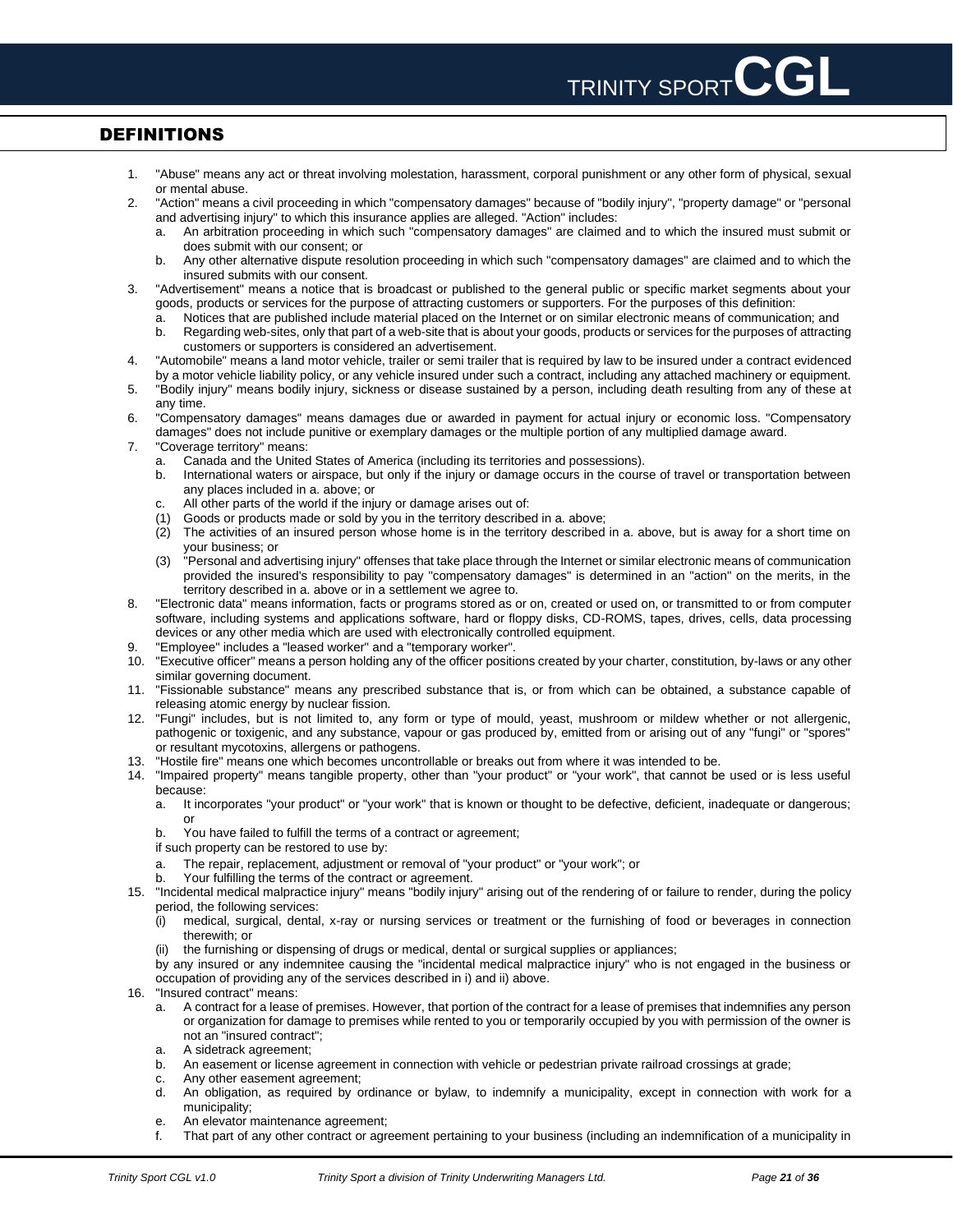TRINITY SPORT CGL connection with work performed for a municipality) under which you assume the tort liability of another party to pay for "compensatory damages" because of "bodily injury" or "property damage" to a third person or organization, provided the

"bodily injury" or "property damage" is caused, in whole or in part, by you or by those acting on your behalf. Tort liability means a liability that would be imposed by law in the absence of any contract or agreement. Paragraph g. does not include that part of any contract or agreement:

(1) That indemnifies an architect, engineer or surveyor for injury or damage arising out of:

- (a) Preparing, approving, or failing to prepare or approve, maps, shop drawings, opinions, reports, surveys, field orders, change orders or drawings and specifications; or
- (b) Giving directions or instructions, or failing to give them, if that is the primary cause of the injury or damage; or
- (2) Under which the insured, if an architect, engineer or surveyor, assumes liability for an injury or damage arising out of the insured's rendering or failure to render "professional services", including those listed in (1) above and supervisory, inspection, architectural or engineering activities.
- 17. "Leased worker" means a person leased to you by a labour leasing firm under an agreement between you and the labour leasing firm, to perform duties related to the conduct of your business. "Leased worker" does not include a "temporary worker".
- 18. "Loading or unloading" means the handling of property:
	- a. After it is moved from the place where it is accepted for movement into or onto an
		- (1) aircraft or watercraft ;
		- (2) "automobile" by means of attached machinery that is designed for and used exclusively for the purpose of loading and unloading of the "automobile" to which it is attached and has no other purpose;
	- b. While it is in or on an aircraft, watercraft or "automobile"; or
	- c. While it is being removed from an
		- (1) aircraft or watercraft;<br>(2) "automobile" by mea
		- "automobile" by means of attached machinery that is designed for and used exclusively for the purpose of loading and unloading of the "automobile" to which it is attached and has no other purpose;
		- to the place where it is finally delivered;

but "loading or unloading" does not include the movement of property by means of a mechanical device, other than a hand truck, that is not attached to the aircraft, watercraft or "automobile".

- 19. "Members" means a group or person who has fully paid all dues and fees and is in good standing with all requirements of your organization.
- 20. "Nuclear energy hazard" means the radioactive, toxic, explosive, or other hazardous properties of "radioactive material".
- 21. "Nuclear facility" means:
	- a. any apparatus designed or used to sustain nuclear fission in a self-supporting chain reaction or to contain a critical mass of plutonium, thorium and uranium or any one or more of them;
	- b. any equipment or device designed or used for (i) separating the isotopes of plutonium, thorium and uranium or any one or more of them, (ii) processing or packaging waste;
	- c. any equipment or device used for the processing, fabricating or alloying of plutonium, thorium or uranium enriched in the isotope uranium 233 or in the isotope uranium 235, or any one or more of them if at any time the total amount of such material in the custody of the insured at the premises where such equipment or device is located consists of or contains more than 25 grams of plutonium or uranium 233 or any combination thereof, or more than 250 grams of uranium 235;
	- d. any structure, basin, excavation, premises or place prepared or used for the storage or disposal of waste "radioactive material";

and includes the site on which any of the foregoing is located, together with all operations conducted thereon and all premises used for such operations.

- 22. "Occurrence" means an accident, including continuous or repeated exposure to substantially the same general harmful conditions.
- 23. "Personal and advertising injury" means injury, including consequential "bodily injury", arising out of one or more of the following offenses:
	- a. False arrest, detention or imprisonment;
	- b. Malicious prosecution;
	- c. The wrongful eviction from, wrongful entry into, or invasion of the right of private occupancy of a room, dwelling or premises that a person occupies, committed by or on behalf of its owner, landlord or lessor;
	- d. Oral or written publication, in any manner, of material that slanders or libels a person or organization or disparages a person's or organization's goods, products or services;
	- e. Oral or written publication, in any manner, of material that violates a person's right of privacy;
	- f. The use of another's advertising idea in your "advertisement"; or
	- g. Infringing upon another's copyright, trade dress or slogan in your "advertisement".
- 24. "Pollutants" mean any solid, liquid, gaseous or thermal irritant or contaminant, including smoke, odour, vapour, soot, fumes, acids, alkalis, chemicals and waste. Waste includes materials to be recycled, reconditioned or reclaimed.
- 25. "Products-completed operations hazard":
	- a. Includes all "bodily injury" and "property damage" occurring away from premises you own or rent and arising out of "your product" or "your work" except:
		- (1) Products that are still in your physical possession; or
		- (2) Work that has not yet been completed or abandoned. However, "your work" will be deemed completed at the earliest of the following times:
			- (i) When all of the work called for in your contract has been completed.
			- (ii) When all of the work to be done at the job site has been completed if your contract calls for work at more than one job site.
			- When that part of the work done at a job site has been put to its intended use by any person or organization other than another contractor or subcontractor working on the same project.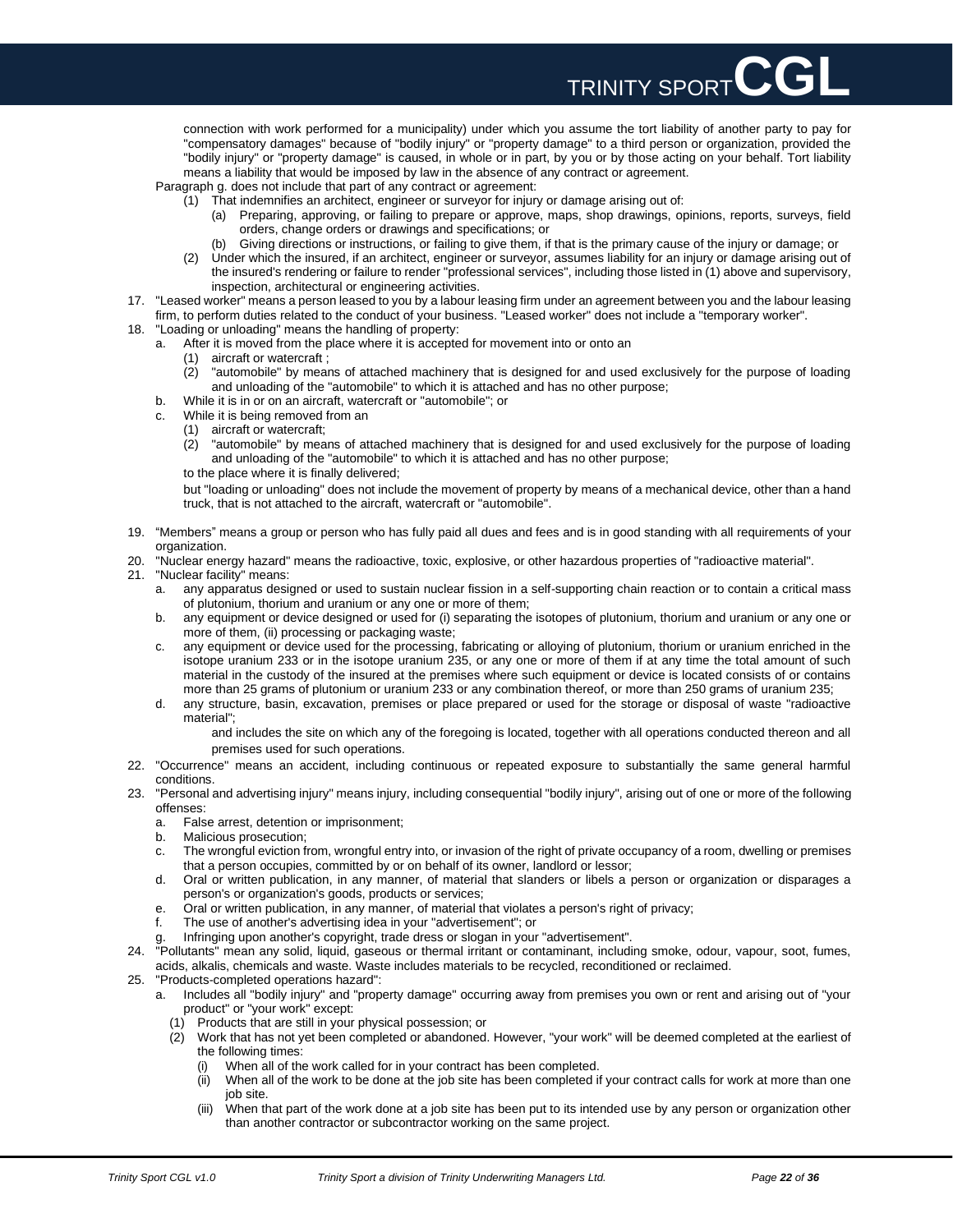Work that may need service, maintenance, correction, repair or replacement, but which is otherwise complete, will be treated as completed.

TRINITY SPORT**CGL**

- b. Does not include "bodily injury" or "property damage" arising out of the existence of tools, uninstalled equipment or abandoned or unused materials.
- 26. "Professional services" shall include but not be limited to:
	- a. Medical, surgical, dental, x-ray or nursing service or treatment, or the furnishing of food or beverages in connection therewith;
	- b. Any professional service or treatment conducive to health;
	- c. Professional services of a pharmacist;
	- d. The furnishing or dispensing of drugs or medical, dental or surgical supplies or appliances;
	- e. The handling or treatment of deceased human bodies including autopsies, organ donations or other procedures;
	- f. Any cosmetic, body piercing, tonsorial, massage, physiotherapy, chiropody, hearing aid, optical or optometrical services or treatments;
	- g. The preparation or approval of maps, shop drawings, opinions, reports, surveys, field orders, change orders or drawings and specifications;
	- h. Supervisory, inspection, architectural, design or engineering services;
	- i. Accountant's, advertiser's, notary's (Quebec), public notary's, paralegal's, lawyer's, real estate broker's or agent's, insurance broker's or agent's, travel agent's, financial institution's, or consultant's professional advices or activities;
	- j. Any computer programming or re-programming, consulting, advisory or related services; or
	- k. Claim, investigation, adjustment, appraisal, survey or audit services.
- 27. "Property damage" means:
	- a. Physical injury to tangible property, including all resulting loss of use of that property. All such loss of use shall be deemed to occur at the time of the physical injury that caused it; or
	- b. Loss of use of tangible property that is not physically injured. All such loss of use shall be deemed to occur at the time of the "occurrence" that caused it.
	- For the purposes of this insurance, "electronic data" is not tangible property.
- 28. "Radioactive material" means uranium, thorium, plutonium, neptunium, their respective derivatives and compounds, radioactive isotopes of other elements and any other substances which may be designated by any nuclear liability act, law or statute, or any law amendatory thereof, as being prescribed substances capable of releasing atomic energy, or as being requisite for the production, use or application of atomic energy.
- 29. "Sanctioned sports events" means all games, competitions, sports demonstrations, including related practice and training, social and fundraising activities authorized by you and run by you or your "members". Authorizations shall be granted by you by way of written procedural manual or specific agreement in writing by your authorized executives.
- 30. "Spores" includes, but is not limited to, any reproductive particle or microscopic fragment produced by, emitted from or arising out of any "fungi".
- 31. "Temporary worker" means a person who is retained by you under a contract of service to substitute for a permanent "employee" on leave or to meet seasonal or short-term workload conditions.
- 32. "Terrorism" means an ideologically motivated unlawful act or acts, including but not limited to the use of violence or force or threat of violence or force, committed by or on behalf of any group(s), organization(s) or government(s) for the purpose of influencing any government and/or instilling fear in the public or a section of the public.
- 33. "Volunteer worker" means a person who is not your "employee", and who donates his or her work and acts at the direction of and within the scope of duties determined by you, and is not paid a fee, salary or other compensation by you or anyone else for their work performed for you.
- 34. "Your product":
- a. Means:
	- (1) Any goods or products, other than real property, manufactured, sold, handled, distributed or disposed of by:
		- (i) You;
			- (ii) Others trading under your name; or
		- (iii) A person or organization whose business or assets you have acquired; and
	- (2) Containers (other than vehicles), materials, parts or equipment furnished in connection with such goods or products.
	- b. Includes
		- (1) Warranties or representations made at any time with respect to the fitness, quality, durability, performance or use of "your product"; and
		- (2) The providing of or failure to provide warnings or instructions.
	- c. Does not include vending machines or other property rented to or located for the use of others but not sold.
- 35. "Your work":
	- a. Means:
		- (1) Work or operations performed by you or on your behalf; and
		- (2) Materials, parts or equipment furnished in connection with such work or operations.
	- b. Includes
		- (1) Warranties or representations made at any time with respect to the fitness, quality, durability, performance or use of "your work", and
		- (2) The providing of or failure to provide warnings or instructions.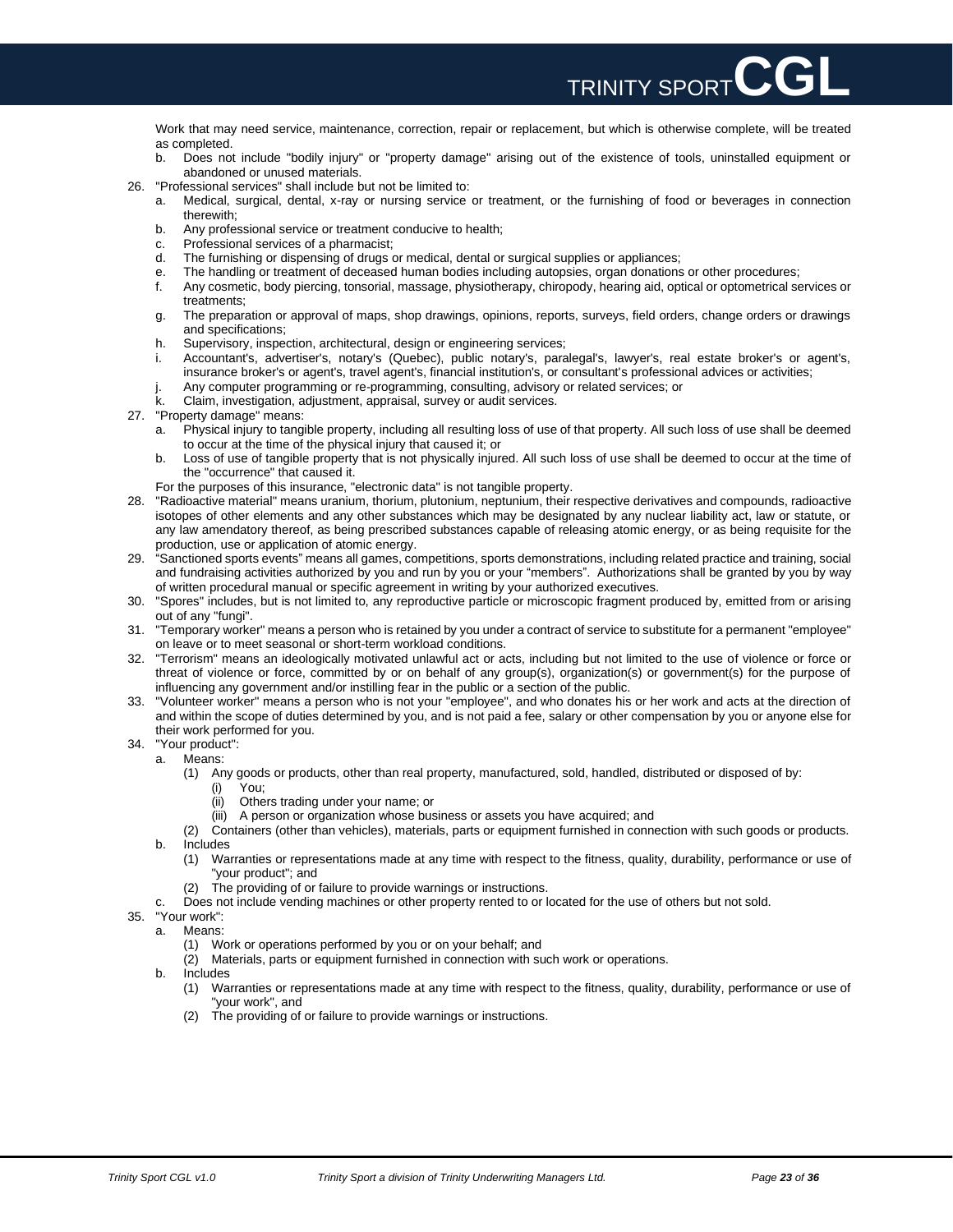# <span id="page-23-0"></span>DESCRIPTION OF TERMS

## USED FOR RATING BASIS IN THE LIABILITY RATING SCHEDULE

**Area** - The total number of square metres of floor space at the insured premises, excluding that portion of basements used exclusively for storage or that portion of the premises used for heating or air conditioning plant purposes. Rates apply per 100 square metres of area.

**Basic** – A basic charge is in addition to the premium developed from the application of exposure charges and applies per location.

**Cost of Work (For work sublet to others)** - The total cost of all operations performed for you by independent contractors, including the cost of materials furnished, used or delivered for use in the execution of the work. Rates apply per \$1,000 of cost of work.

**Admissions** - The total number of persons, other than your employees , admitted to the event insured or to events conducted on the premises whether on paid admissions, tickets, complimentary tickets or passes. Rates apply per 100 admissions.

**Payroll** - The total earnings for each owner, partner, executive officer and employee. Rates apply per \$1,000 of payroll.

**Revenue** - The gross amount of money charged for all work or services performed by or on your behalf or for goods and products sold and distributed by you or by others trading under the your name. Rates apply per \$1,000 of revenue.

**Each** - The unit of exposure is indicated in the Liability Rating Schedule. Rates apply per unit of exposure.

**Units** - A single room or group of rooms intended for occupancy as separate living quarters by a family, by a group of unrelated persons living together or by a person living alone. Rates apply per unit.

**Other** – Rates apply per designated article. (i.e. person, object, event)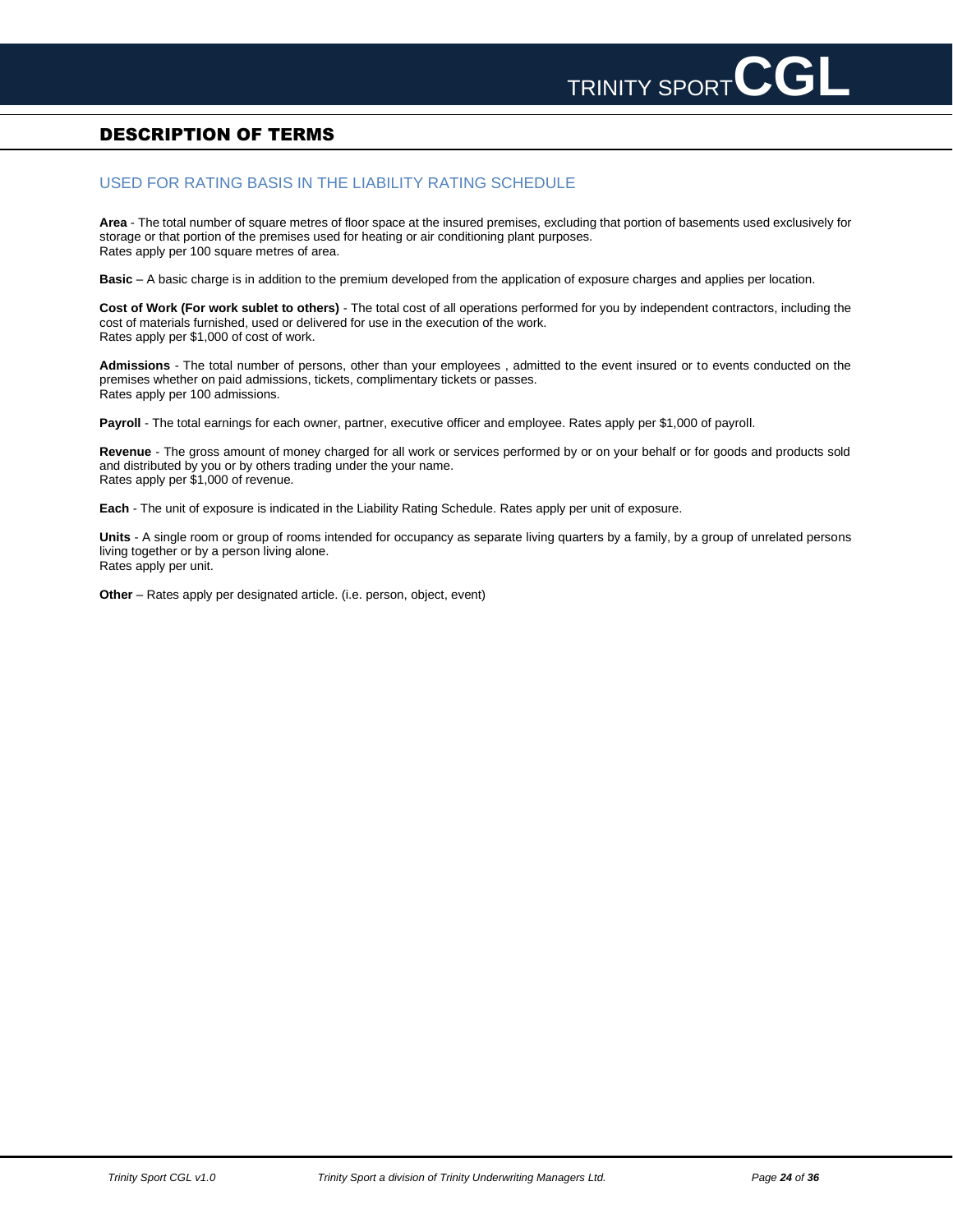

# <span id="page-24-0"></span>ENDORSEMENTS

# S.P.F No. 6 – NON-OWNED AUTOMOBILE POLICY

**INSURING AGREEMENT:** Now, therefore, subject to the limits, terms, conditions, provisions, definitions and exclusions herein stated, and those stated in the Declarations.

### **SECTION A – THIRD PARTY LIABILITY**:

The Insurer agrees to indemnify the Insured against the liability imposed by law upon the Insured for loss or damage arising from the use or operation of any automobile not owned in whole or in part by or licensed in the name of the Insured, and resulting from **BODILY INJURY TO OR THE DEATH OF ANY PERSON OR DAMAGE TO PROPERTY OF OTHERS NOT IN THE CARE, CUSTODY OR CONTROL OF THE INSURED:**

Provided always the Insurer shall not be liable under this policy:

a. for any liability which arises from the use or operation of any automobile while personally driven by the Insured if the Insured is an individual; or

- b. \*for any liability imposed upon any person insured by this policy:
	- By any workers' compensation law; or
	- ii. By any law for bodily injury to or the death of the Insured or any partner, officer or employee of the Insured while engaged in the business of the Insured; or

c. for any liability assumed by any person insured by this policy voluntarily under any contract or agreement; or

d. for loss or damage to property carried in or upon an automobile personally driven by any person insured by this policy or to any property owned or rented by, or in the care, custody or control of any such person; or

e. for any amount in excess of the limit stated in the Declarations, and expenditures provided for in the Additional Agreements of this policy; subject always to the provisions of the section of the Insurance Act (Automobile Insurance Part) relating to the nuclear energy hazard.

\*Not applicable in the Province of Ontario.

### **ADDITIONAL AGREEMENTS OF INSURER**:

Where indemnity is provided by this policy, the Insurer further agrees:

a. upon receipt of notice of loss or damage caused to persons or property to serve any person insured by this policy by such investigation thereof, or by such negotiations with the claimant, or by such settlement of any resulting claims, as may be deemed expedient by the Insurer; and

b. to defend in the name and on behalf of any person insured by this policy and at the cost of the Insurer any civil action which may at any time be brought against such person on account of such loss or damage to persons or property; and

c. to pay all costs taxed against any person insured by this policy in any civil action defended by the Insurer and any interest accruing after entry of judgment upon that part of the judgement which is within the limits of the Insurer's liability; and

d. in case the injury be to a person, reimburse any person insured by this policy for outlay for such medical aid as may be immediately necessary at the time of such injury; and

e. be liable up to the minimum limit(s) prescribed for that province or territory of Canada in which the accident occurred, if that limit(s) is higher than the limit stated in the Declarations; and

f. not set up any defense to a claim that might not be set up if the policy were a motor vehicle liability policy issued in the province or territory of Canada in which the accident occurred.

### **AGREEMENTS OF INSURED**:

Where indemnity is provided by this section, every person insured by this policy

a. by the acceptance of this policy, constitutes and appoints the Insurer his irrevocable attorney to appear and defend in any province or territory of Canada in which action is brought against the Insured arising out of the use or operation of an automobile with respect to which insurance is provided hereunder;

b. shall reimburse the Insurer, upon demand, in the amount which the Insurer has paid by reason of the provisions of any statute relating to automobile insurance and which the Insurer would not otherwise be liable to pay under this policy.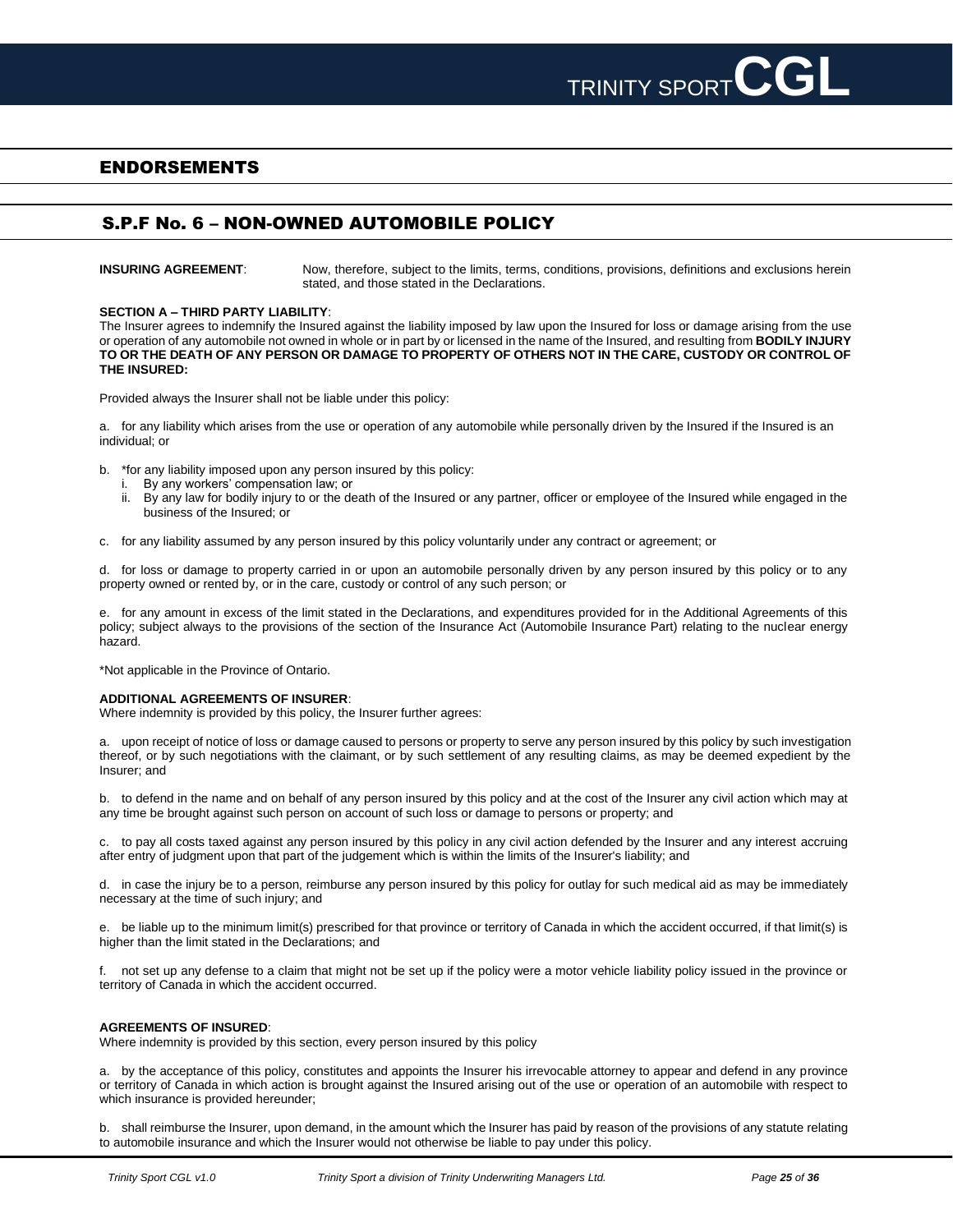### **GENERAL PROVISIONS AND DEFINITIONS**:

### **1. ADDITIONAL INSUREDS**

The Insurer agrees to indemnify in the same manner and to the same extent as if named herein as the Insured, every partner, officer or employee of the Insured who, with the consent of the owner thereof, personally drives (a) in the business of the Insured stated in the Declarations, any automobile not owned in whole or in part by or licensed in the name of (i) the Insured, or (ii) such additional Insured person, or (iii) any person or persons residing in the same dwelling premises as the Insured or such additional Insured person, or (b) any automobile hired or leased in the name of the Insured except an automobile owned in whole or in part or licensed in the name of such additional Insured person.

### **2**. **TERRITORY**

This policy applies only to the use or operation of automobiles within Canada or the United States of America or upon a vessel plying between ports of those countries.

### **3. HIRED AUTOMOBILES DEFINED**

The term "Hired Automobiles" as used in this policy means automobiles hired or leased from others with or without drivers, used under the control of the Insured in the business stated on the Declarations but shall not include any automobile owned in whole or in part by or licensed in the name of the Insured or any partner, officer or employee of the Insured.

### **4. AUTOMOBILES OPERATED UNDER CONTRACT DEFINED**

The term "Automobiles Operated Under Contract" as used in this policy shall mean automobiles operated in the business of the insured stated on the Declarations where the complete supervision, direction and control of such automobiles remain with the owner thereof, but shall not include any automobile owned in whole or in part by or licensed in the name of the Insured or any partner, officer or employee of the Insured.

### **5. TWO OR MORE AUTOMOBILES**

When two or more automobiles are insured hereunder the terms of this policy shall apply separately to each, but a motor vehicle and a trailer or trailers attached thereto shall be held to be one automobile as respects limits of liability under Section A.

### **STATUTORY CONDITIONS**:

The Statutory Conditions for Non-Owned Automobile Insurance as set out in the Insurance Act of the province in which this policy covers shall form part of the policy:

In these statutory conditions, unless the context otherwise requires, the word, "insured" means a person insured by this contract, whether named or not.

NOTE: All the Statutory Conditions contain the above wording. However,

- in all the Provinces and Territories using these standard, approved forms, only Statutory Conditions 1,9 and 10 are made applicable to accident benefits insurance and uninsured motorist insurance where it is provided by contract.

- in the Northwest Territories the definition of "Insured Person" must be read as containing in addition the words "and includes any person to whom benefits may be payable under the accident benefits set out in the Insurance Ordinance".

### **1. Material change in risk**

1) The insured named in this contract shall promptly notify the insurer or its local agent in writing of any change in the risk material to the contract and within the insured's knowledge.

2) Without restricting the generality of the foregoing, the words, "change in the risk material to the contract" include:

a) any change in the insurable interest of the insured named in this contract in the automobile by sale, assignment or otherwise, except through change of title by succession, death or proceedings under the Bankruptcy and Insolvency Act (Canada); and, in respect of insurance against loss of or damage to the automobile;

b) any mortgage, lien or encumbrance affecting the automobile after the application for this contract;

c) any other insurance of the same interest, whether valid or not, covering loss or damage insured by this contract or any portion thereof.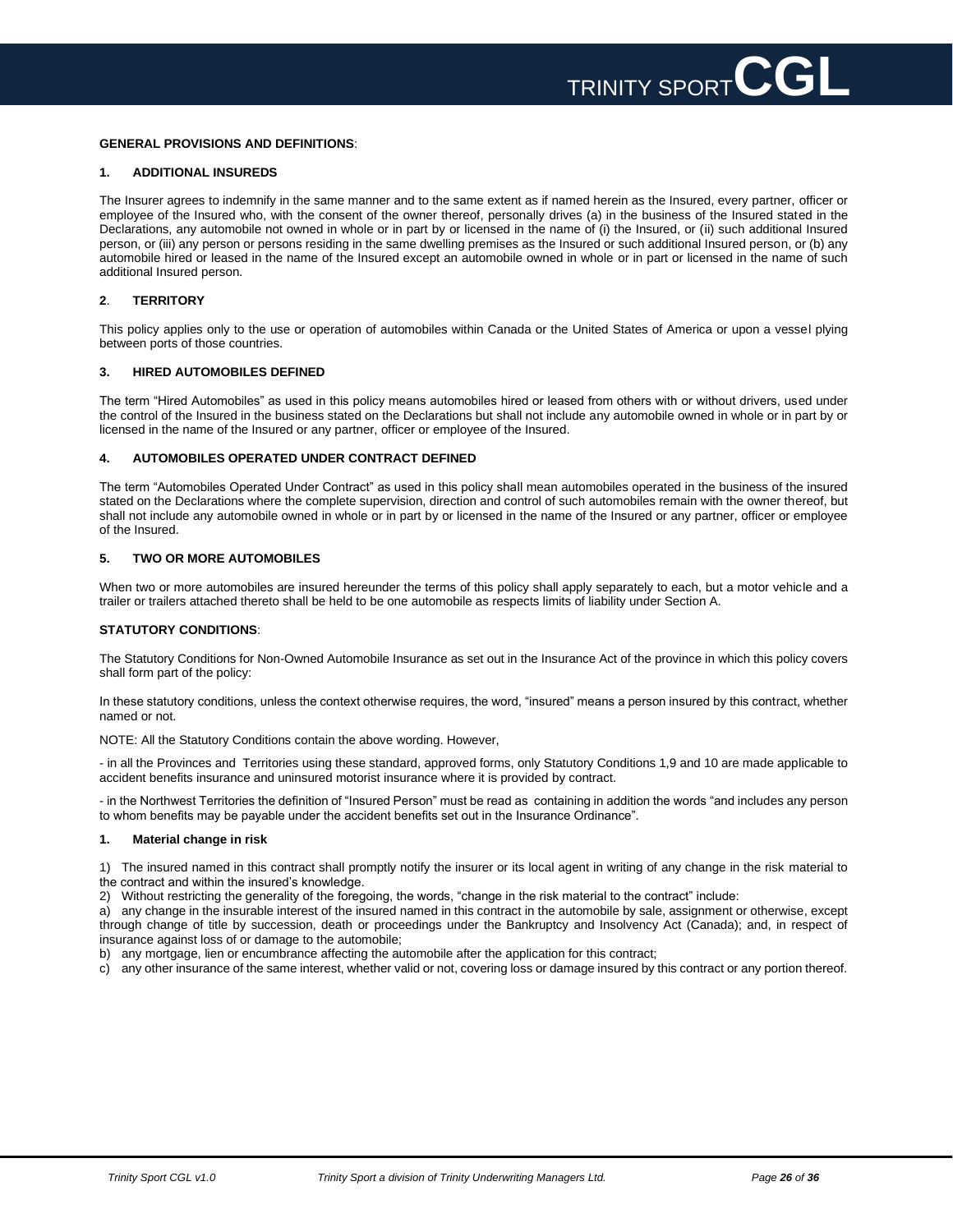

### **2. Authority to drive**

1) The insured shall not drive or operate or permit any other person to drive or operate the automobile unless the insured or other person is authorized by law to drive or operate it.

### **Prohibited use**

2) The insured shall not use or permit the use of the automobile in a race or speed test or for any illicit or prohibited trade or transportation.

### **3. Requirements where loss or damage to persons or property**

1) The insured shall;

a) give to the insurer written notice, with all available particulars, of any accident involving loss or damage to persons or property and of any claim made on account of the incident;

b) verify by statutory declaration, if required by the insurer, that the claim arose out of the use or operation of the automobile and that the person operating or responsible for the operation of the automobile at the time of the accident is a person insured under this contract; and

c) forward immediately to the insurer every letter, document, advice or statement of claim received by the insured from or on behalf of the claimant.

- 2) The insured shall not;
- a) voluntarily assume any liability or settle any claim except at the insured's own cost; or
- b) interfere in any negotiations for settlement or in any legal proceeding.

3) The insured shall, whenever requested by the insurer, aid in securing information and evidence and the attendance of any witness and shall co-operate with the insurer, except in a pecuniary way, in the defense of any action or proceeding or in the prosecution of any appeal.

### **4. Requirements where loss or damage to automobile**

1) Where loss of or damage to the automobile occurs, the insured shall, if the loss or damage is covered by this contract,

- a) give notice thereof in writing to the insurer with the fullest information obtainable at the time;
- b) at the expense of the insurer, and as far as reasonably possible, protect the automobile from further loss or damage; and

c) deliver to the insurer within ninety days after the date of the loss or damage a statutory declaration stating, to the best of the insured's knowledge and belief, the place, time, cause and amount of the loss or damage, the interest of the insured and of all others therein, the encumbrances thereon, all other insurance, whether valid or not, covering the automobile and that the loss or damage did not occur directly or indirectly through any willful act or neglect of the insured.

2) Any further loss or damage accruing to the automobile directly or indirectly from a failure to protect it as required under subcondition (1) of this condition is not recoverable under this contract.

3) No repairs, other than those that are immediately necessary for the protection of the automobile from further loss or damage, shall be undertaken and no physical evidence of the loss or damage shall be removed,

- a) without the written consent of the insurer; or
- b) until the insurer has had a reasonable time to make the examination for which provision is made in statutory condition 6.

### **Examination of insured**

4) The insured shall submit to examination under oath, and shall produce for examination at such reasonable place and time as is designated by the insurer or its representative all documents in the insured's possession or control that relate to the matters in question, and the insured shall permit extracts and copies thereof to be made.

### **Insurer liable for cash value of automobile**

5) The insurer shall not be liable for more than the actual cash value of the automobile at the time any loss or damage occurs, and the loss or damage shall be ascertained or estimated according to that actual cash value with proper deduction for depreciation, however caused, and shall not exceed the amount that it would cost to repair or replace the automobile, or any part thereof, with material of like kind and quality, but, if any part of the automobile is obsolete and out of stock, the liability of the insurer in respect thereof shall be limited to the value of that part at the time of loss or damage, not exceeding the maker's latest list price.

### **Repairing, rebuilding or replacing property damaged or lost**

6) The insurer may repair, rebuild or replace the property that is damaged or lost, instead of making the payment referred to in statutory condition 7, if the insurer gives written notice of its intention to do so within seven days after receipt of the proof of loss.

### **Time for repairs**

6.1 The insurer shall carry out the repair, rebuilding or replacement referred to in subcondition (6);

a) within a reasonable period of time after giving the notice required under subcondition (6), if an appraisal referred to in subcondition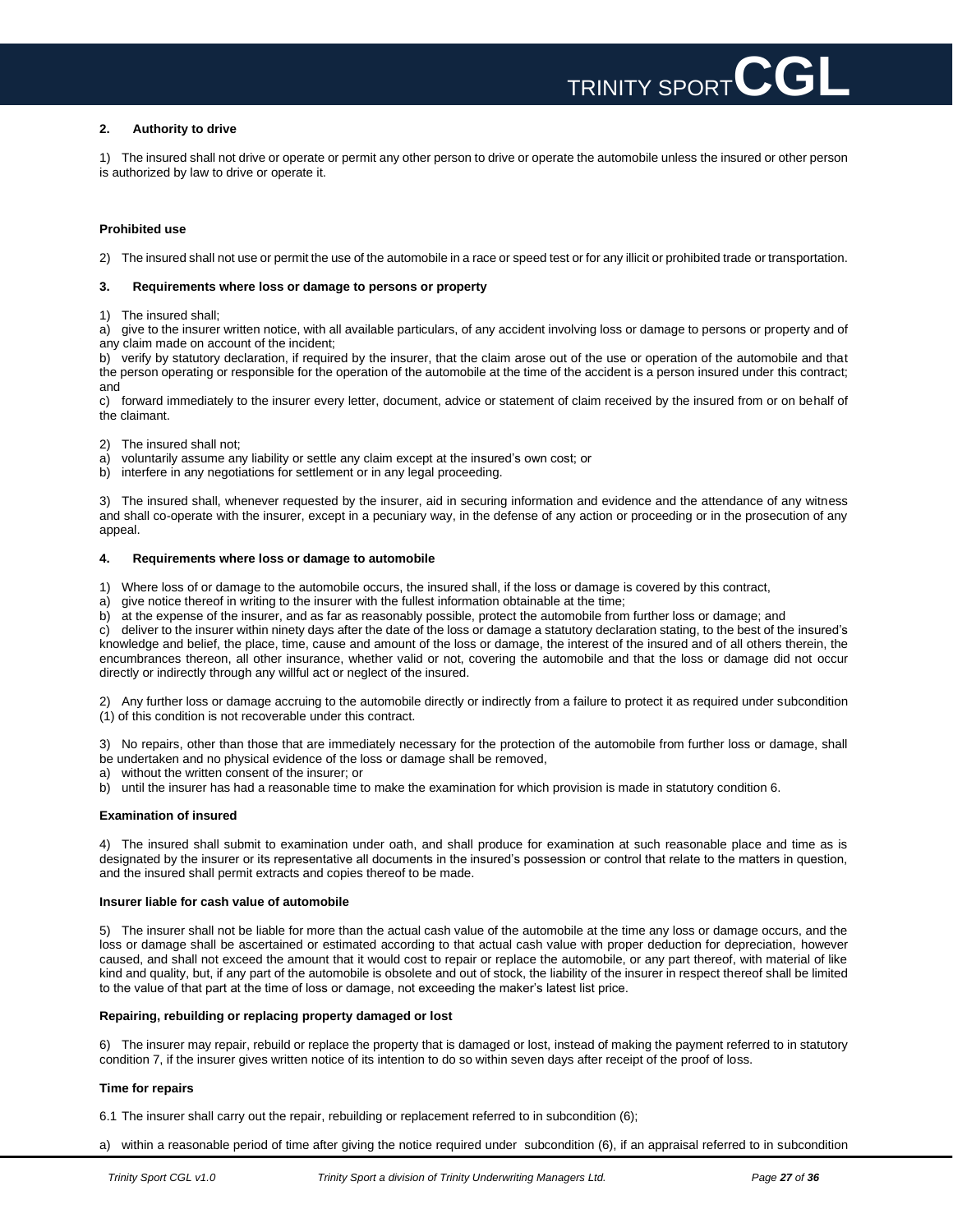

(2.1) of statutory condition 7 is not carried out in respect of the claim; or

b) within a reasonable period of time after the insurer receives the appraisers' determination of the matters in disagreement, if an appraisal referred to in subcondition (2.1) of statutory condition 7 is carried out in respect of the claim.

### **New or aftermarket parts**

6.2 For the purposes of subcondition (6), the insurer may repair, rebuild or replace the property with new parts provided by the original equipment manufacturer or with non-original or rebuilt parts of like kind and quality to the property that was damaged or lost.

### **No abandonment; salvage**

7) There shall be no abandonment of the automobile to the insurer without the insurer's consent. If the insurer exercises the option to replace the automobile or pays the actual cash value of the automobile, the salvage, if any, shall vest in the insurer.

### **5. Time limit**

The notice required by subcondition (1) of statutory condition 3 and subcondition (1) of statutory condition 4 shall be given to the insurer within seven days of the incident but if the insured is unable because of incapacity to give the notice within seven days of the incident, the insured shall comply as soon as possible thereafter.

### **6. Inspection of automobile**

The insured shall permit the insurer at all reasonable times to inspect the automobile and its equipment.

### **7. Time and manner of payment of insurance money**

1) if the insurer has not chosen to repair, rebuild or replace the property that is damaged or lost, the insurer shall pay the insurance money for which it is liable under the contract,

a) within 60 days after the insurer receives the proof of loss, if no appraisal referred to in subcondition (2.1) is carried out in respect of the claim; or

b) within 15 days after the insurer receives the appraisers' determination of the matters in disagreement, if an appraisal referred to in subcondition (2.1) is carried out in respect of the claim.

### **Reasons for refusal**

2) If the insurer refuses to pay a claim, it shall promptly inform the insured in writing of the reasons the insurer claims it is not liable to pay.

### **Resolution of disagreement by appraisal under s. 128 of the Act**

2.1. Section 128 of the Act applies to this contract if;

- a) the insurer has received a proof of loss from the insured in respect of property that is lost or damaged;
- b) the insured and the insurer disagree on;
- i.nature and extent of repairs, rebuilding and replacements required or their adequacy, or ii.the amount payable in respect of the loss or damage; and
- c) a request in writing that an appraisal be carried out in accordance with section 128 of the Act,
	- i. is made by the insured, or
		- ii. is made by the insurer and the insured agrees.

### **When action may be brought**

3) The insured shall not bring an action to recover the amount of a claim under this contract unless the requirements of statutory conditions 4 and 5 are complied with.

### **Limitations corporations of actions**

4) Every action or proceeding against the insurer under this contract in respect of loss or damage to the automobile or its contents shall be commenced within one year next after the happening of the loss and not afterwards, and in respect of loss or damage to persons or other property shall be commenced within two years next after the cause of action arose and not afterwards.

### **8. Who may give notice and proofs of claim**

Notice of claim may be given and proofs of claim may be made by the agent of the insured in case of absence or inability of the insured to give the notice or make the proof, such absence or inability being satisfactorily accounted for or, in the like case or if the insured refuses to do so, by a person to whom any part of the insurance money is payable.

### **8.1 Deductible amounts**

1) Despite anything in this contract;

a) the insurer shall be liable only for amounts in excess of the applicable deductible amount, if any, mentioned in this contract; and b) any provision in this contract relating to an obligation of the insurer to pay an amount or to repair, rebuild or replace property that is damaged or lost shall be satisfied by paying the amount determined by deducting any applicable deductible amount from,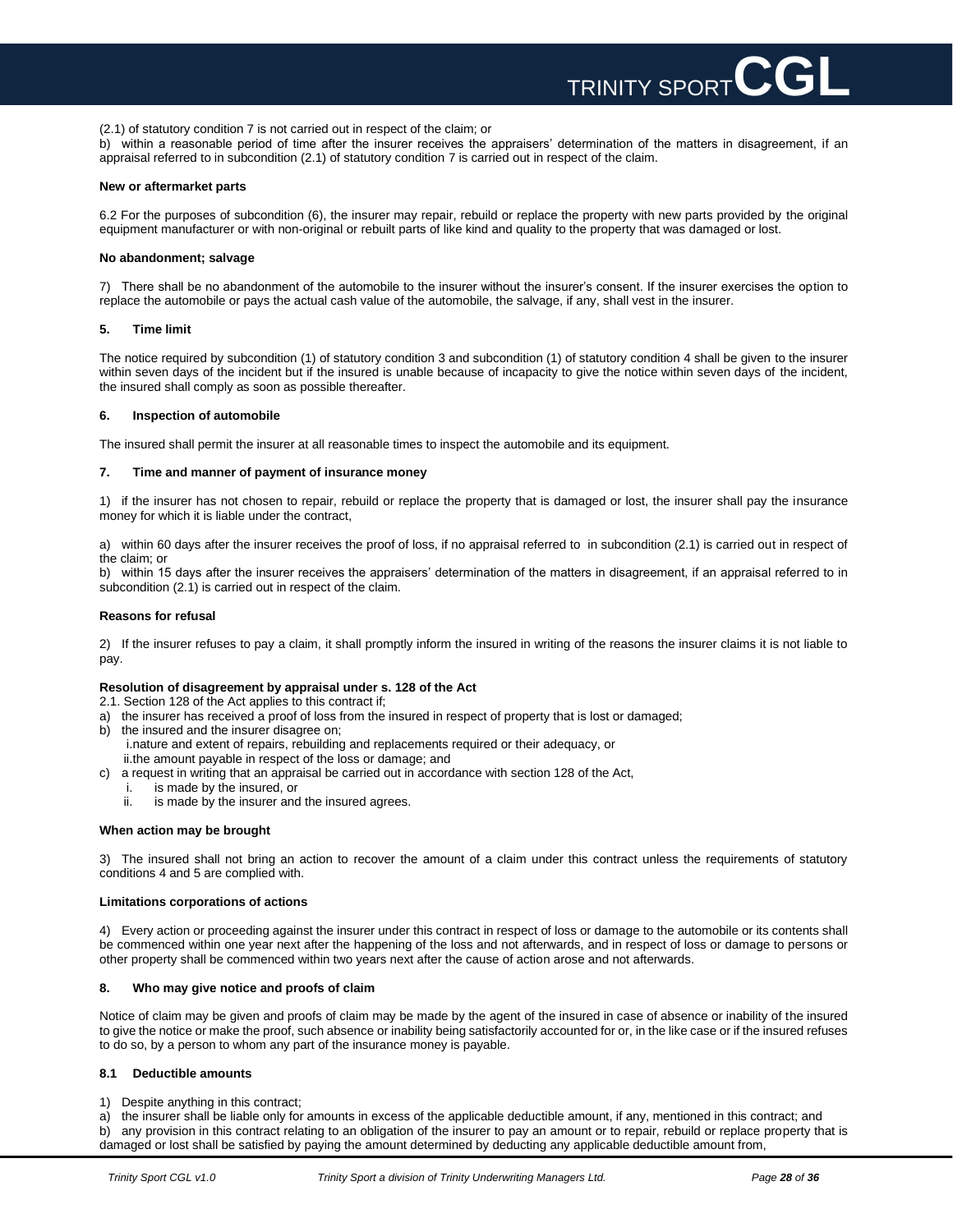

i.the amount the insured would otherwise be entitled to recover, or ii.the cost of repairing, rebuilding or replacing the property

### **Deemed deductible amount**

2) For the purposes of subcondition (1), an amount that an insurer is not liable to pay by reason of subsection 261 (1) or (1.1) or 263 (5.1) or (5.2.1) of the Insurance Act shall be deemed to be a deductible amount under this contract.

### **9. Termination**

1) This contract may be terminated,

a) by the Insurer giving to the Insured fifteen (15) days' notice of termination by registered mail or five days' written notice of termination personally delivered:

b) by the Insured at any time on request.

2) where this contract is terminated by the Insurer,

a) the Insurer shall refund the excess of premium actually paid by the Insured over the pro rata premium for the expired time, but in no event shall the pro rata premium for the expired time be deemed to be less than any minimum retained premium specified; and b) the refund shall accompany the notice unless the premium is subject to adjustment or determination as to the amount in which case the refund shall be made as soon as practicable.

3) Where this contract is terminated by the Insured, the Insurer shall refund as soon as practicable the excess of premium actually paid by the Inured over the short rate premium for the expired term, but in no event shall the short rate premium for the expired time be deemed to be less than any minimum retained premium specified.

4) The refund may be made by money, postal or express company money order or cheque payable at par.

5) The fifteen (15) days mentioned in clause in clause (a) of sub-condition (1) of this condition commences to run on the day following the receipt of the registered letter at the post office to which it is addressed.

Note: In The Northwest Territories, paragraph (a) of sub-condition 1 has the following words added: "and by notifying the registrar of motor vehicles as required by the Vehicles Ordinance"

### **10. Notice**

Any written notice to the insurer may be delivered at, or sent by registered mail to, the chief agency or head office of the insurer in the Province. Written notice may be given to the insured named in this contract by letter personally delivered to the insured or by registered mail addressed to the insured at the insured's latest post office address as notified to the insurer.

In this condition, the expression, "registered" means registered in or outside Canada.

### **11. Statutory accident benefits protected**

Despite a failure to comply with these statutory conditions, a person is entitled to such benefits as are set out in the Statutory Accident Benefits Schedule.

**T70054 (02/14)**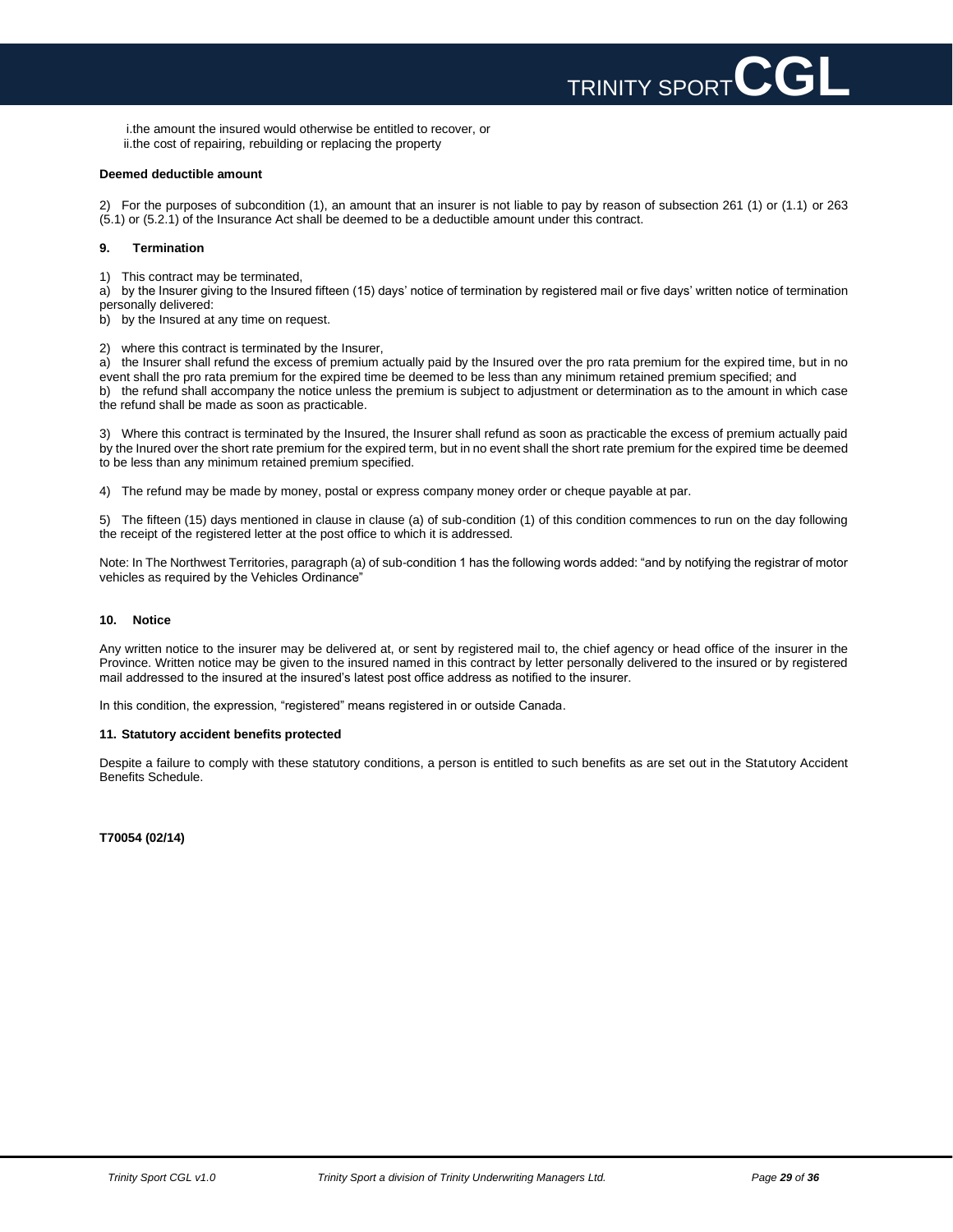# S.P.F No. 94 – LEGAL LIABILITY FOR DAMAGE TO HIRED AUTOMOBILES

(FOR ATTACHMENT ONLY TO A NON-OWNED POLICY S.P.F. NO. 6)

### **THIS ENDORSEMENT CONTAINS A PARTIAL PAYMENT OF LOSS CLAUSE**

In consideration of the premium stated in the Declarations, it is understood and agreed that the policy to which this endorsement is attached is extended, subject always to the condition that the Insurer shall be liable under the subsection or subsections of the Insuring Agreement hereof for which a premium is stated and no other.

### **SECTION B - LEGAL LIABILITY FOR DAMAGE TO HIRED AUTOMOBILES**

The Insurer agrees to indemnify the Insured against the liability imposed by law upon the Insured or assumed by him under any contract or agreement for loss or damage arising from the care, custody or control of "Hired Automobiles" as defined in such policy and resulting from loss or damage thereto, caused solely by:

**Subsection 1 - ALL PERILS** - from all perils;

**Subsection 2 - COLLISION OR UPSET** - caused by collision with another object or by upset;

**Subsection 3 - COMPREHENSIVE** - from any peril other than by collision with another object or by upset;

The words "another object" as used in this subsection shall be deemed to include (a) a vehicle to which the automobile is attached and (b) the surface of the ground and any other object therein or thereon.

Loss or damage caused by missiles, falling or flying objects, fire, theft, explosion, earthquake, windstorm, hail, rising water, malicious mischief, riot or civil commotion shall be deemed loss or damage for which insurance is provided under this subsection 3.

**Subsection 4 - SPECIFIED PERILS** - caused by fire, lightning, theft or attempt thereat, windstorm, earthquake, hail, explosion, riot or civil commotion, falling or forced landing of aircraft or of parts thereof, rising water, or the stranding, sinking, burning, derailment or collision of any conveyance in or upon which the automobile is being transported on land or water.

### **DEDUCTIBLE CLAUSE**

Each occurrence causing loss or damage covered under any subsection hereof except loss or damage caused by fire or lightning or theft of the entire automobile covered by such subsection shall give rise to a separate claim in respect of which the Insurer's liability shall be limited to the amount of loss or damage in excess of the amount deductible, if any, for the applicable subsection as listed in the Declarations.

### **TWO OR MORE AUTOMOBILES**

A motor vehicle and one or more trailers or semi-trailers attached thereto shall be held to be separate automobiles with respect to the limit of liability, including the deductible provision, if any, under this Insuring Agreement.

### **EXCLUSIONS**

- 1. The Insurer shall not be liable:
- a. for loss or damage to any automobile while personally driven by the Insured if the Insured is an individual; or
- b. under any subsection hereof for loss or damage
	- i. to tires or consisting of or caused by mechanical fracture or breakdown of any part of an automobile or by rusting, corrosion, wear and tear, freezing or explosion within the combustion chamber, unless the loss or damage is coincident with the other loss or damage covered by such subsection or is caused by fire, theft or malicious mischief covered by such subsection; or
	- ii. to any automobile while being used without the consent of the owner thereof; or
	- iii. caused directly or indirectly by contamination by radioactive material; or
	- iv. to radios designed both for transmitting and receiving or their equipment; or
	- v. to contents of trailers or to rugs or robes; or
	- vi. to tapes and equipment for use with a tape recorder when detached therefrom; or

vii. caused directly or indirectly by bombardment, invasion, civil war, insurrection, rebellion, revolution, military or usurped power, or by the operation of armed forces while engaging in hostilities whether war be declared or not; or

viii. for any amount in excess of the limit stated for the applicable subsection in the Declarations and expenditures provided for in the Additional Agreements of the policy to which this endorsement is attached; or

c. under subsections 3 (Comprehensive), 4 (Specified Perils) for a collision loss or damage occurring after theft by any person or persons residing in the same dwelling premises as the Insured, or by any employee of the Insured engaged in the operation, maintenance or repair of the automobile whether the theft occurs during the hours of such service or employment or not unless the policy provides insurance and the under the subsections of the control or the 2.

### **ADDITIONAL AGREEMENTS**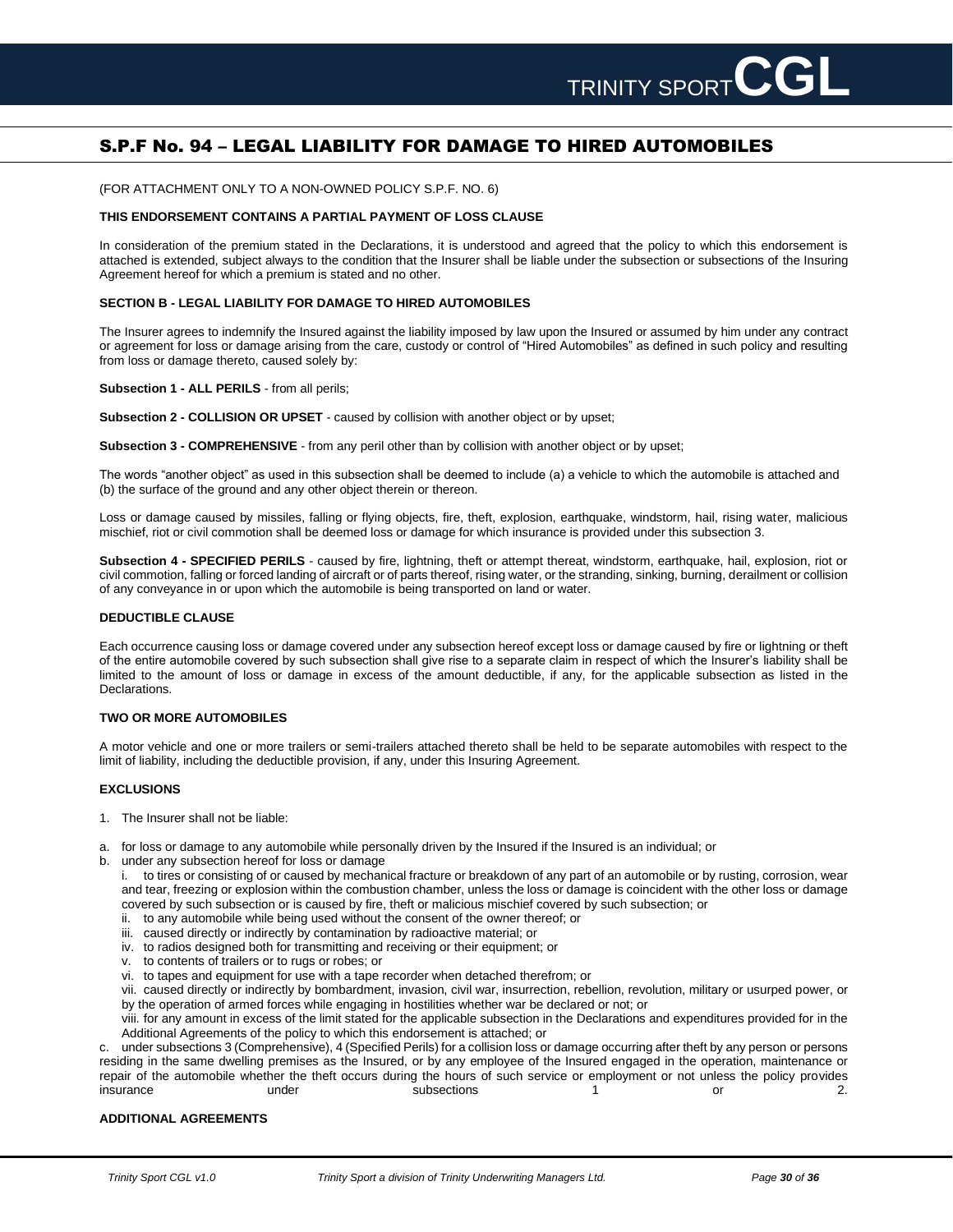

The Insurer further agrees to pay general average, salvage and fire department charges and custom duties of Canada or of the United States of America for which the Insured is legally liable.

### **COVERAGE LIMITS**

When any of the following Subsections are listed in the Declarations, coverage shall apply only for those Limit(s) or Amount(s) and for those Type(s) of Automobiles as listed in the Declarations for such Subsections.

Subsection 1 - All Perils Subsection 2 - Collision and Upset Subsection 3 - Comprehensive Subsection 4 - Specified Perils

The advance premiums for this endorsement are subject to adjustment in the same manner as those stated in the Declarations.

**Except as otherwise provided in this endorsement, all limits, terms, conditions, provisions, definitions and exclusions of the policy shall have full force and effect.**

**T70062 (02/14)**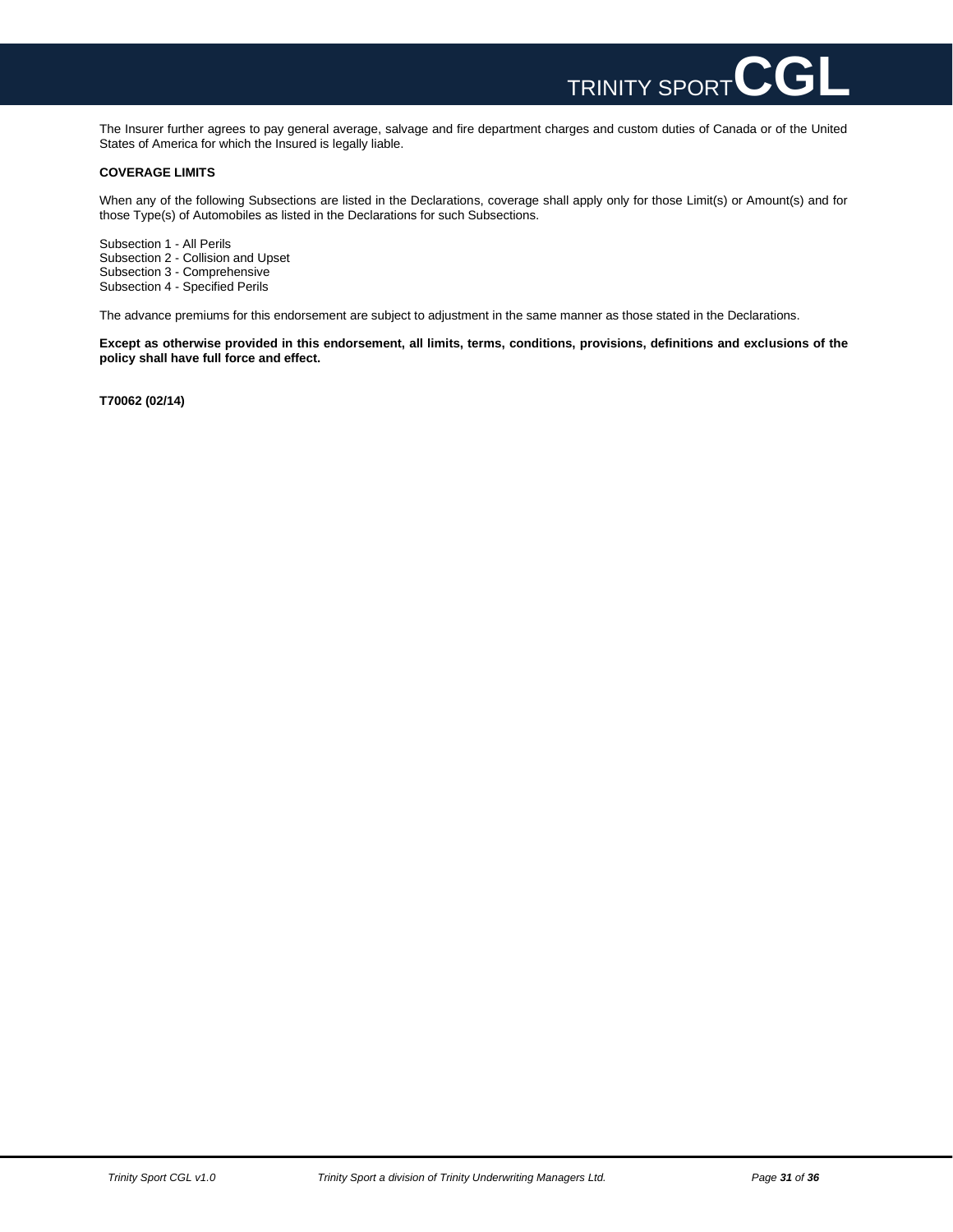# S.P.F No. 96 – CONTRACTUAL LIABILITY

### **APPLICABLE TO THE NON-OWNED AUTOMOBILE POLICY - S.P.F. NO. 6:** (FOR ATTACHEMENT ONLY TO A NON-OWNED POLICY S.P.F. NO.6)

It is agreed that exclusion (c) of Section A Insuring Agreement of the Policy to which this endorsement is attached is amended to read as follows:

(c) for any liability assumed by any person insured by this policy voluntarily under any contract or agreement other than those stated below:

All written contracts including any other written agreement assuming the liability of others except:

- (1) any contract or agreement assuming the legal liability of the automobile owner.
- (2) any contract or agreement wherein the Insured has assumed liability for the sole negligence of the indemnitee.

### **ALL OTHER TERMS AND CONDITIONS OF THE POLICY REMAIN UNCHANGED**

**T70060(02/14)**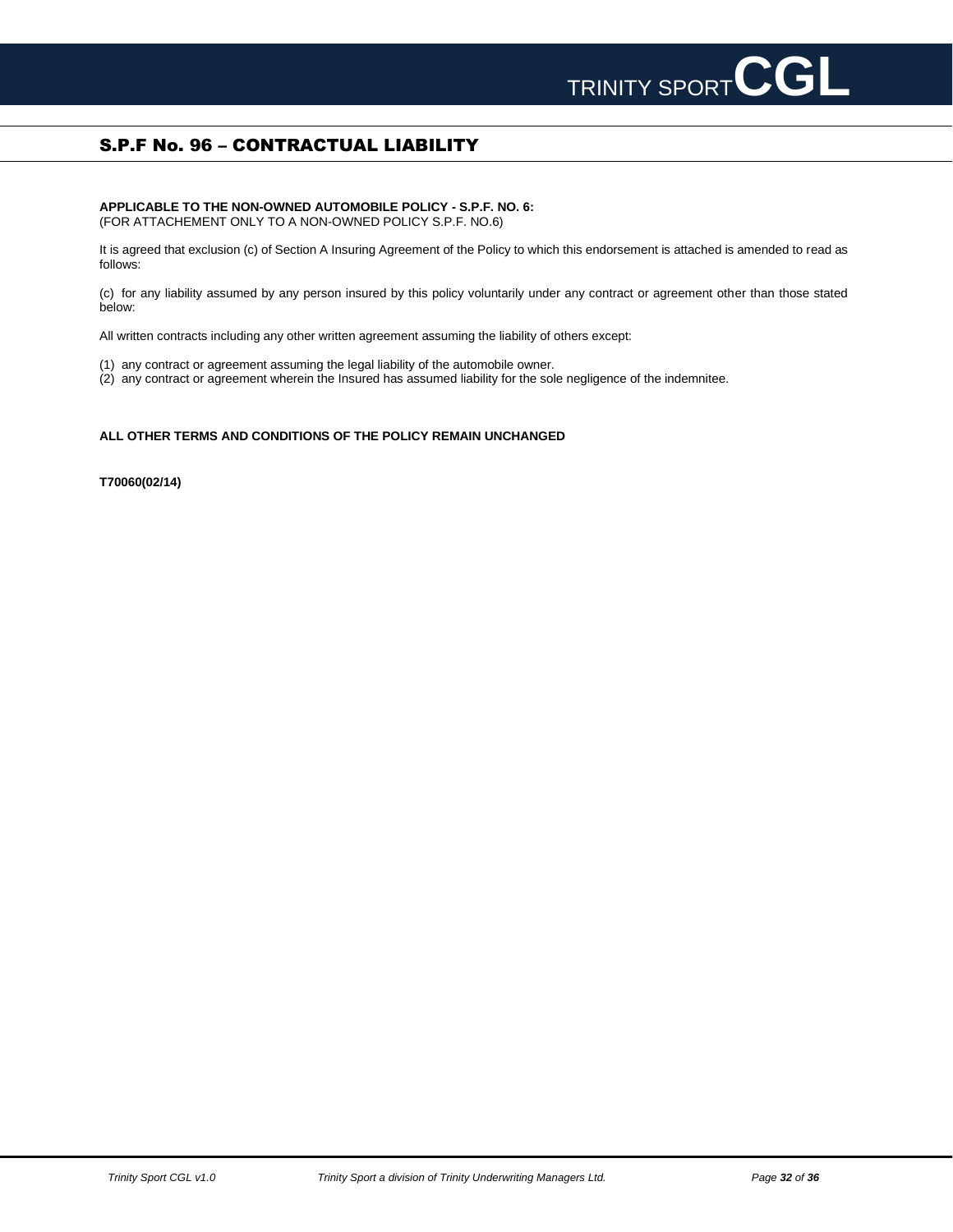# **EXCLUDING LONG TERM LEASED VEHICLES**

(FOR ATTACHMENT ONLY TO A NON-OWNED POLICY S.P.F. NO. 6)

### **This Endorsement changes the policy. Please read it carefully.**

In consideration of the premium for which this policy is issued, it is understood and agreed that Item 3 (Hired Automobiles Defined) of General provisions and Definitions of the policy to which this endorsement is attached is hereby amended to read as follows:

The term "Hired Automobile" as used in this policy means:

(a) Automobiles hired or leased from others with drivers; or

(b) Hired or leased by the named insured from others without driver for periods not exceeding thirty (30) days, used under the control of the Insured in the business stated on the Declarations but shall not include any automobile owned in whole or in part by or licensed in the name of the Insured or any partner, officer or employee of the Insured.

**Except as otherwise provided in this endorsement, all limits, terms, conditions, provisions, definitions and exclusions of the policy shall have full force and effect.**

**T70064 S.E.F. No.99**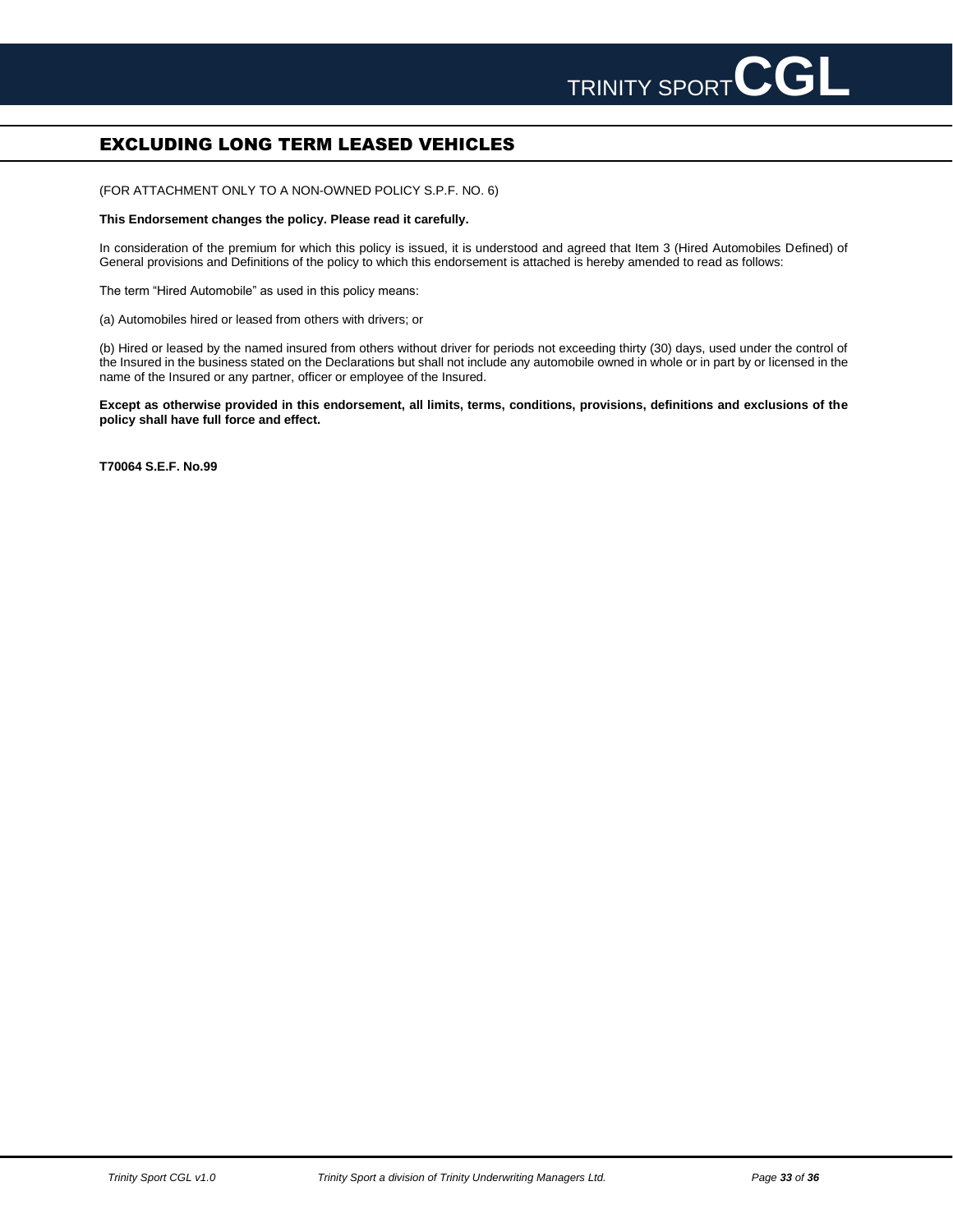

# EMPLOYERS' LIABILITY EXTENSION

APPLICABLE TO THE COMMERCIAL GENERAL LIABILITY v1.2

### **COMMERCIAL GENERAL LIABILITY**

With respect, only to "bodily injury" to an "employee" of yours arising out of and in the course of employment by you in the business described in the Declarations as "Operations", Exclusions d., f. and g. of Section I – Coverage A. are deleted.

The insurance provided by this extension does not apply to:

(a) "Bodily injury" resulting from the acts or omissions of, or "bodily injury" sustained by, any person employed by you in violation of the law as to age.

(b) "Bodily injury" arising out of structural alterations which involve changing the size of or moving buildings or other structures, new construction or demolition operations.

Exclusion

The insurance afforded by this extension does not apply to Bodily injury occurring outside of Canada unless the injured employee is a citizen or resident of Canada who is temporarily outside of this country for a period or periods of up to 180 days in total, during the term of this Policy.

### **ALL OTHER TERMS AND CONDITIONS OF THE POLICY REMAIN UNCHANGED**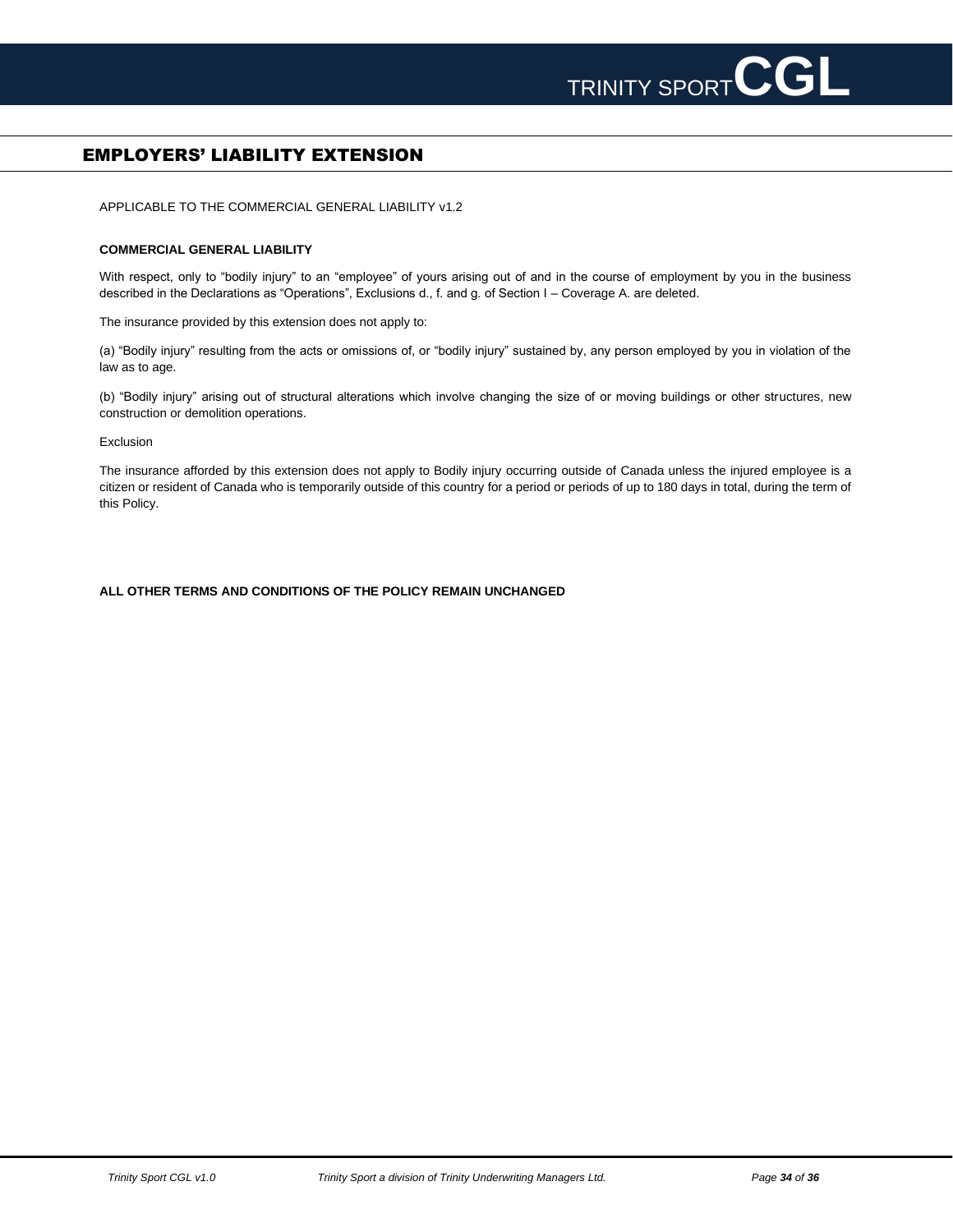# EMPLOYEE BENEFITS LIABILITY FORM

### **INSURING AGREEMENTS**

It is agreed that this Policy is extended to include the following provisions:

### I. COVERAGE:

The Insurer will pay on behalf of the Insured all sums which the Insured shall become legally obligated to pay on account of any claim made against the Insured by an employee, former employee or the beneficiaries or legal representatives thereof and caused by the negligent act, error or omission of the Insured, or any other person for whose acts the Insured is legally liable in the administration of the Insured's Employee Benefits programs as defined herein.

### II. DEDUCTIBLE:

It is agreed that in the event of claim, the amount shown in the Declarations shall be deducted from the amount of each claim when determined, and the Insurer shall be liable for loss only in excess of the amount deducted.

It is further agreed that in the event of any claim irrespective of the amount, notice thereof shall be given by or on behalf of the Insured to the Insurer or any of its authorized agents, in accordance with the terms of the Policy and the Insurer may at its option, investigate such claim or negotiate or settle any such claim and the Insured, agrees, if the Insurer undertakes to negotiate or settle any such claim to join the Insurer in such negotiation or settlement to the extent of the amount to be deducted as herein provided, or to reimburse the Insurer for such deductible amount, if and when such claim is paid by the Insurer.

### III. POLICY PERIOD AND TERRITORY:

This endorsement applies only to claims resulting from negligent acts, errors or omissions of the Insured, or any other person for whose acts the Insured is legally liable in the administration of Employee Benefits Programs occurring within Canada, United States of America, its territories or possessions, provided such claim is brought against the Named Insured during the policy period, and the Named Insured at the effective date of this Policy, had no knowledge of or could not have reasonably foreseen any circumstances which might result in a claim or suit.

### **DEFINITIONS**

(a) "Insured" - The unqualified word "Insured", wherever used, includes not only the Named Insured, but also any partner, executive officer, director, stockholder or employee, provided such employee is authorized to act in the administration of the Insured's Employee Benefit Programs.

(b) "Employee Benefits" - The terms "Employee Benefits" shall mean Group Life Insurance, Group Accident, or Health Insurance, Profit Sharing Plans, Pension Plans, Employee Stock Subscription Plans, Workers' Compensation, Unemployment Insurance, Social Security, and Disability Benefits.

(c) "Administration" - The unqualified word "Administration", wherever used shall mean:

(1) giving counsel to employees with respect to the Employee Benefit Programs;

(2) interpreting the Employee Benefit Programs;

(3) handling of records in connection with the Employee Benefit Programs;

(4) effecting enrolment, termination or cancellation of employees under the Employee Benefit Programs; provided all such acts are authorized by the Named Insured.

### **EXCLUSIONS**

This endorsement does not apply:

(a) to any dishonest, fraudulent, criminal or malicious act, libel, slander, discrimination, or humiliation;

(b) to bodily injury to, or sickness, disease, or death, of any person or to injury to or destruction of any tangible property including the loss of use thereof;

(c) to any claim for failure of performance of contract by an Insurer, or any other party, including the Insured, obligated to afford the benefits;

(d) to any claim based upon the Insured's failure to comply with any law concerning Workers' Compensation, Unemployment Insurance, Social Security or Disability Benefits;

(e) to any claim based upon:

(1) failure of stock, bonds, or other securities to perform as represented by an Insured including but not limited to their failure to produce financial gain, profit or growth.

(2) advice given by an Insured to an employee to participate or not to participate in stock subscription plans.

(f) to any claim based on the Insured's failure to comply with requirements of the Pension Reform Act of 1974 (Employee Retirement Income Security Act of 1974) or amendment thereto applicable in the United States of America.

### **CONDITIONS**

The Limit of Liability stated in the Declarations hereof as applicable to "Each Claim" is the limit of the Insurer's liability for all damages incurred as the result of any one claim insured hereunder but each claim made shall be subject to the deductible amount set forth in the Declarations and the Insurer shall be liable only for the difference between such deductible amount and the limit of liability for "Each